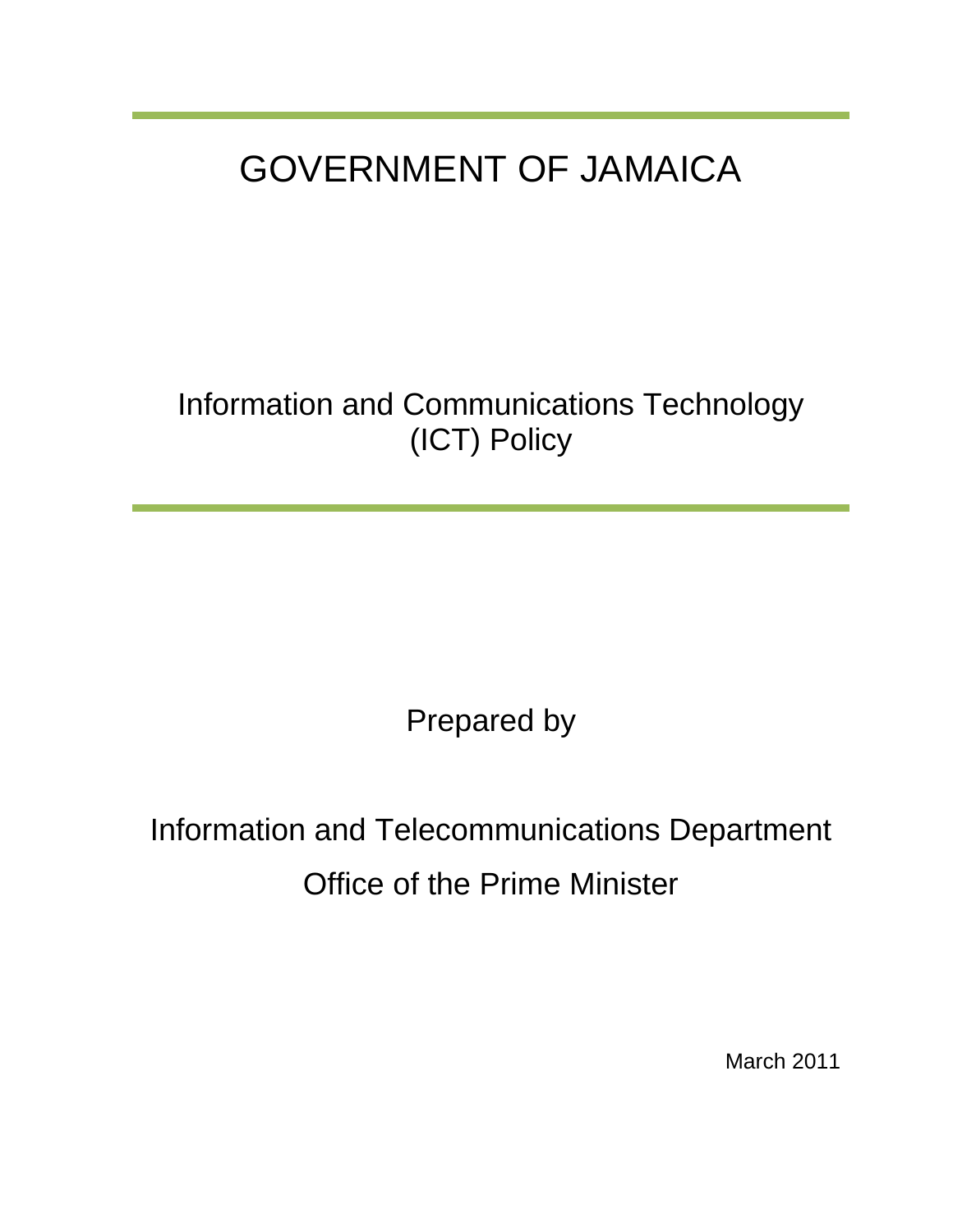# **Table of Contents**

| 1.0 |                                                               |
|-----|---------------------------------------------------------------|
| 1.1 |                                                               |
| 1.2 |                                                               |
| 1.3 |                                                               |
| 1.4 |                                                               |
| 1.5 |                                                               |
| 2.0 |                                                               |
| 2.1 |                                                               |
| 2.2 |                                                               |
| 2.3 |                                                               |
| 2.4 |                                                               |
| 3.0 | LEGAL, REGULATORY, INSTITUTIONAL & ADMINISTRATIVE FRAMEWORK20 |
| 3.1 |                                                               |
| a.  |                                                               |
| b.  |                                                               |
| c.  |                                                               |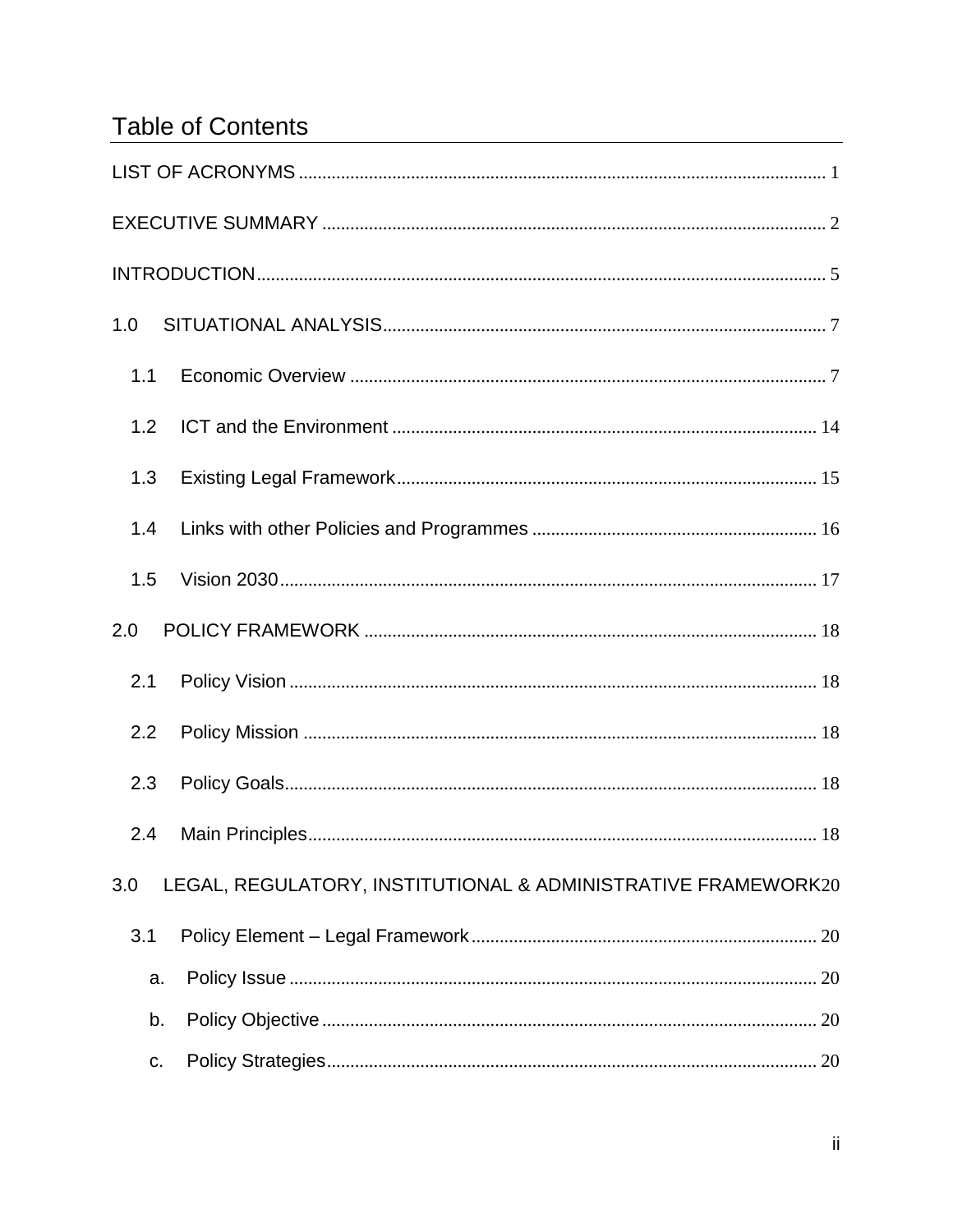| 3.2 |                                                                         |  |
|-----|-------------------------------------------------------------------------|--|
| a.  |                                                                         |  |
| b.  |                                                                         |  |
| C.  |                                                                         |  |
| 3.3 |                                                                         |  |
| a.  |                                                                         |  |
| b.  |                                                                         |  |
| C.  |                                                                         |  |
| 4.0 |                                                                         |  |
| a.  |                                                                         |  |
| b.  |                                                                         |  |
| C.  |                                                                         |  |
| 5.0 |                                                                         |  |
| 5.1 |                                                                         |  |
| a.  |                                                                         |  |
| b.  |                                                                         |  |
| C.  |                                                                         |  |
| 5.2 |                                                                         |  |
| a.  |                                                                         |  |
| b.  |                                                                         |  |
| C.  |                                                                         |  |
| 5.3 | Policy Element - Jamaica's Country Code Top Level Domain Administration |  |
|     |                                                                         |  |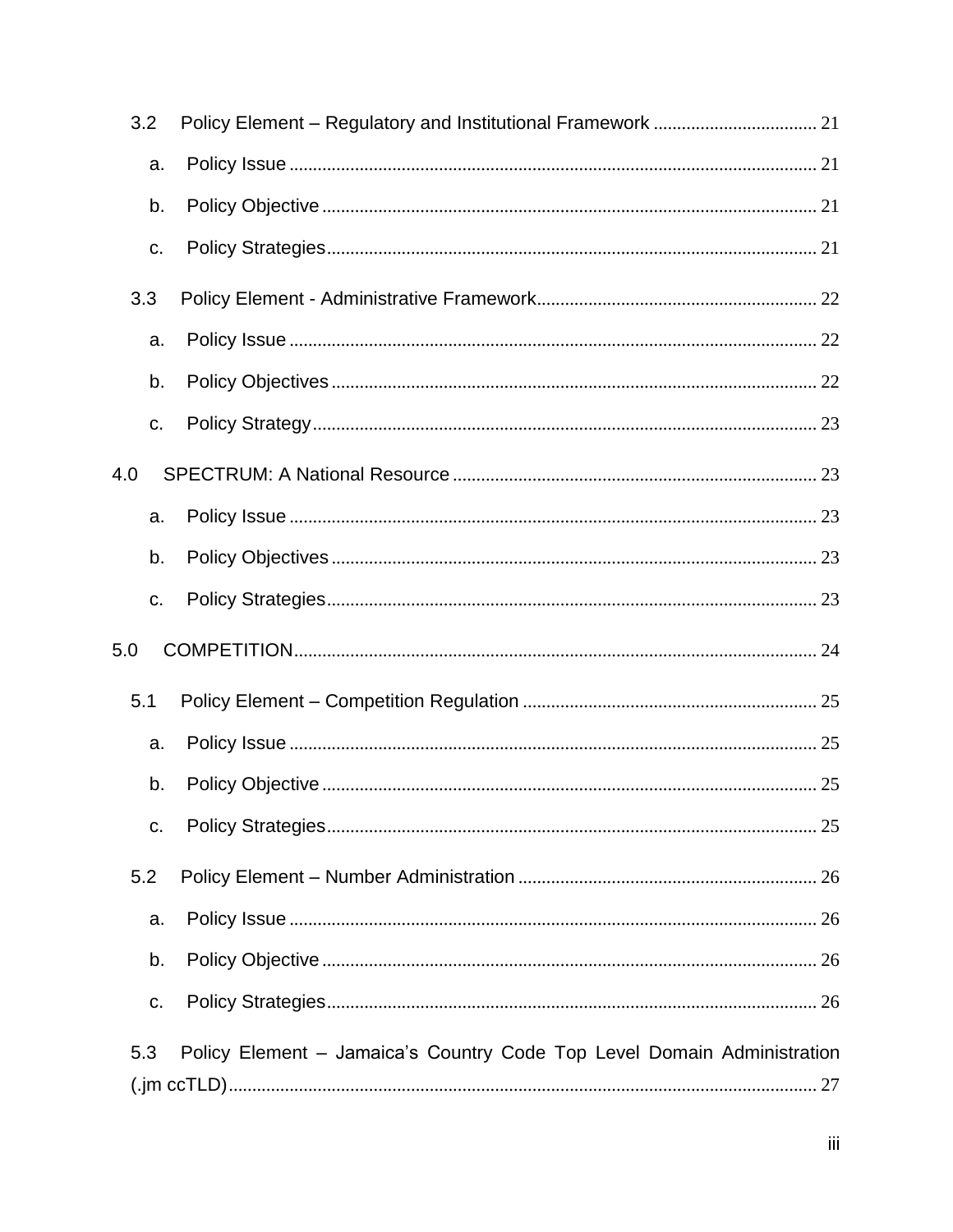|     | a.  |  |
|-----|-----|--|
|     | b.  |  |
|     | C.  |  |
| 6.0 |     |  |
|     | 6.1 |  |
|     | a.  |  |
|     | b.  |  |
|     | c.  |  |
|     | 6.2 |  |
|     | a.  |  |
|     | b.  |  |
|     | C.  |  |
|     | 6.3 |  |
|     | a.  |  |
|     | b.  |  |
|     | C.  |  |
| 7.0 |     |  |
|     | a.  |  |
|     | b.  |  |
|     | C.  |  |
| 8.0 |     |  |
| 8.1 |     |  |
|     | a.  |  |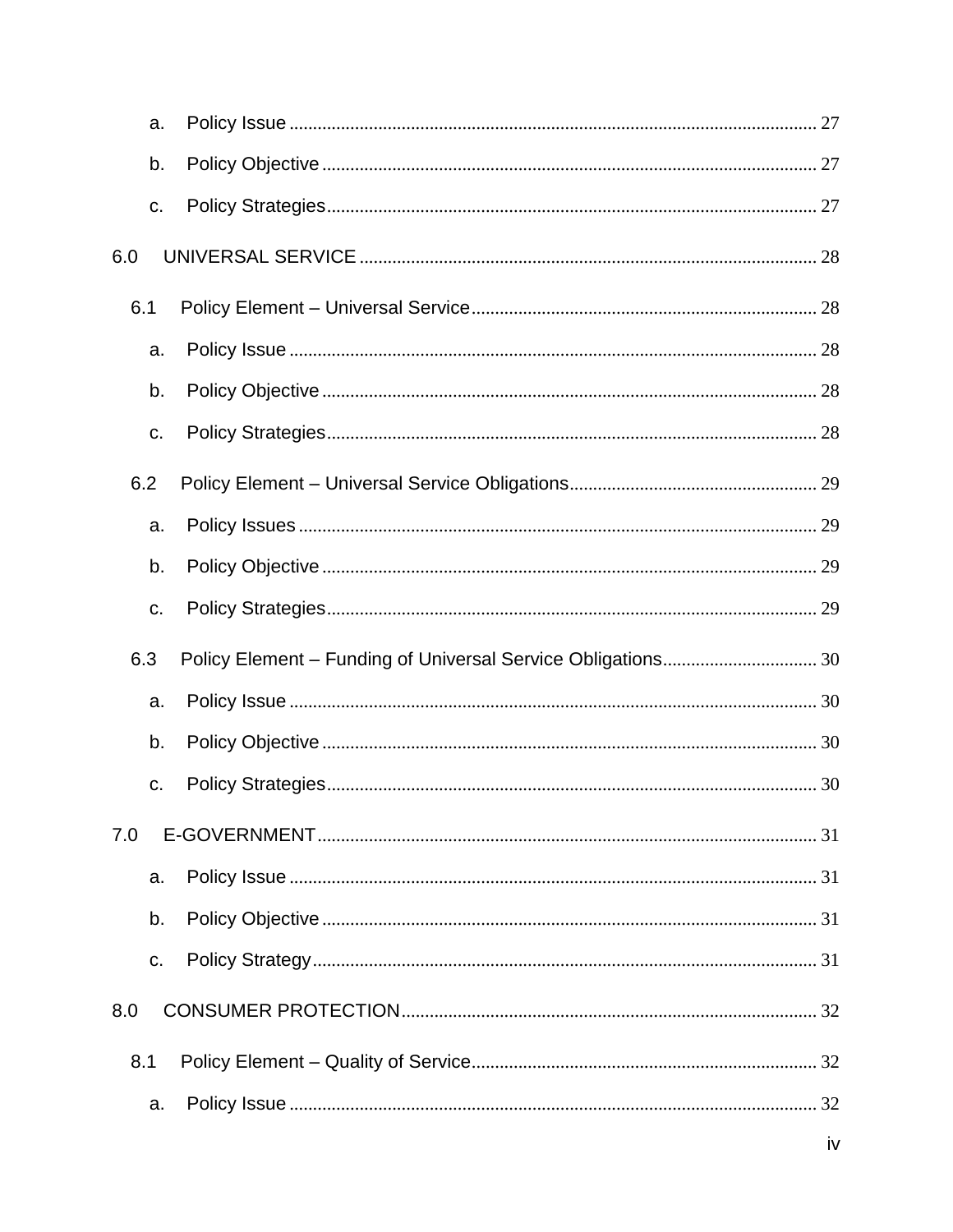| b.   |                                                                           |  |
|------|---------------------------------------------------------------------------|--|
| C.   |                                                                           |  |
| 8.2  |                                                                           |  |
| a.   |                                                                           |  |
| b.   |                                                                           |  |
| c.   |                                                                           |  |
| 9.0  |                                                                           |  |
| 9.1  | Policy Element - ICT Support for Security and Emergency Management  33    |  |
| a.   |                                                                           |  |
| b.   |                                                                           |  |
| C.   |                                                                           |  |
| 10.0 |                                                                           |  |
| 10.1 | Policy Element - Accelerate Access and Uptake of High Capacity Networks34 |  |
| a.   |                                                                           |  |
| b.   |                                                                           |  |
| C.   |                                                                           |  |
| 10.2 |                                                                           |  |
| a.   |                                                                           |  |
| b.   |                                                                           |  |
| C.   |                                                                           |  |
| 10.3 |                                                                           |  |
| a.   |                                                                           |  |
| a.   |                                                                           |  |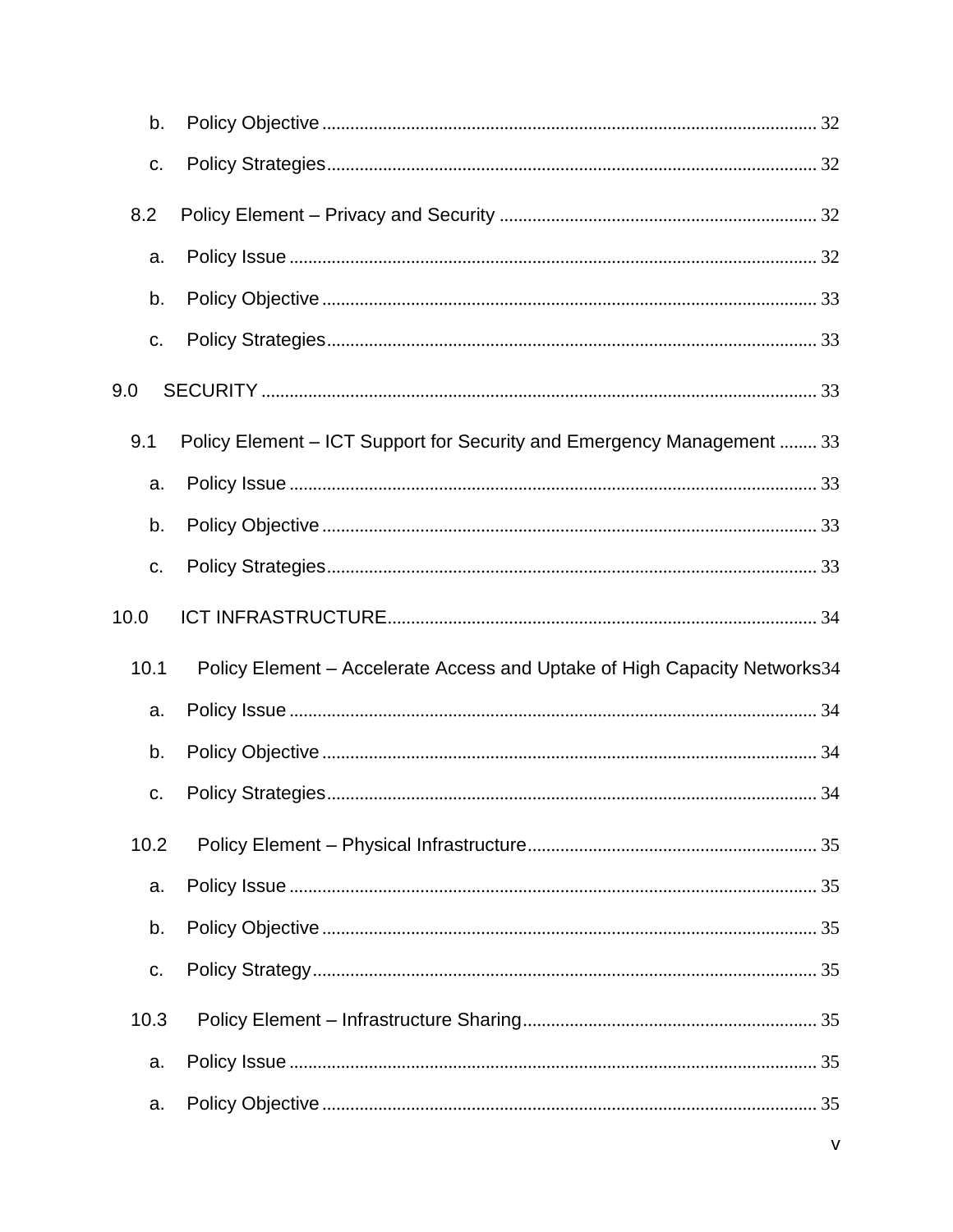| b.   |  |
|------|--|
| 11.0 |  |
| 11.1 |  |
| a.   |  |
| b.   |  |
| C.   |  |
| 11.2 |  |
| a.   |  |
| b.   |  |
| C.   |  |
| 12.0 |  |
| 12.1 |  |
| a.   |  |
| b.   |  |
| C.   |  |
|      |  |
| a.   |  |
| b.   |  |
|      |  |
| C.   |  |
| 13.0 |  |
| 14.0 |  |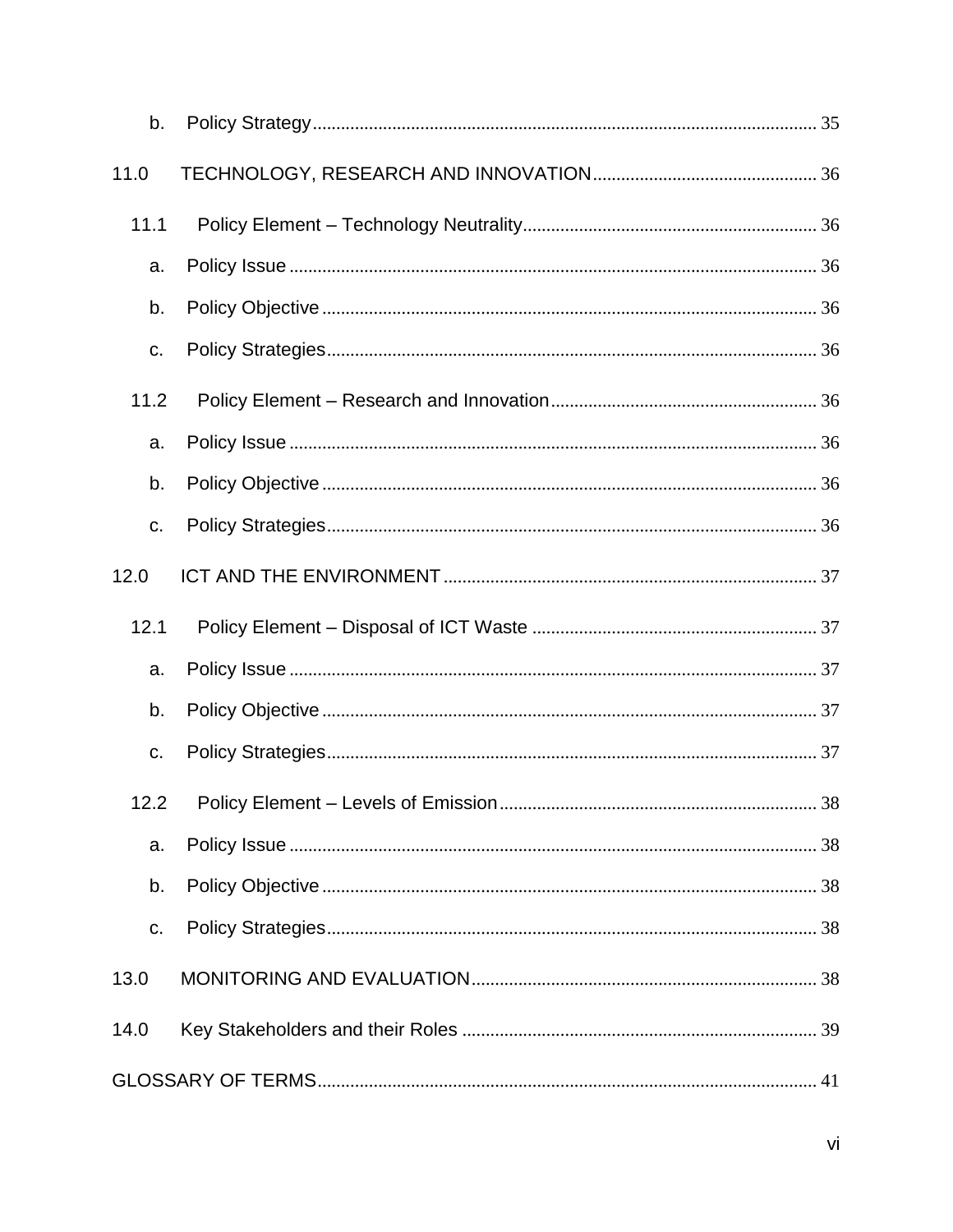|--|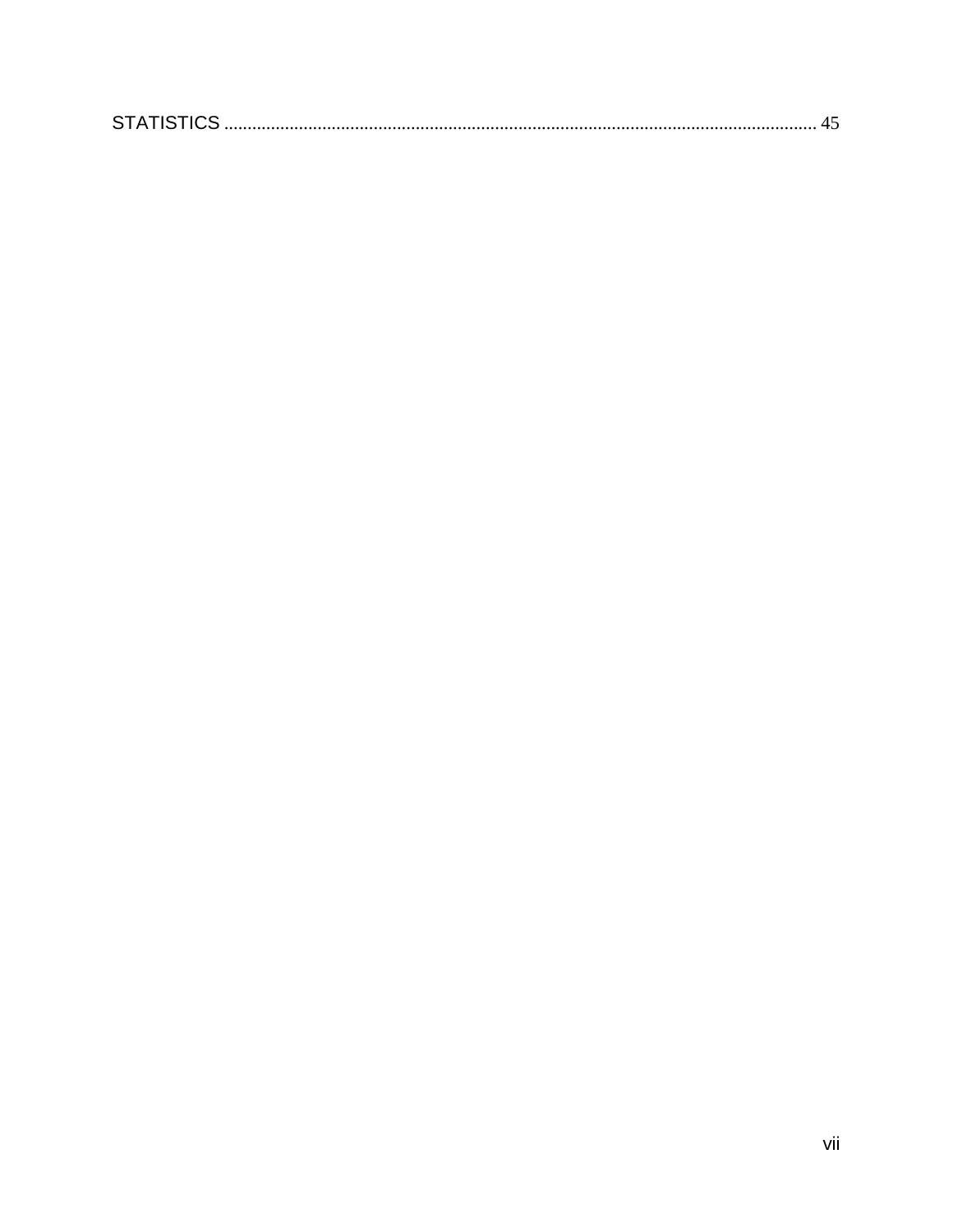#### <span id="page-7-0"></span>LIST OF ACRONYMS

Broadband Wireless Access (BWA) Broadcasting Commission of Jamaica (BCJ) Caribbean Postal Union (CPU) Caribbean Telecommunications Union (CTU) Commonwealth Telecommunications Organisation (CTO) Consumers Affairs Commission (CAC) Digital Subscriber Line (DSL) Foreign Direct Investment (FDI) Frequency Modulation (FM) Government of Jamaica (GOJ) Gross Domestic Product (GDP) Gross Fixed Capital Formation (GCF) Independent Programme Provider (IPP) Information and Communications Technology ICT Inter-American Telecommunication Commission (CITEL) International Monetary Fund (IMF) International Telecommunications Satellite Organization (ITSO) International Telecommunications Union (ITU) Internet Protocol (IP) Jamaica Telecommunications Advisory Council (JTAC) Jamaica's Country Code Top Level Domain Administration (.jm ccTLD) National Environmental and Planning Agency (NEPA) National Solid Waste Authority (NSWA) Mobile Termination Rates (MTR) Office of Utilities of Regulation OUR Plain Old Telephone Service (POTS) Spectrum Management Authority (SMA) Subscriber Television (STV) Telecommunications of Jamaica Limited (TOJ) Ultra High Frequency (UHF) Universal Access Fund Company Limited (UAFCL) Universal Postal Union (UPU) World Trading Organization (WTO)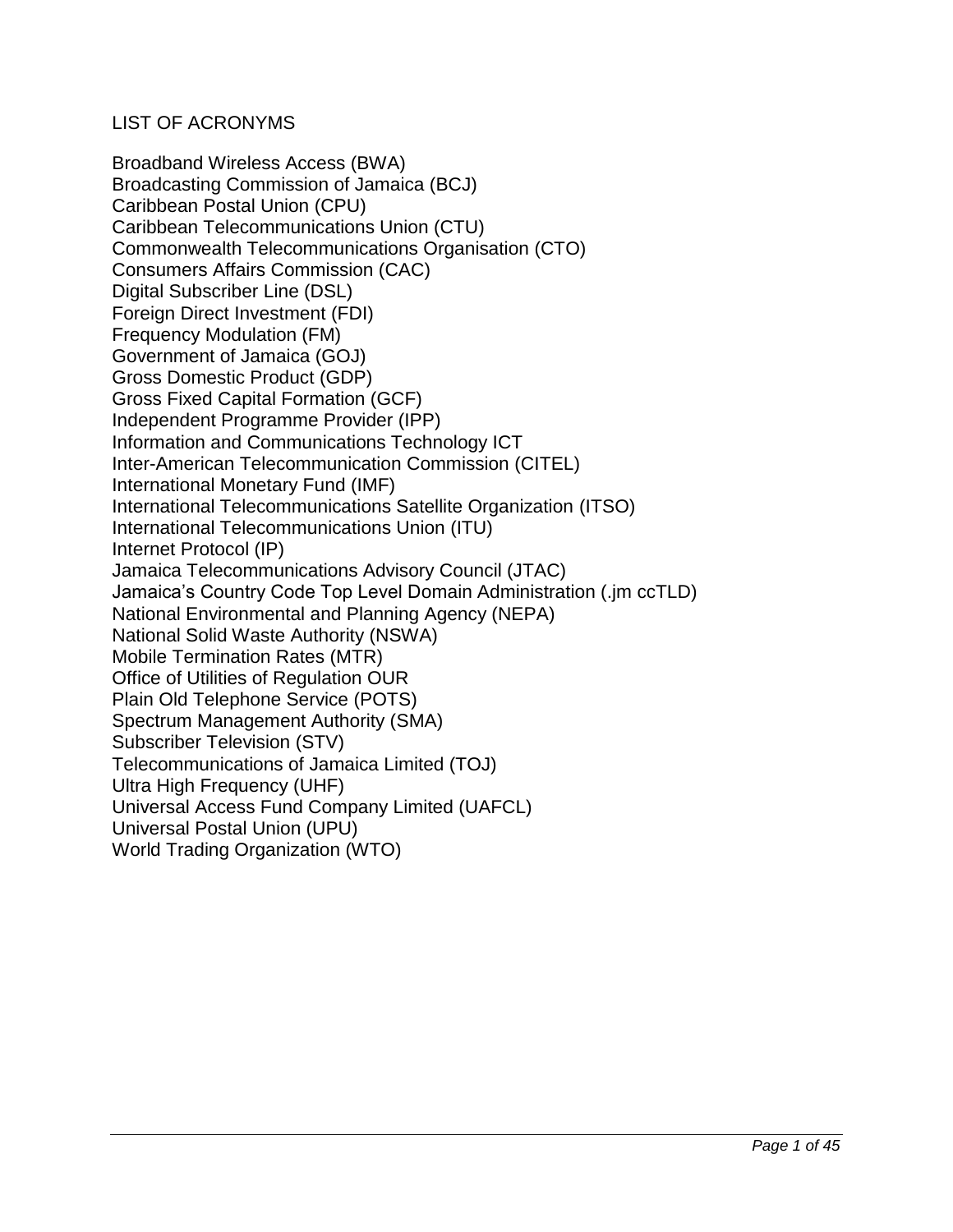#### <span id="page-8-0"></span>**EXECUTIVE SUMMARY**

The Information and Communications Technology (ICT) Policy has been formulated through horizontal and vertical consultation; the analysis of primary and secondary data and resolution of core issues. The Policy rests in the main on the following principles that:- ICT is a developmental tool that should be widely accessible and utilized by the general population; there will be a neutral approach in technology selection and regulation and competition as well as innovation will be promoted for the benefit of consumers, producers and service providers. In providing a comprehensive framework for the ICT Sector, the Government of Jamaica (GOJ) aims to facilitate investment, strengthen all productive sectors and create a knowledge-based society.

In furtherance of the above, considerable treatment is given to the creation of a converged regulatory structure for the ICT sector, owing to the shortcomings of a variegated approach and the concentrated focus required to provide flexible, responsive and specialist regulation to meet the demands of the fast growing ICT Sector. A phased approach is therefore being taken to establish a Converged Regulator to ensure seamless implementation. Notably, the Policy also provides for the separation of content regulation given the range of technical content issues in the digital age and the challenges being encountered at this stage of Jamaica's socio-cultural development. This notwithstanding, the work of the Content Regulator will complement that of the ICT Regulator. Strategically, an Inter-Regulators Forum will be established and made to comprise the Content Regulator, the Competition Regulator and the ICT Regulator, as also a framework to facilitate the sharing of information among them. An appropriately constituted independent ICT Appellate body will also be provided for in new ICT legislation and a National ICT Advisory body will be created.

As an administrative measure, the ICT Regulator will be required to adopt and adhere to rules and procedures which facilitate the highest standard of procedural efficiency, transparency and responsiveness to technological changes.

The need for demarcating the jurisdiction for ex-ante and ex-post regulation was also assessed with a determination made that the ICT Regulator will have jurisdiction for exante matters and the Competition Regulator for ex post regulation. The continued existence of, or the degree to which both ex ante and ex post regulation are applied to the ICT Sector however, will be the subject of review, having due regard to the principle of regulatory forbearance.

Necessarily, consideration was given to the inadequacies of the current legislative framework within the context of convergence and a decision taken to harmonize all existing laws relevant to ICT providing the necessary tools for effective regulation. Features of new legislation contemplated will include periodic review of the legal framework. As part of the legislative review it was also considered that the deployment of ICT networks capable of delivering a range of services raises critical issues relative to quality of service and protection of personal information. In this context, legislative provision is also to be made for (inter alia) minimum quality of service standards; the publishing of industry performance reports; the intervention of the ICT Regulator and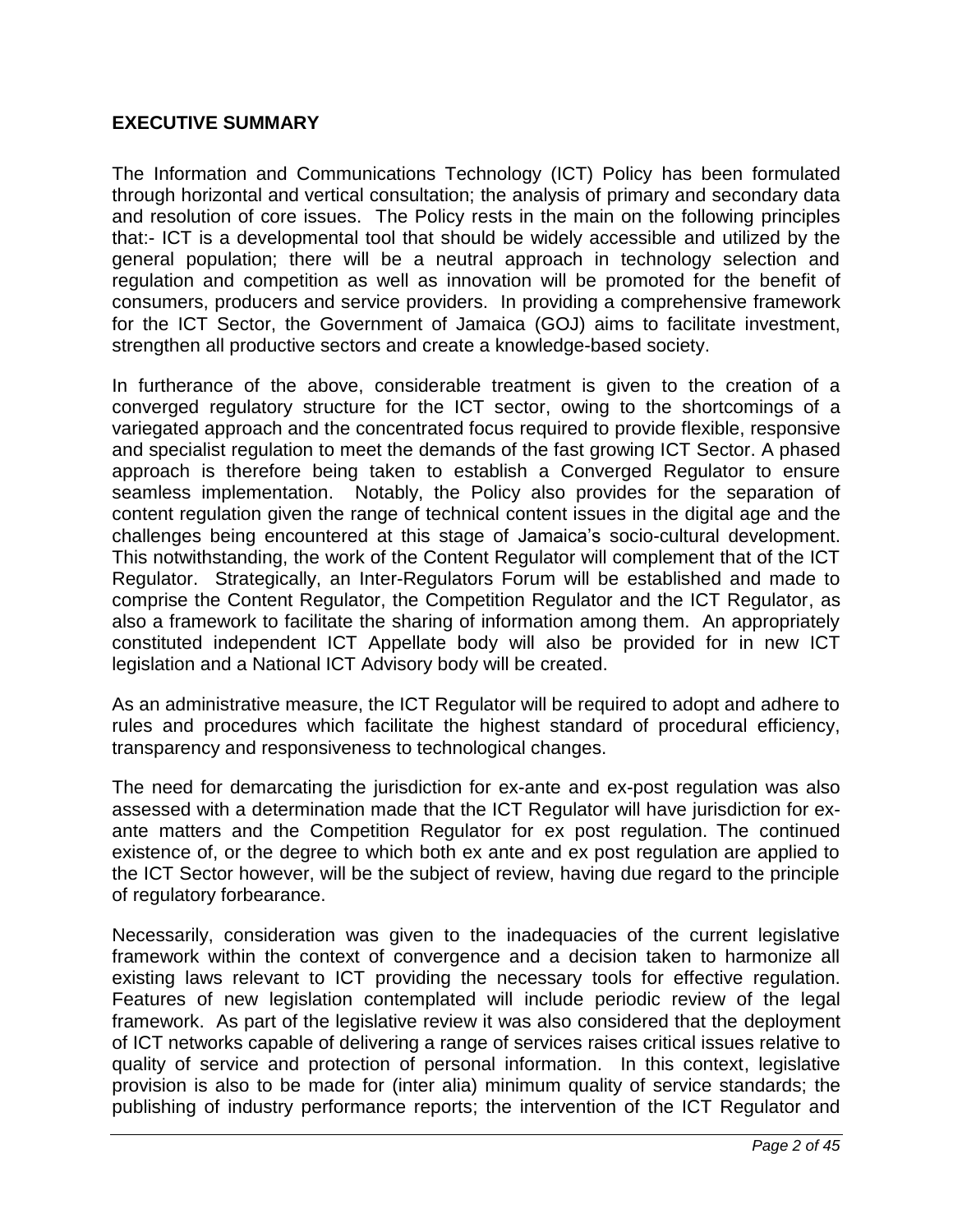redress for the customer, where carriers and service providers are not sufficiently responsive to customer complaints. It is also envisaged that to prevent unauthorized access to customer's personal information (with exceptions made for matters of national security and defence) a legal requirement is to be imposed in companion legislation on custodians of web-based databases to maintain system integrity through physical and logical security on the technology deployed; sanctions for invasion of privacy, unauthorized access and use of customer information and establish protocols to treat with requests for access to personal information.

In turning attention to resource management of national (ICT) assets, policy focus was given to matters relative to the efficient, flexible and equitable use of the Radio Frequency Spectrum and Number Administration taking into account international best practices, protocols and standards.

Additionally, the critical issue of the extant digital divide was examined and it was seen that the current definition of universal service should be expanded beyond physical access to networks, to encompass enabling elements such as information literacy and financing to enable Jamaicans to create and use content and applications. The Government will address these matters through Universal Service strategies relative to availability, accessibility and affordability. The GOJ will also make Universal Service interventions (on the basis of economic and technical feasibility among other principles) where the market has not supplied solutions for access, availability and affordability. It is also considered important to establish an appropriate mechanism for expanding and securing the continuity of the funds for universal service. The Government also commits to advancing its e-Government agenda to enhance delivery of public services through model use of ICTs to include integration of its services. The expected outcome is greater public engagement in national decision making, reduced bureaucracy, improved transparency and accountability in government, increased social inclusion and the creation of a knowledge based society.

The Policy also provides for the enhancement of ICT infrastructure to include high capacity networks noting that access to same would stimulate and facilitate entrepreneurship and improve the provision of public and private e-services, as well as allow for interconnection to international networks. Attention was also given to developing physical infrastructure to facilitate the establishment of ICT related businesses such as business process outsourcing, software development and hardware manufacturing and repair.

In recognition that innovations in ICT solutions will continue to develop at a rapid pace and that an environment which promotes technology neutrality will ultimately redound to the benefit of the sector and the consumer, the Policy makes provision for the fostering of a regulatory framework in which services can be offered utilizing a range of technologies. Innovation and research will be a focus as a means of increasing Jamaica's competitiveness. The establishment of Centres of Excellence and encouraging the development of knowledge networks are seen as essential both locally and regionally. Funding ICT research and innovation and the deployment of local ICT innovations are also areas on which the Government plans to focus its attention.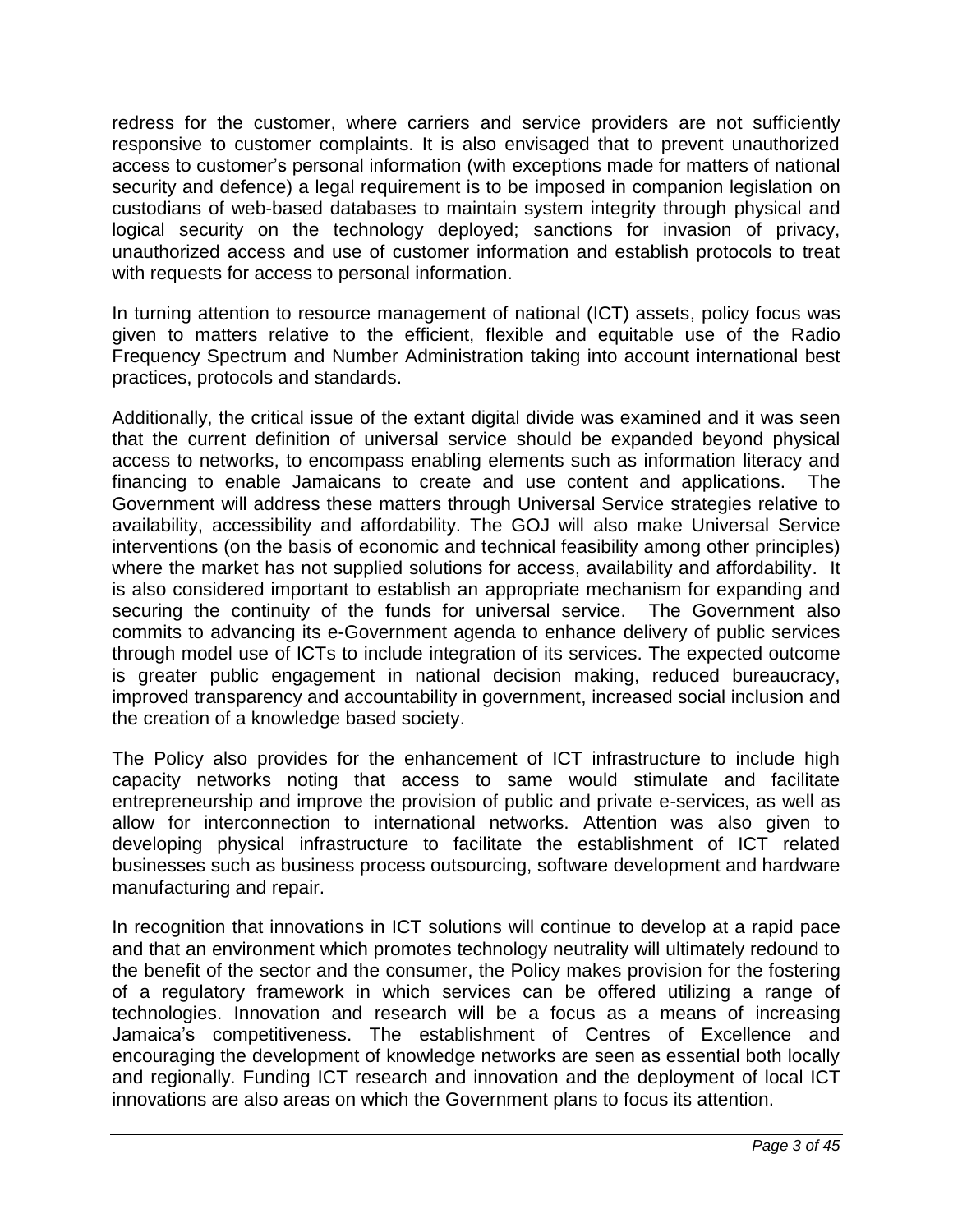The Government will also develop appropriate strategies and standards with respect to the disposal of ICT waste and type testing and/or verification of manufacturer standards of ICT equipment to be widely deployed. Recycling of equipment will be encouraged as well as the establishment of businesses to repair/rehabilitate/upgrade ICT equipment. Keen attention will also be paid to the levels of emission from ICT equipment to avoid possible harm to consumers.

This Policy, supported by the contemplated new legislative framework, is considered the catalyst necessary to successfully advance Jamaica's vision of regional leadership in ICTs.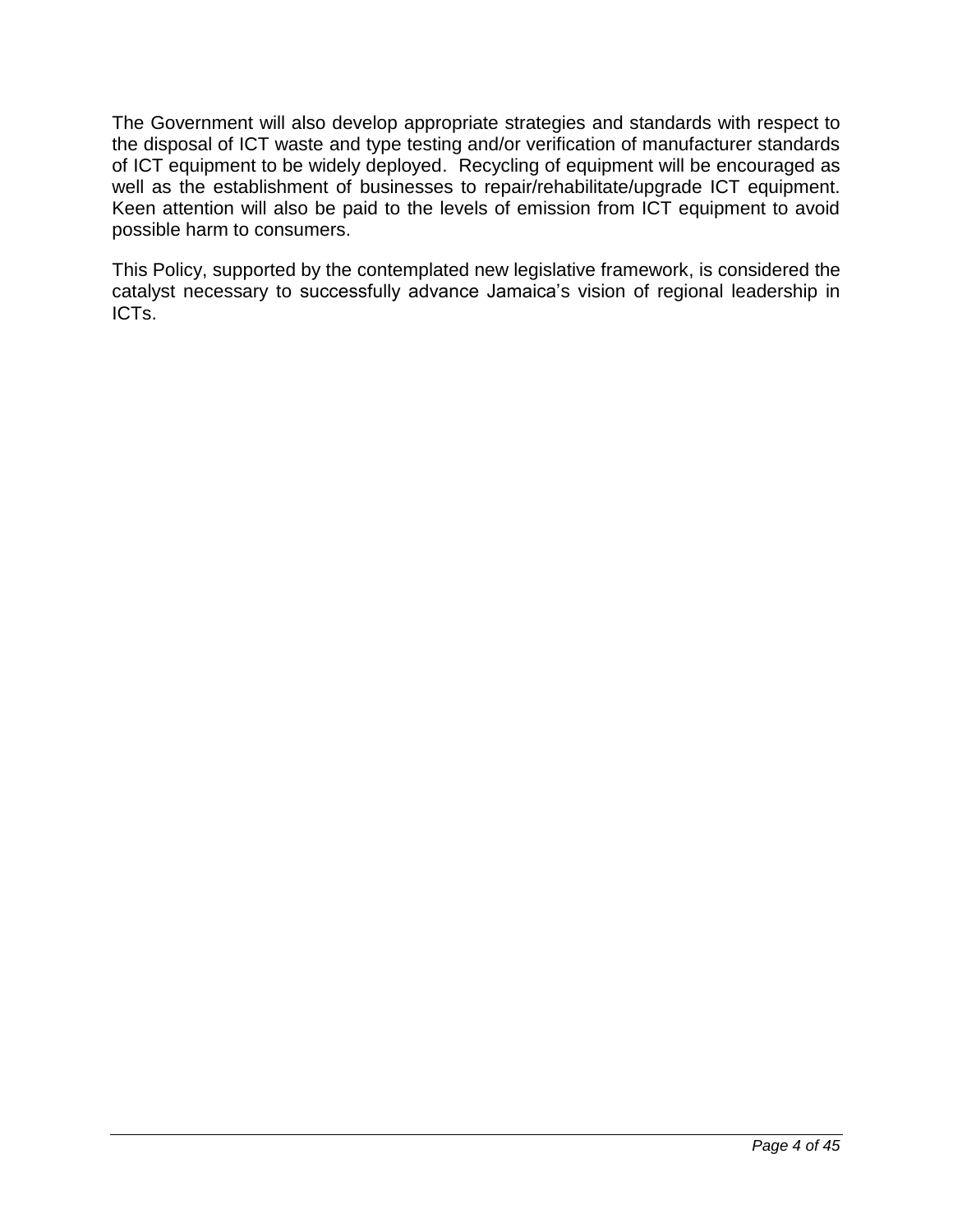#### <span id="page-11-0"></span>**INTRODUCTION**

Advancements in ICT have resulted in new methods of transmitting voice, data and video. Traditionally, there were separate types of networks used for the provision of these services; specifically telephone (fixed and mobile), radio and cable television networks. Technological Conversion has transformed these traditional networks however into advanced Internet Protocol (IP) based networks capable of providing a full range of products and services that are accessible via a wide range of devices from any location.

These innovative ICT products and services are creating both opportunities and threats for established players; new entrants in the telecommunications and related industries; public and private institutions that rely on telecommunications and Jamaican consumers and citizens. These developments are challenging the relevance of some aspects of the current legal and regulatory framework and need to be addressed to improve the international competitiveness of the Jamaican economy.

In early 2001, the Jamaica Telecommunications Advisory Council (JTAC) conducted a study on Telecommunications Reform which was completed in 2002 yielding a report which made several recommendations for the reform of the sector. Two other studies were conducted by the GOJ in 2004 and 2006. The 2004 study, which was conducted by Dr. Peter Stern, reviewed the legal, institutional and regulatory framework of the sector. The Nordicity Group Limited study of 2006, analyzed the options for the Single Regulator for Telecommunications in Jamaica. The Cabinet Office also commissioned a Regulatory Impact Assessment Study that included telecommunications and was completed in 2006.

The reports all referenced for consideration, a converged regulatory framework for telecommunications and also a new Telecommunications Act. A number of related issues were also raised, including:

- (i) the convergence of telecommunications services on diverse media;
- (ii) new technologies and the resulting competition issues arising out of the liberalized market;
- (iii) management and potential governance of content;
- (iv) the existence of multiple regulatory agencies as a constraint to cost-effective and efficient regulation of the sector; and;
- (v) the need to review the role of JTAC.

This Policy approaches the mentioned issues holistically, accommodates technological advancements and establishes a framework for ICTs to enable economic and social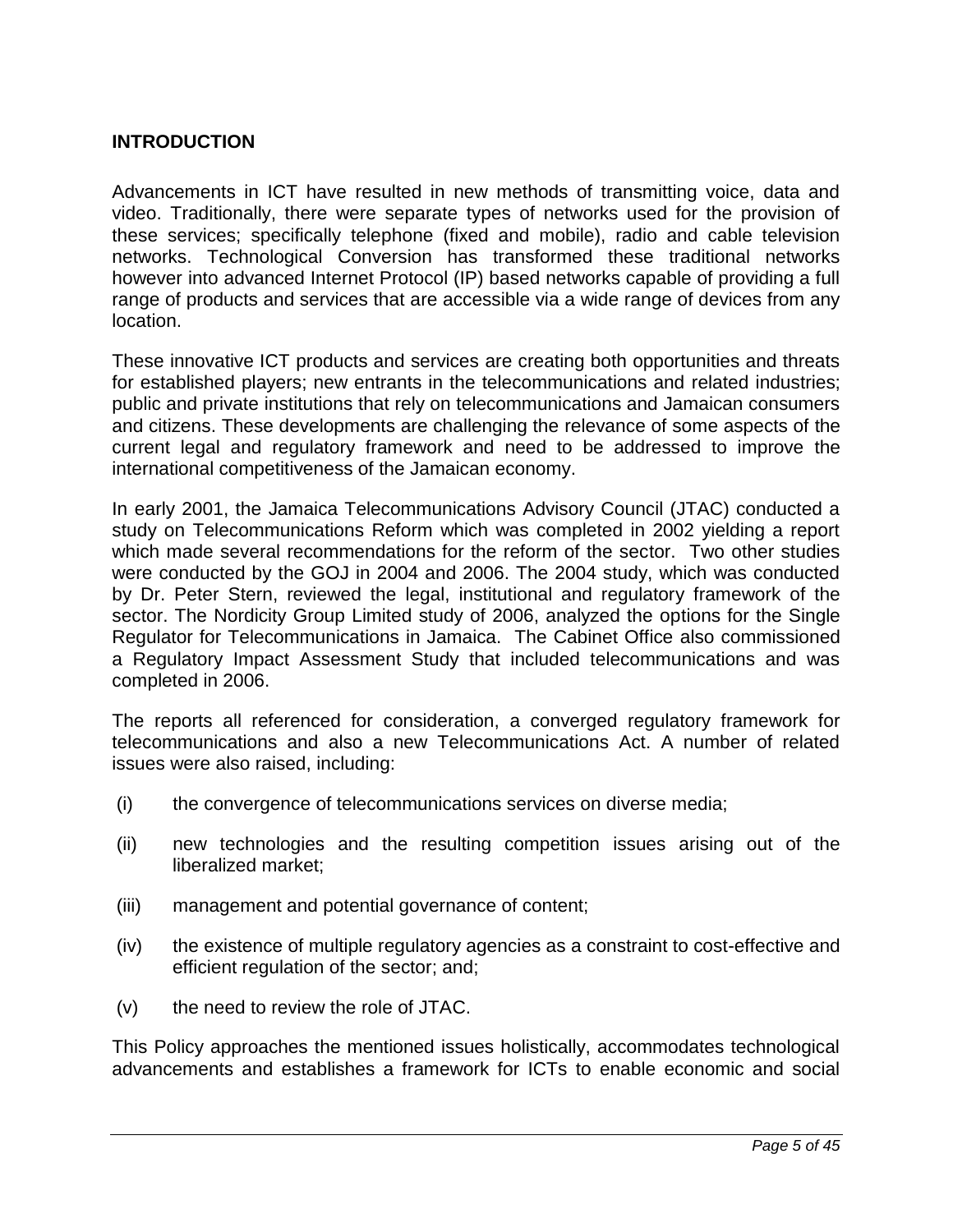development. It is envisioned that this Policy is to be complemented by, inter alia, an Electronic Media and Content Policy and a Spectrum Policy.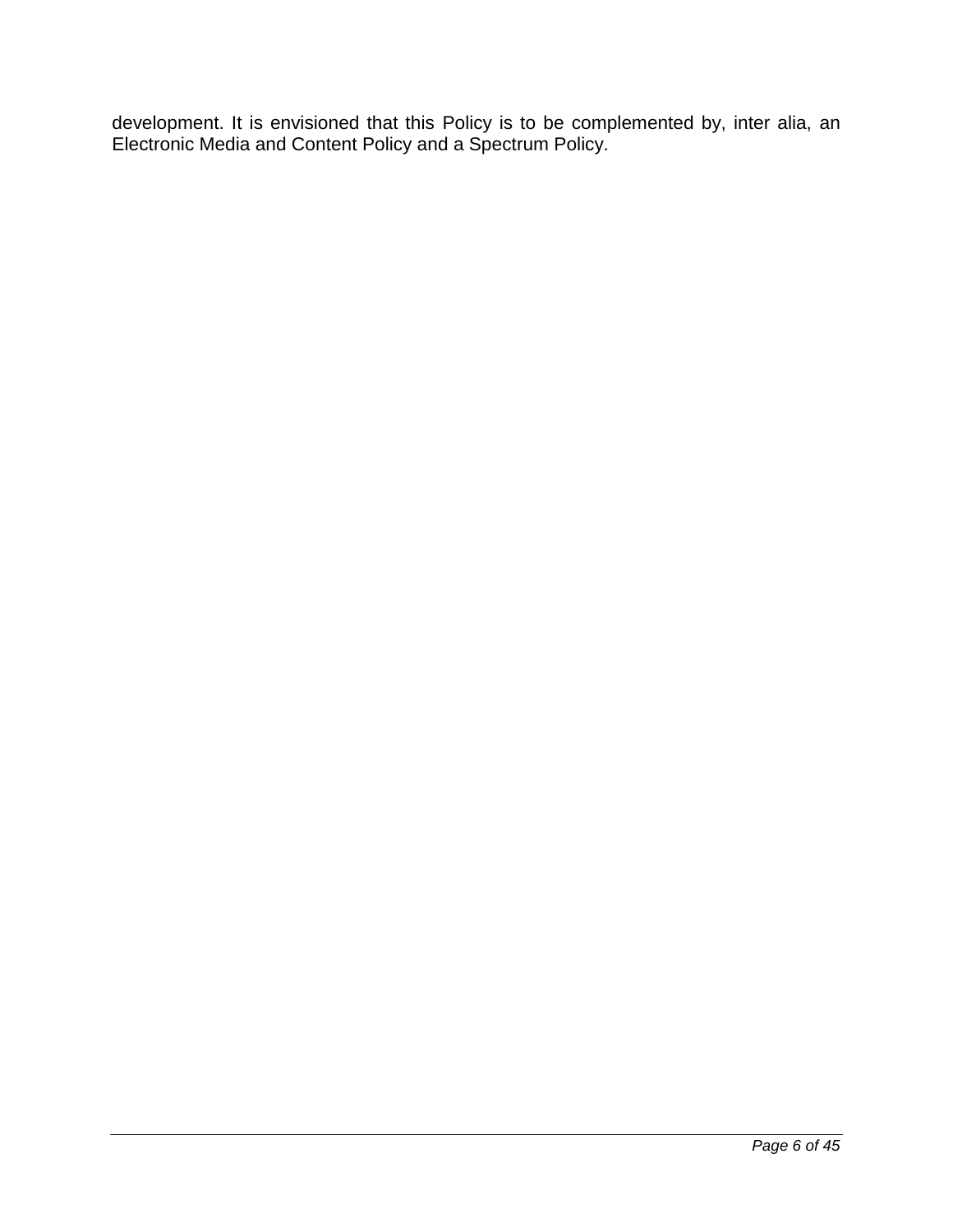#### <span id="page-13-0"></span>**1.0SITUATIONAL ANALYSIS**

A contextual overview of ICT developments in the country is provided herein, with analysis which seeks to examine the nature of current market conditions whilst identifying:

- areas of policy successes
- areas for policy review and legislative strengthening
- areas in which GOJ policy is currently silent.

#### *1.1Economic Overview*

 $\overline{a}$ 

<span id="page-13-1"></span>Jamaica is a middle income island nation with a Gross Domestic Product (GDP) per capita of approximately: - \$378,918 *(2008 Statistical Institute of Jamaica estimate)* or US\$4,268 *(2008 IMF estimate)*. Projections based on the 2001 census indicate that Jamaica's population is approximately 2.6 million and is growing at approximately 1% per annum. Major trading partners include the United States of America, Canada, the European Union, Trinidad and Tobago and other Member States of Caribbean Community (CARICOM). The island is a signatory to many international Agreements including; the Agreements establishing the World Trading Organization (WTO) and the CARIFORUM<sup>1</sup>-EC Economic Partnership Agreement. Jamaica is also a member of the International Telecommunications Union (ITU), Universal Postal Union (UPU), Caribbean Postal Union (CPU), Commonwealth Telecommunications Organisation (CTO), Caribbean Telecommunications Union (CTU), Inter-American Telecommunication Commission (CITEL), and International Telecommunications Satellite Organization (ITSO).

Since the early 1980s, the country has sought to implement structural reform aimed at fostering private sector activity and increasing the role of market forces in resource allocation. These initiatives have invariably included programmes targeting privatization, economic liberalization and the removal of restrictions on investment and capital flows. Notably, as part of the thrust towards greater private sector participation in the economy, in 1990, the Government sold its controlling interest in the island's sole telecommunications company, Telecommunications of Jamaica Limited (TOJ) to Cable & Wireless PLC.

The liberalization of the telecommunications industry began in 1999 with the signing of a Heads of Agreement with Cable & Wireless and the GOJ and the subsequent promulgation of the Telecommunications Act (the Act) in 2000. The Act provided a

 $1$  CARIFORUM countries include all CARICOM member states and the Dominican Republic.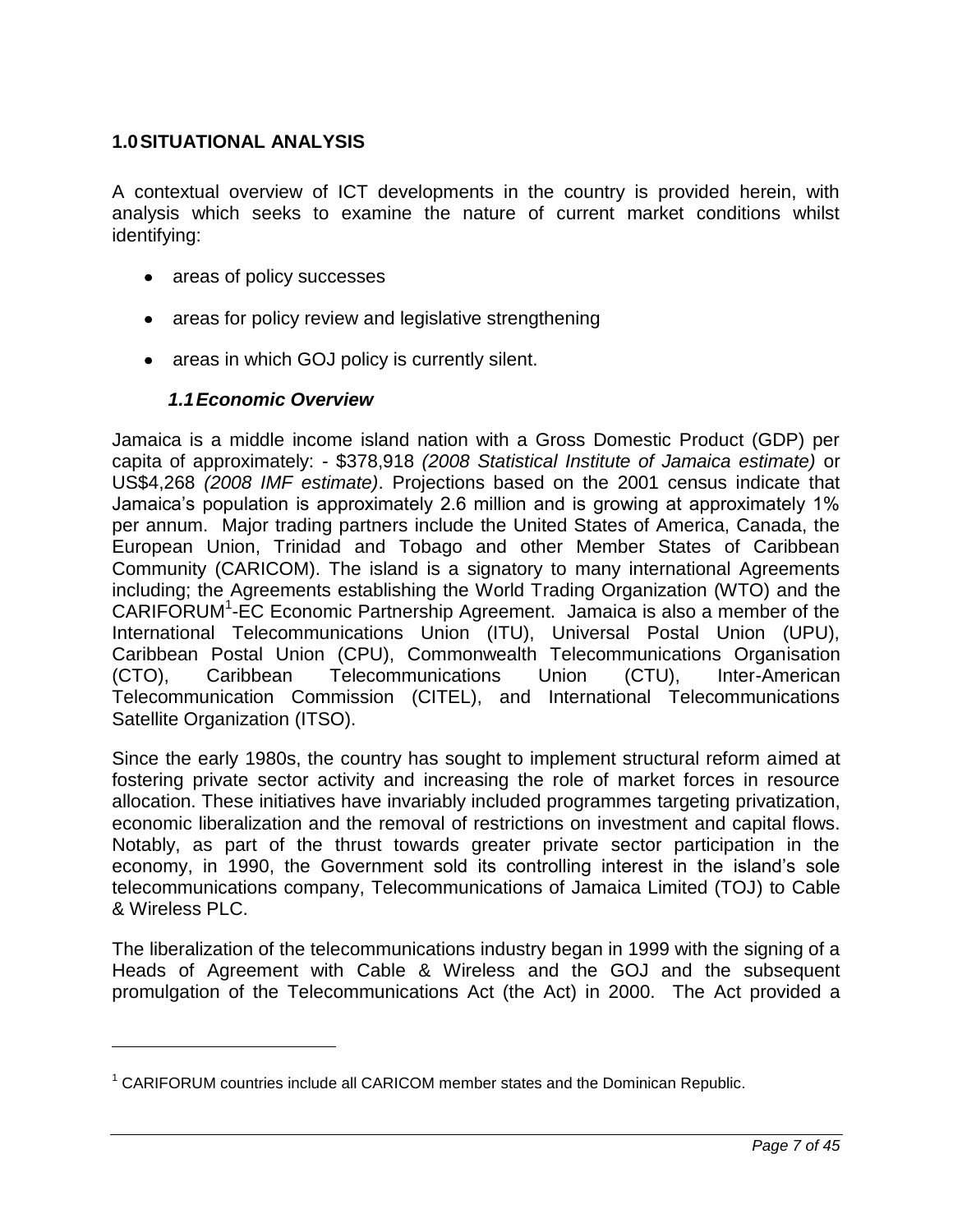legislative framework which enabled, *inter alia*, the introduction of competition in the provision of voice and data services.

In an effort to boost economic performance, the GOJ has actively sought to implement policies and initiatives aimed at driving investments toward key economic sectors. The overall strategic goal is to modernize, expand and enhance the global competitiveness of the investment recipient sectors. Data provided by the 2008 World Investment Report illustrates the success of this programme. For the period 1990-2000 Foreign Direct Investment (FDI) flows to Jamaica averaged US\$246 million. However, since 2001 average FDI flows have been significantly higher with the highest amount of US\$882 million being recorded in 2006 before falling to US\$779 million in 2007. The average annual rate of growth of FDI flows over the period 1990-2007 is approximately 44%. Further, FDI contribution to Gross Fixed Capital Formation (GCF) has averaged 22.05% while the average for Latin America and the Caribbean is 15.5%. Whilst the data does not discretely account for investments in ICT infrastructure such as computers, data storage equipment and software applications, data from the Planning Institute of Jamaica (PIOJ) indicates that the country spends approximately US\$80.9 million per annum or 12% of total FDI flows on ICT related infrastructure. These projects include telecommunication network infrastructure build out, statistical instruments for mining and petro-chemical/geological investigations as well as purchases of computers, data storage and network equipment.

Since the introduction of regulatory architecture for the Subscriber Television (STV) market in 1998 and the liberalization of the telecommunications industry in 2000, the ICT sector has become a major contributor to government revenue. The total fees collected for Spectrum Licences by the GOJ from 2000 to March 2009 was J\$5.15 billion. Further, funds under management at the Universal Access Fund Company Limited (UAFCL) are approximately J\$6 billion (these represent total receipts from the Universal Service Levy on international calls terminating in Jamaica. The levy is US\$0.02c per minute terminating on mobile networks and US\$0.03 per minute terminating on fixed networks). Additionally, the sale of the first island-wide wired STV license netted the Broadcasting Commission J\$32 million. The Government has projected that General Consumption Tax (GCT) returns from the levy on the telephone and communications sector netted approximately \$4.8 billion in FY 2007 and \$6.4 billion in FY 2008 (applicable GCT rate for the sector is 25%). Notably, all of the agencies currently mandated to regulate the ICT industry are self-financing and do not receive subvention support from the Consolidated Fund.

The GOJ's Medium Term Macroeconomic Framework targets economic growth of 0.5% in FY2010 and 2% in FY2011; as well as a reduction in the Debt to GDP ratio to 120% from 140%. As part of the programme to achieve these targets the Government has embarked on a comprehensive public sector modernization programme. Additionally, it has been noted that a key component of the drive toward the deepening of economic growth is to increase exports through a combination of productivity and broadening of the export base. Within this context, it has been recognized that increased use and deployment of ICTs within the public sector is a necessary component of the modernization and cost reduction process. Further, 2009 Jamaica Promotions Agency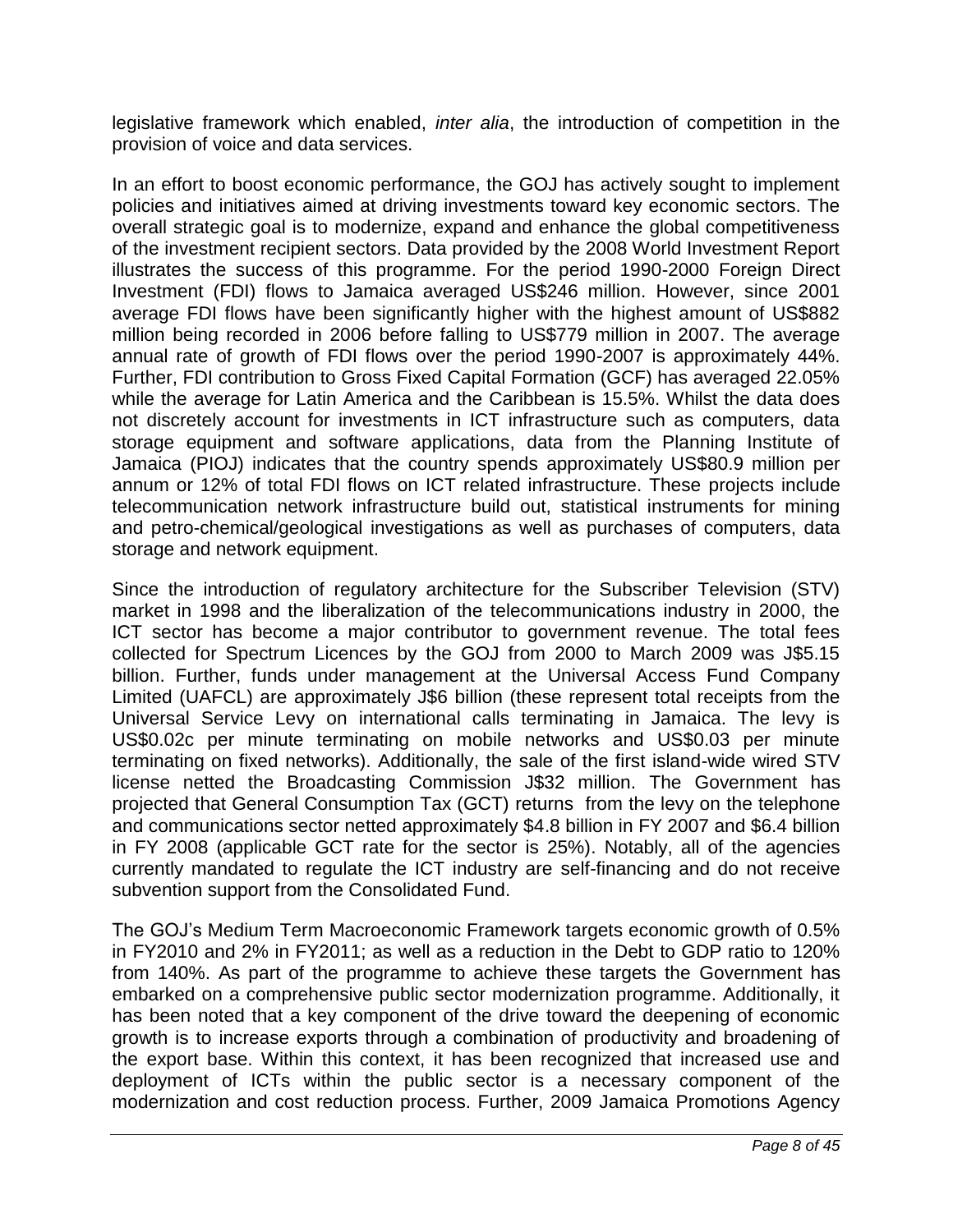(JAMPRO) market research studies indicate that Jamaica has exploitable comparative advantages in the Business and Knowledge Process Outsourcing industries. Consequently, it is expected that investments by both public and private sector in ICT will remain stable over the medium term.

#### **Sector Analysis**

#### *Telecommunications*

The availability of reliable telecommunications services forms the backbone of ICT development. Currently the island has a total teledensity rate in excess of 100%, indicating near universal access to voice telephony. This is largely a result of the liberalization of the telecommunications market in 2000, and the resultant competition for market share amongst mobile service providers.

Emerging technologies which are facilitating convergence have shown the capacity to revolutionize the Plain Old Telephone Service (POTS) business model. It is also expected that infrastructural developments in both landline and mobile services will cause a deepening of internet penetration levels, and the development of applications that will modernize local business processes whilst providing support to the development of knowledge based exports. Table I below shows the different classes of licenses issued by the Office of Utilities Regulation (OUR) since the liberalization of the telecommunications industry.

|                      | $00\,$         | 01             | 02             | 03           | 04             | 05             | 06             | 07             | 08             | 09      |                | Total<br><b>Issued</b> |
|----------------------|----------------|----------------|----------------|--------------|----------------|----------------|----------------|----------------|----------------|---------|----------------|------------------------|
|                      |                |                |                |              |                |                |                |                |                | Renewal | <b>New</b>     |                        |
| <b>ISP</b>           |                | 45             | 12             | 3            | 14             | 2              | $\overline{4}$ | 9              | $\overline{2}$ | 1       | 2              | 94                     |
| <b>ISP</b><br>(STVO) |                | $\overline{7}$ |                |              |                |                |                |                |                |         |                | $\overline{7}$         |
| <b>IVSP</b>          |                | 31             | 10             | 6            | 5              | 1              |                |                | 3              |         |                | 56                     |
| DC                   |                | 11             | 8              | 8            | $\overline{7}$ | 2              | 3              | 2              | $\mathbf{1}$   |         |                | 42                     |
| <b>DVSP</b>          |                | 17             | 8              | 13           | 6              | $\mathbf{2}$   | $\overline{2}$ | 5              | 1              |         | 1              | 54                     |
| <b>DSP</b>           |                | 22             | $\overline{c}$ | 5            | 1              | 2              | $\mathbf{1}$   | $\overline{2}$ | $\overline{2}$ |         |                | 37                     |
| <b>FTZC</b>          | $\mathbf{1}$   | 6              | $\overline{2}$ | $\mathbf{1}$ |                |                |                |                |                |         |                | 10 <sup>°</sup>        |
| <b>FTZSP</b>         | $\mathbf{1}$   | 6              | 1              |              |                |                |                |                |                |         |                | $\overline{8}$         |
| $\overline{C}$       |                |                |                | 48           | 20             | 5              | 3              | 3              | 1              |         | 3              | 83                     |
| <b>INTL.SP</b>       |                |                |                | 41           | 21             | $\overline{7}$ | 3              | $\overline{4}$ | $\overline{2}$ |         | 1              | 78                     |
| Total<br>Issued      | $\overline{2}$ | 145            | 43             | 125          | 74             | 21             | 16             | 25             | 12             | 1       | $\overline{7}$ | 471                    |

#### Table I: TELECOMMUNICATIONS LICENCES (10 Year Period 2000-2009)

*Source: Information and Telecommunications Department*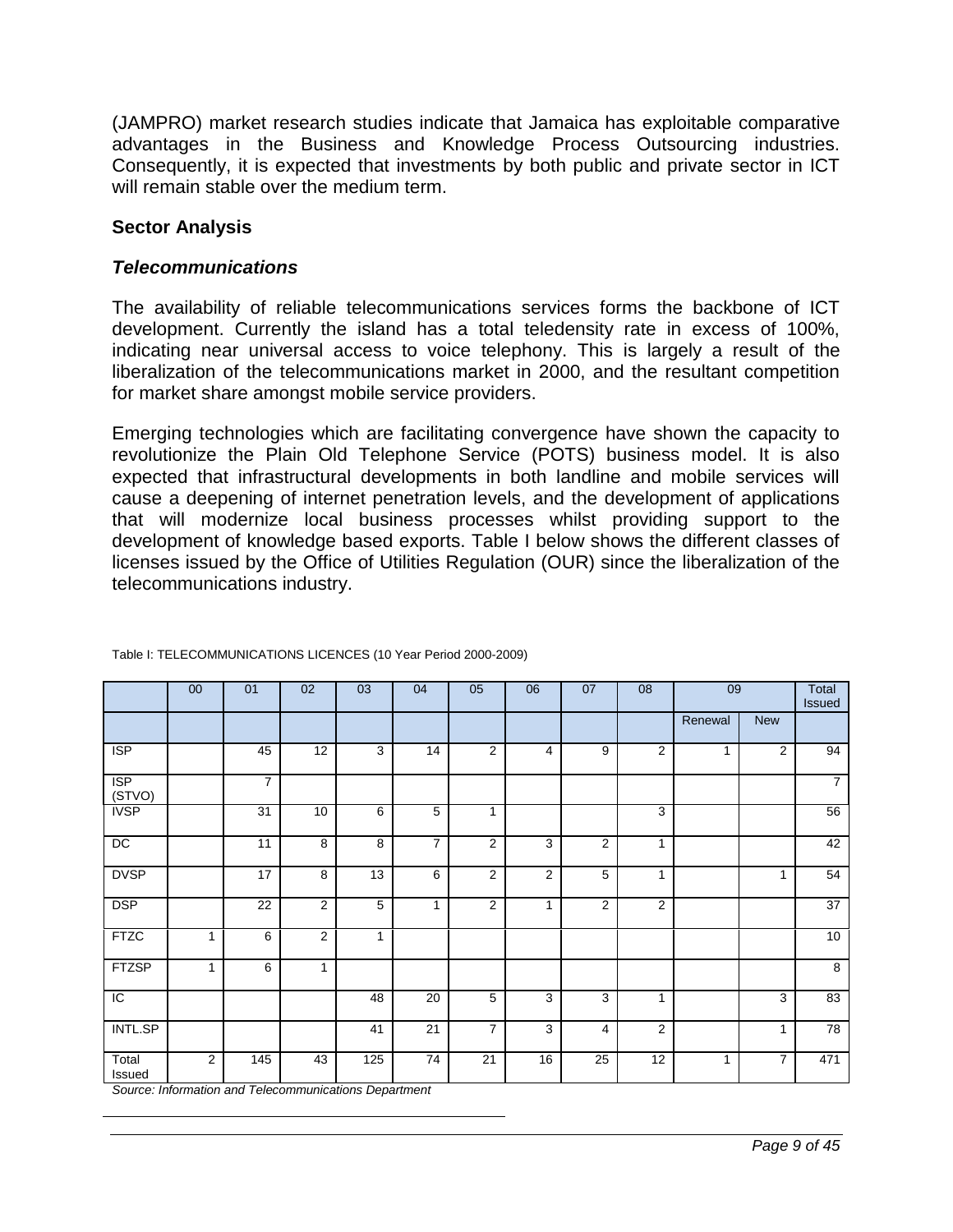Key

| DC              | = Domestic Carrier                            |
|-----------------|-----------------------------------------------|
| <b>DSP</b>      | = Data Service Provider                       |
| <b>DVSP</b>     | Domestic Voice Service Provider<br>$=$        |
| <b>FTZC</b>     | $=$ Free Trade Zone Carrier                   |
| <b>FTZSP</b>    | $=$ Free Trade Zone Service Provider          |
| IC              | $=$ International Carrier                     |
| <b>ISP</b>      | $=$ Internet Service Provider                 |
| <b>ISP STVO</b> | = Internet Service Provider - Cable Operators |
| INTL.SP         | = International Service Provider              |
| <b>IVSP</b>     | = International Voice Service Provider        |

Currently there are three providers in the mobile market, namely Digicel, Cable & Wireless Jamaica Ltd (trading as LIME), and Oceanic Digital (trading as Claro). OUR data as at the end of the second quarter of financial year 2009 indicates that the total subscriber base of the mobile telecommunications sector is 2,820,442 of which 2,734,418 represents pre-paid customers, with the remainder comprising post-paid subscribers. Given the high percentage of mobile cellular subscribers within the general population, indications are that the market has plateaued and that future inter-firm competition will be based on the provision of cutting edge services and the development of attractive pricing regimes.

Having regard to the foregoing developments, the regulatory impetus has shifted from liberalization and the expansion of voice connectivity to ensuring effective competition as well as expanding broadband connectivity. In particular there is a need to revise the existing competition rules with a view to ensuring adequate and timely enforcement mechanisms and ultimately, strengthening the regulatory framework.

Notwithstanding the growth in the mobile cellular market locally, there has been a corresponding decline of approximately 8% per annum in fixed lines over the period 2003 - 2008. This is indicative of a trend towards technology migration as persons choose mobile cellular service in preference to a fixed line solution. This situation is consonant with what obtains within the Caribbean region as Table II below demonstrates. NB. Barbados, Guyana and the Dominican Republic are the only countries captured which have shown growth in fixed telephone lines. Additionally, the global picture shows growth in fixed lines of only 1.2% compared with 23.3% for mobile subscriptions. The decline in Jamaica is however faster than the rate of contraction amongst the CARIFORUM trading partners and Mauritius (the international country used in the table for purposes of comparison). With the exclusion of Haiti from the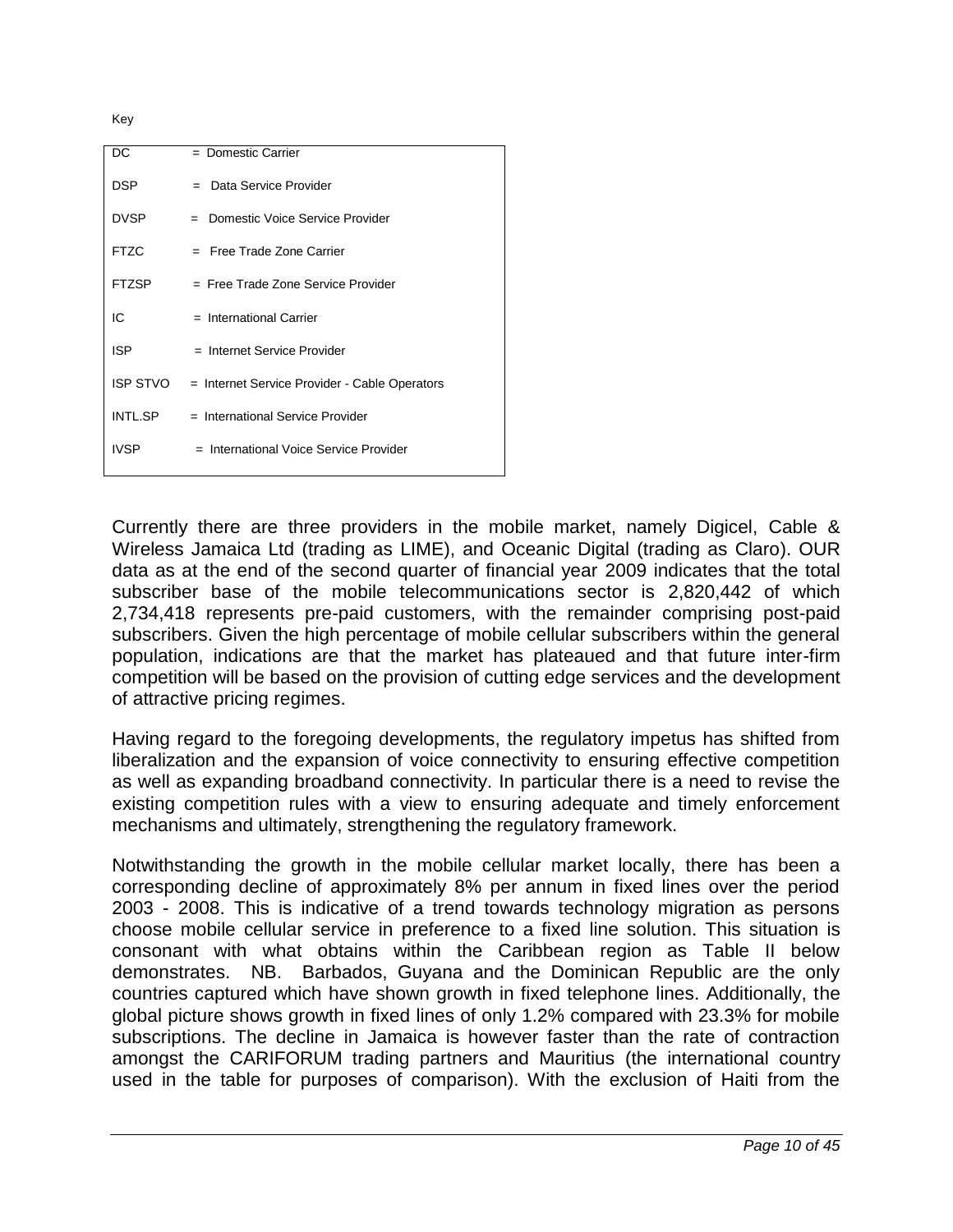tabulation, the average rate of contraction of fixed line users is in the region of 4%, which is approximately 50% below Jamaica's rate.

|  | Table II: Key Demographic, Economic, Telecommunications and Internet Indicators |
|--|---------------------------------------------------------------------------------|
|--|---------------------------------------------------------------------------------|

| Country               | Population<br>(000, 000) | Per<br>Capita<br>GDP | Fixed<br>Teleph-<br>one<br>Lines<br>per 100<br>inhabit. | % Change<br>Telephone<br>Lines per<br>100<br>inhabit.<br>2003-<br>2008 | Mobile<br>cellular<br>subscriptions<br>per 100<br>inhabit. | % Change<br>Mobile<br>cellular<br>subscriptions<br>2003-2008 | Internet<br>users<br>per 100<br>inhabit.<br>2008 | <b>Broadband</b><br><b>Subscribers</b><br>per 100<br>inhabit.<br>2008 |
|-----------------------|--------------------------|----------------------|---------------------------------------------------------|------------------------------------------------------------------------|------------------------------------------------------------|--------------------------------------------------------------|--------------------------------------------------|-----------------------------------------------------------------------|
| <b>Bahamas</b>        | 0.34                     | 21,684               | 39.32                                                   | $-1.1$                                                                 | 106.04                                                     | 24.0                                                         | 31.54                                            | 10.08                                                                 |
| <b>Barbados</b>       | 0.26                     | 13,393               | 58.78                                                   | 2.0                                                                    | 159.09                                                     | 23.7                                                         | 73.67                                            | 21.77                                                                 |
| <b>Belize</b>         | 0.30                     | 4,336                | 10.35                                                   | $-3.4$                                                                 | 53.23                                                      | 21.5                                                         | 11.31                                            | 2.56                                                                  |
| Dominican<br>Republic | 9.95                     | 4,179                | 9.90                                                    | 0.2                                                                    | 72.45                                                      | 28.1                                                         | 21.58                                            | 2.27                                                                  |
| Guyana                | 0.76                     | 1,407                | 16.37                                                   | 6.2                                                                    | 36.84                                                      | 42.8                                                         | 26.85                                            | 0.26                                                                  |
| Haiti                 | 9.88                     | 356                  | 1.09                                                    | $-6.6$                                                                 | 32.40                                                      | 58.5                                                         | 10.13                                            |                                                                       |
| Jamaica               | 2.71                     | 4,268                | 11.69                                                   | $-7.7$                                                                 | 100.58                                                     | 11.6                                                         | 56.88                                            | 3.59                                                                  |
| <b>Mauritius</b>      | 1.28                     | 5,916                | 28.48                                                   | 0.1                                                                    | 80.74                                                      | 17.4                                                         | 29.69                                            | 7.17                                                                  |
| Suriname              | 0.52                     | 4.733                | 15.82                                                   | $-0.7$                                                                 | 80.76                                                      | 19.8                                                         | 9.71                                             | 0.53                                                                  |
| Trinidad &<br>Tobago  | 1.33                     | 16,269               | 23.02                                                   | $-1.1$                                                                 | 112.87                                                     | 34.9                                                         | 17.02                                            | 2.67                                                                  |
| World                 | 6,772.51                 | 8,257                | 18.88                                                   | 1.2                                                                    | 59.62                                                      | 23.3                                                         | 23.77                                            | 6.09                                                                  |

*Source: International Telecommunications Union*

Despite the decline in fixed line subscriptions, indications from the OUR, are that the stock of numbers for assignment amongst all operators is fast depleting. The OUR data indicates that of the 8 million telephone numbers allotted to Jamaica under area code 876, approximately 6.4 million are currently assigned to operators. Consequently, there are only 1.6 million numbers that remain unassigned. Continued efficient regulatory management of this scarce national resource is therefore paramount.

#### *Electronic Media*

Throughout its history, the (Electronic) Media in Jamaica has proven to be a corner stone of the vibrancy of the island's culture and democratic expression. Notably, the electronic media is a key portal through which Jamaican culture is delivered to local and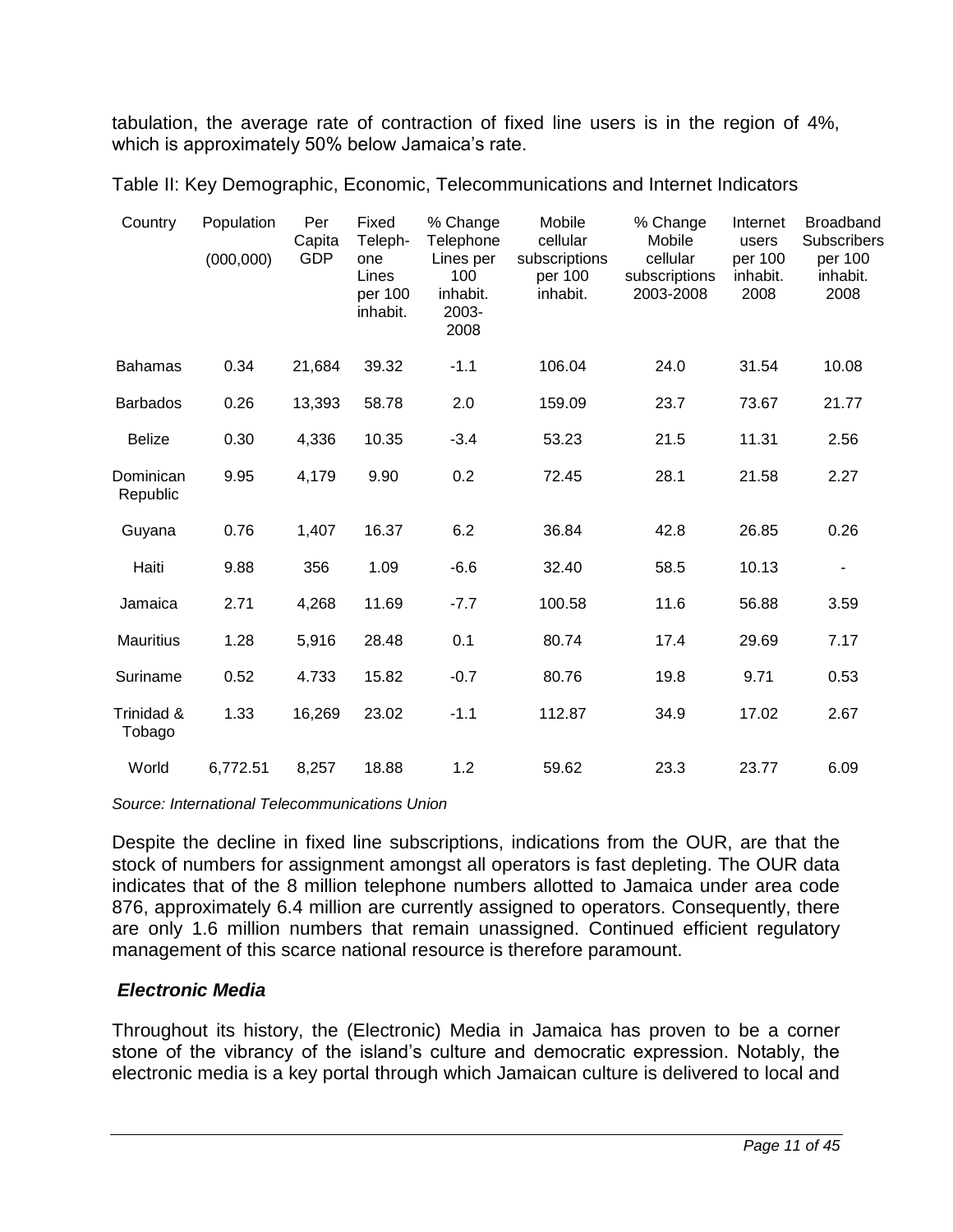international audiences and plays the role of a senior partner in the evolution of national social norms and mores.

Like its global counterparts however, the traditional business model of local media firms has had to undergo review owing to; the emergence of New Media and technological convergence. This revolution in media is primarily driven by the use of ICT to broadcast content digitally over diverse platforms, thus allowing entities to operate in a borderless world. Further, the convergence of technology now allows traditional STV companies to diversify income streams and become both suppliers of high speed internet services and voice telephony. It is highlighted that post telecoms-market liberalization, there are no longer policy barriers to entry into the electronic media market or the telecommunications market.

Broadcasting Commission (BC) data as at January 2010, indicates that the electronic media landscape includes: 25 Broadcasting licensees (of which 22 are radio stations and the remaining 3 represent free-to-air television stations), and 40 (Wired) STV Operators. Additional broadcast licences have been granted but at January 2010 those services were not yet operational. In addition to wired STV licences there is also provision for wireless STV services to be deployed over the Ultra High Frequency (UHF) band of the spectrum. Notably, in December 2010, a wireless STV licence was also issued to Digital Media and Entertainment Limited, which is a subsidiary of LIME. The entity now offers Mobile TV services utilizing the LIME cellular network. There are also several privately operated cable channels which will be brought into the regulatory framework in 2011 consequent on an amendment to the Broadcasting and Radio Rediffusion Act which has created a new category of licences for Independent Programme Providers (IPPs).

With the growth in radio broadcasting a challenge has arisen regarding the availability of spectrum for island-wide Frequency Modulation (FM) broadcasting. It is recognized, however, that this issue may be overcome through the emergence of digital broadcasting. This subject will form a critical component of the wider Electronic Media and Information policy being developed.

Prior to 2007, the STV sector was dominated by small regional based firms. However, with the award of an island-wide STV licence (wired) to Columbus Communications Jamaica Limited (FLOW), some consolidation has occurred in the sector. This has been primarily driven by FLOW's acquisition of some small operators. Owing to the acquisition of players within the market, and FLOW's business model of offering triple play services (voice, video, data), competition has decreased. This is, however, indicative of an evolving market which now favours larger players that can exploit economies of scale and are able to deploy a wider range of services to consumers.

In 2007, the regulatory framework governing the pricing of STV licences was modified to introduce economic valuation of licences. The amendment introduces a formula which takes account of: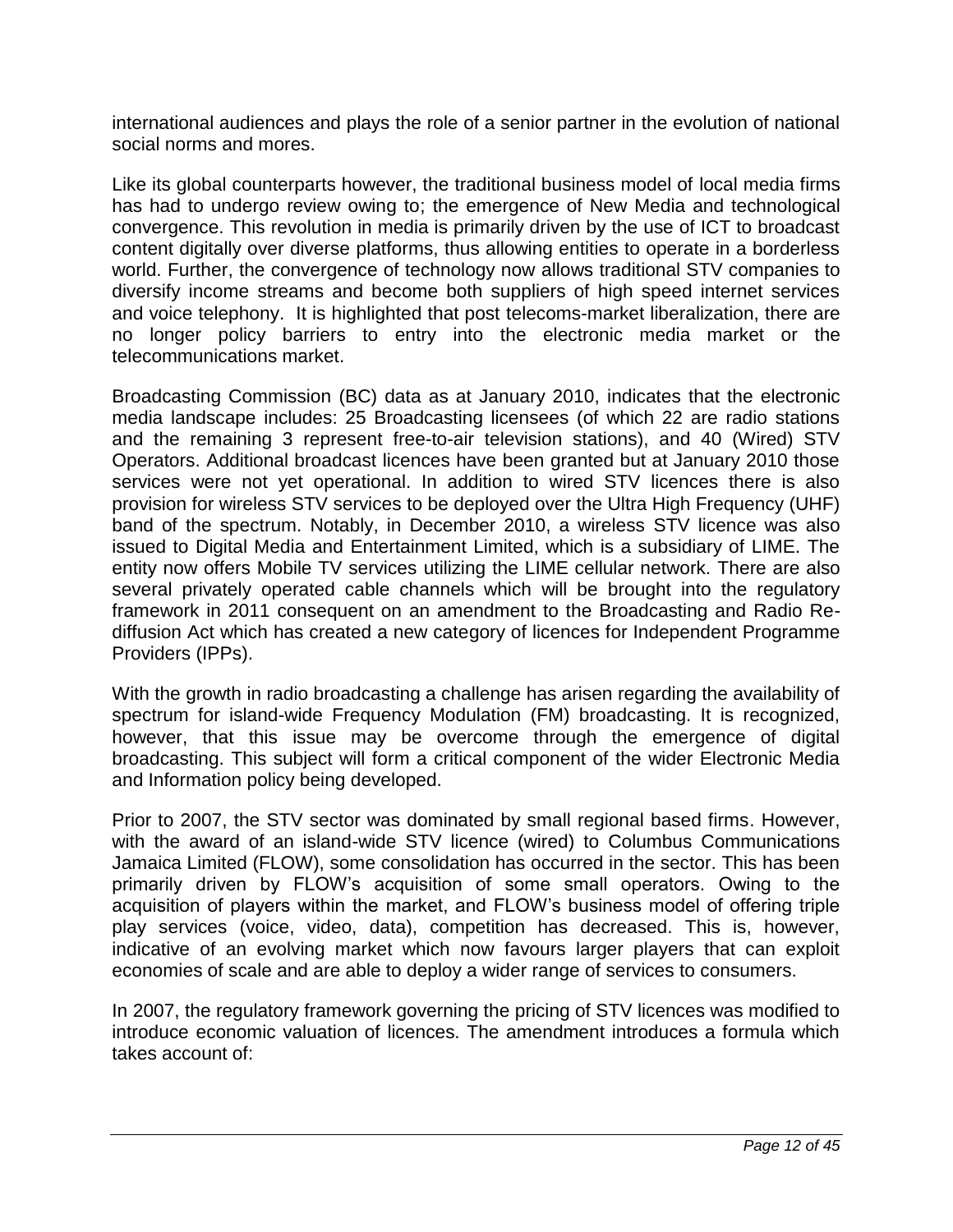- The topography of the zone being applied for, that is, whether it is easy, difficult or moderate for the roll out of services,
- The economic make up of the zone, that is, whether the zone is characterized by upper middle income, middle income, lower middle income or poor households,
- The degree of market competition present in the zone

With the projected increase in investment in the ICT sector; the deepening of technological convergence and government's commitment to digital switchover in the medium to long term, the sector is positioned for further growth. The developments that have occurred in the deployment of infrastructure and technology make it imperative for new regulatory arrangements to deal with content across all platforms.

#### *Universal Service*

As at June 2009, the mobile penetration rate was approximately 104.66%; whereas that for fixed line was approximately 11.53%. In spite of the high population access to telephony, internet penetration remains low at 4%. In 2009, broadband internet penetration is slowly growing from 3.46% in 2007 to 3.88 % in 2009, reportedly.

Currently, most internet subscribers receive service through fixed-line networks. However, this is changing due to the deployment of Broadband Wireless Access (BWA) technologies; for example, 3G and WiMax. New BWA technologies are expanding consumer services and choice. These technologies are easier to deploy and therefore allow for comparatively affordable access to unserved and underserved areas.

There still exists a digital divide, between communities and income groups, which is being addressed through Universal Service strategies comprising the following:

| Availability:  | There should be ubiquitous coverage of telecommunications and internet services.                                                                                          |
|----------------|---------------------------------------------------------------------------------------------------------------------------------------------------------------------------|
| Accessibility: | The opportunity for everyone to use the services without discrimination or preferential<br>treatment among any class of users.                                            |
| Affordability: | Though rates/prices should generally reflect their economic cost, basic ICT services (as<br>determined by Government Policy from time to time) should not be prohibitive. |

The features of these elements include:

- (a) Physical build-out of the network to cover unserved/underserved areas in both rural and urban areas;
- (b) Ability to utilize the network (knowledge/expertise to use the network effectively);
- (c) Availability of access devices;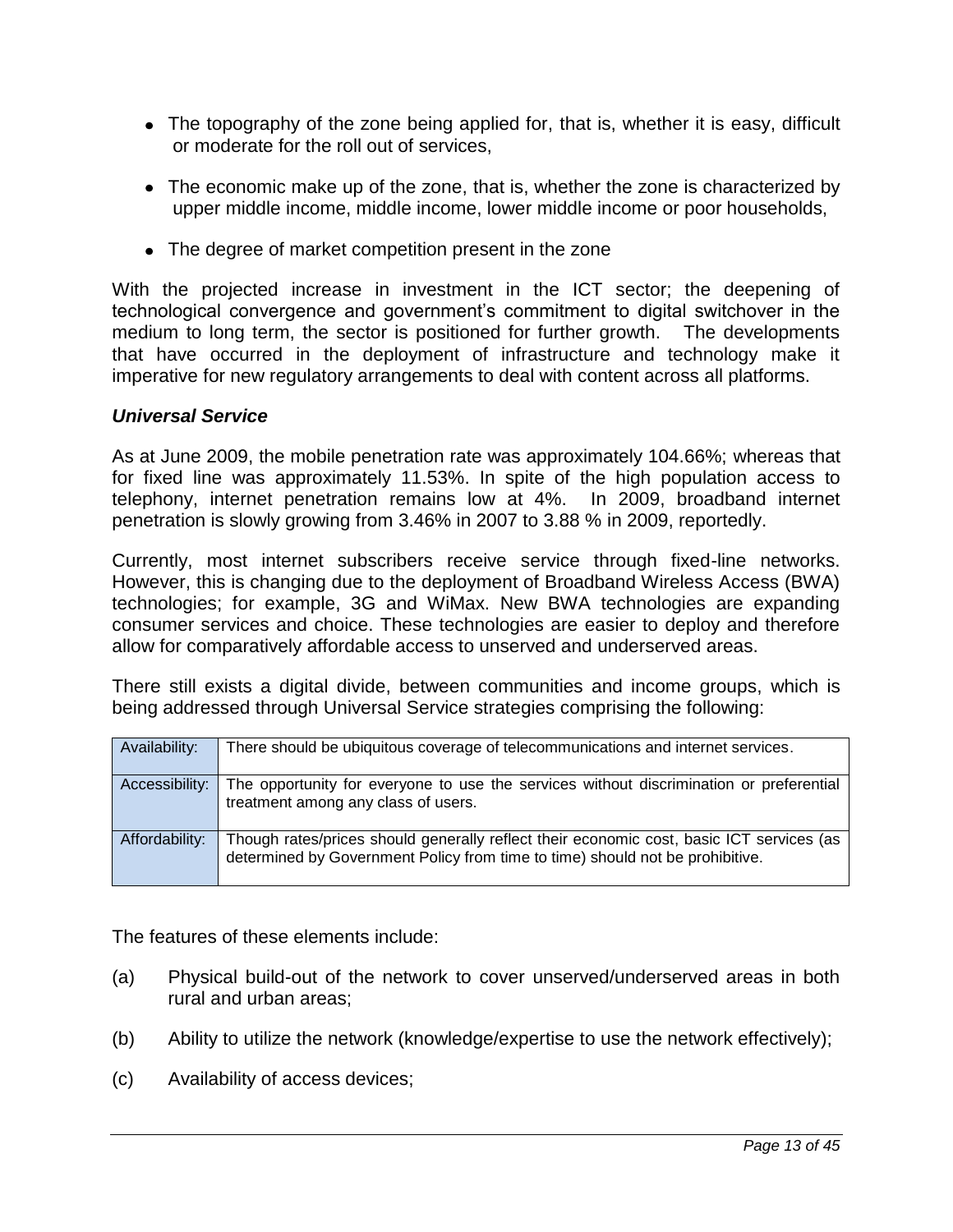- (d) Access to the emergency services e.g. Fire Brigade, Police, Air and Sea Rescue; and
- (e) Access to the network by vulnerable persons inclusive of those with disabilities.

The GOJ makes Universal Service interventions (on the basis of economic and technical feasibility among other principles) where the market has not supplied solutions for access, availability and affordability.

#### <span id="page-20-0"></span>*1.2 ICT and the Environment*

The use of ICT forms a significant part of modern business processes and is an integral part of daily life. As a consequence, both its use and the treatment of its waste products help to determine an organization's environmental impact. In particular, it has been recognized that ICT can play a valuable role in reducing an entity's carbon footprint, an example being a reduction in business related travel through the use of videoconferencing. Conversely, ICT equipment may also expand an organization's carbon footprint owing to energy consumption requirements. Further, ICT equipment contains toxic substances such as: lead, mercury and cadmium and as such, if not disposed of using specialized techniques, can be hazardous to human health and pose a threat to ground water supplies.

"In a 2005 study published by the Economist, the E-waste stream was noted as the fastest growing municipal waste stream (globally), accounting for 8 percent of municipal waste in the European Union. In the United States, it is estimated that approximately 14-20 million personal computers become obsolete every year"<sup>2</sup>. Statistics are not available for Jamaica; however the Government has recognized the need for a coherent policy aimed at:

- Reducing ICT energy use and emissions;
- Reducing and managing ICT waste;

 $\overline{a}$ 

- Embracing flexible and mobile working environments to cut transport requirements;
- Using technology systems including computer software and hardware to reduce other emissions and waste.

Jamaica has acceded to the Basel Convention on the Control of Transboundary Movements of Hazardous Wastes and their Disposal which "represents the only global framework on the control and management of hazardous and other forms of waste. The overarching goal of the Convention is to protect human health and the environment against the adverse effects, which can result from the generation, transboundary movement and management of hazardous wastes and other wastes. A central policy instrument of the Basel Convention is that of "Environmentally Sound Management

 $^2$  Dr. Katharina Kummer Peiry, Executive Secretary- Secretariat of the Basel Convention/UNEP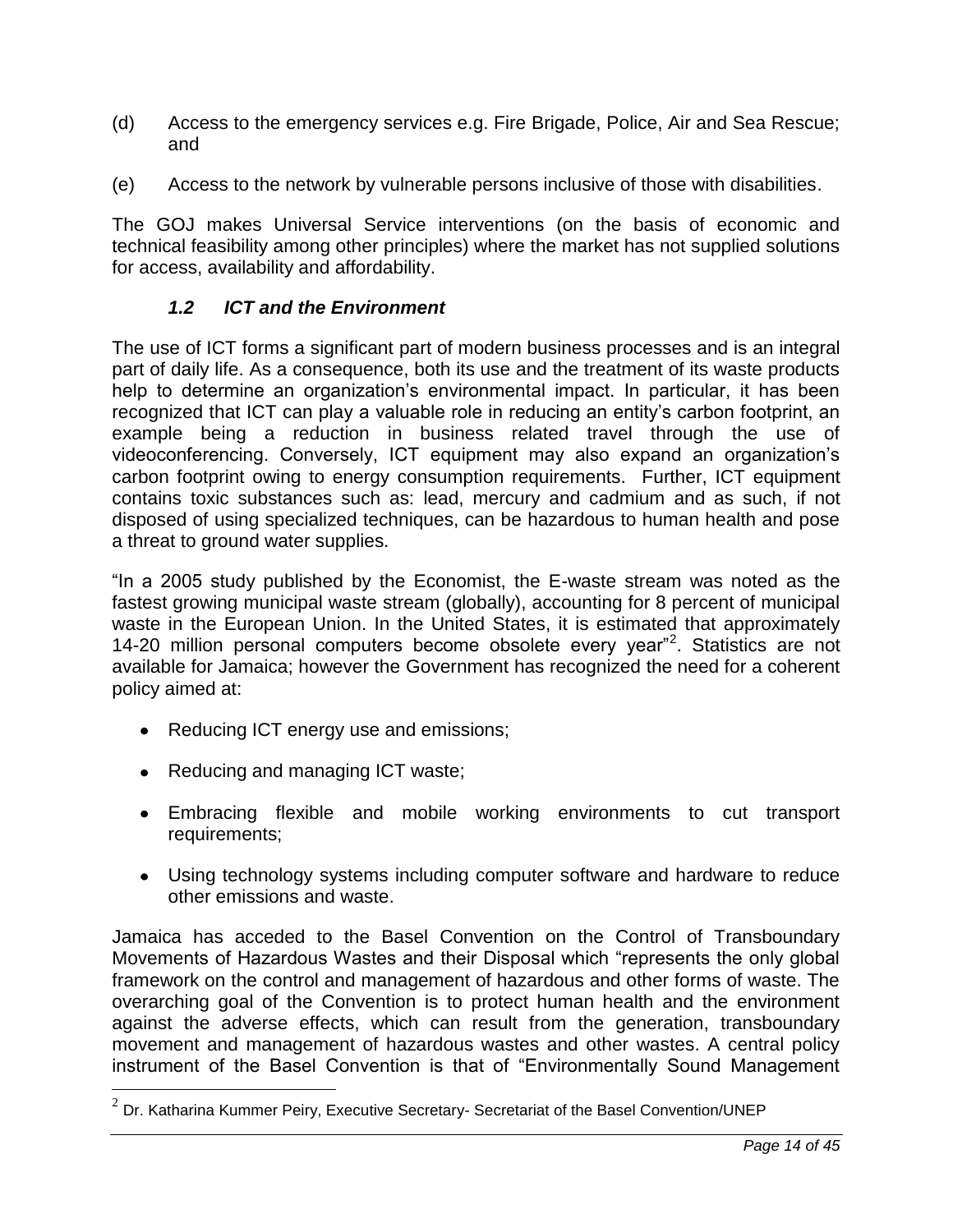(ESM)‖, aimed at protecting human health and the environment by minimizing hazardous waste production wherever possible. This concept represents a cradle-tograve approach, which involves strict controls from the generation of a hazardous waste to its storage, transport, treatment, reuse, recycling, recovery and final disposal"<sup>3</sup>.

Within the domestic context, the National Environmental and Planning Agency (NEPA) classify all waste, including hazardous waste and material. In an effort to comply with the Basel Convention the GOJ is developing a national framework for the storage and treatment of ICT and other hazardous wastes.

#### *1.3Existing Legal Framework*

<span id="page-21-0"></span>The ICT sector is governed by several pieces of legislation including the:

- Telecommunications Act (2000)
- Post Office Act (1941)
- Radio and Telegraph Control Act (1973)
- Broadcasting and Radio Re-Diffusion Act (1944)
- Electronic Transactions Act (2006)
- Fair Competition Act (1993)
- Consumer Protection Act (2005)
- Office of Utilities Regulations Act (1995)

Attention is drawn to the Telecommunications Act, which has made specific provisions for a three phase liberalization process of the telecommunications sector. The period for each phase and attendant key elements are set out below:

- (i) Phase I (March 1, 2000 August 31, 2001)
	- Opened the market to wireless telecommunication.
	- Opened the market for the provision of customers' own equipment.
	- Allowed companies with single entity free zone status to provide their own telecommunications services.

 $\overline{a}$ 

 $3$  lbid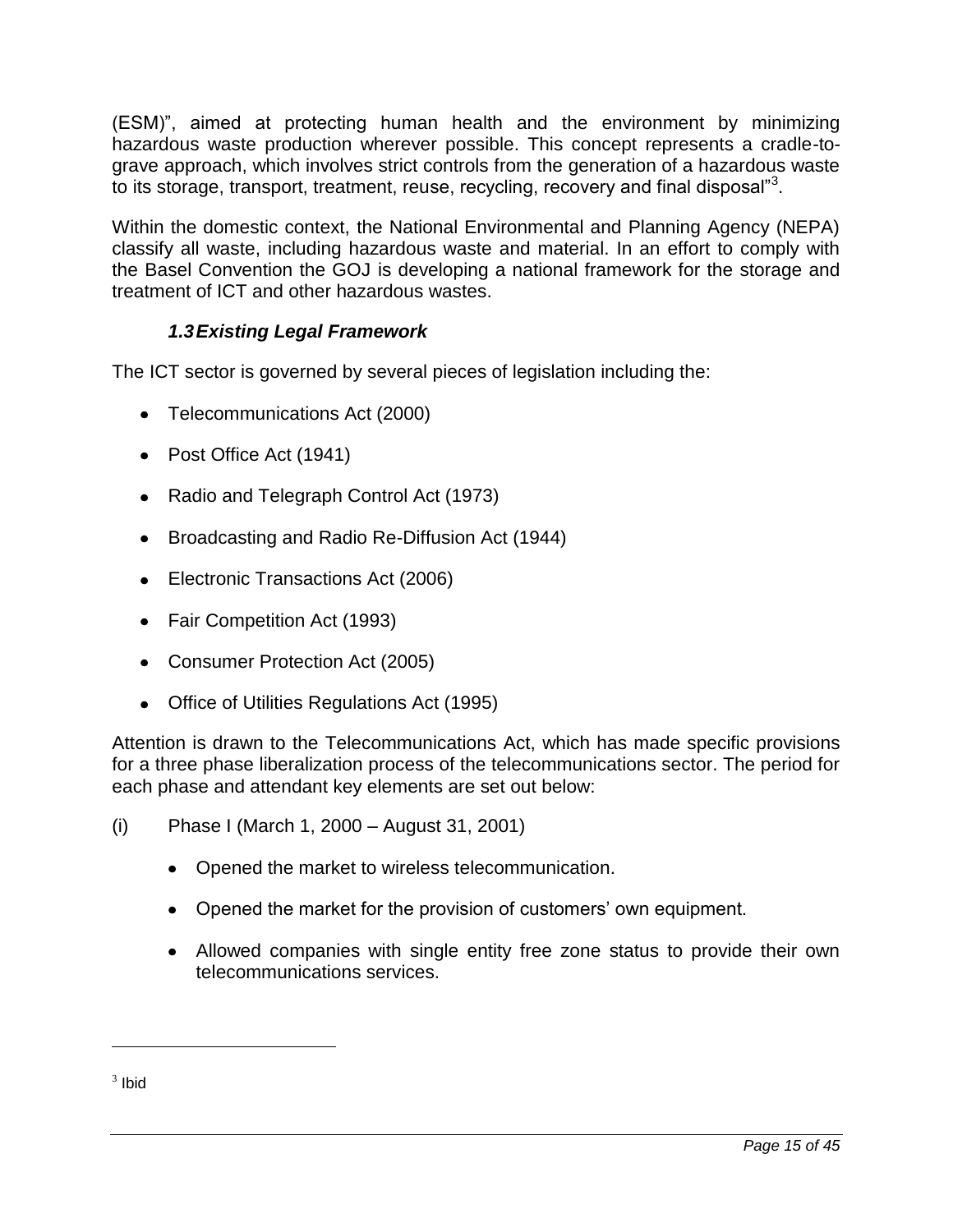- Opened the market to the resale of data, international voice and Internet access.
- (ii) Phase II (September 1, 2001 February 28, 2003)
	- Competition in domestic facilities and services.
	- Cable TV providers being allowed to become Internet service providers (ISPs).
- (iii) Phase III commenced March 1, 2003
	- All telecommunications facilities, including international voice and data services, were opened to competition.

At present aspects of the ICT sector are regulated by the OUR, the Spectrum Management Authority (SMA), the Consumer Affairs Commission (CAC), the BC and the Fair Trading Commission (FTC). In light of convergence and overlapping jurisdiction in the legal and regulatory framework, there are concerns about the currency, efficiency and effectiveness of regulation.

In order to effectively address current and future developments it is seen as necessary to give focus to areas such as: converging platforms and services; access and Infrastructure sharing; determination of Termination Rates (TR); the efficient management of radio frequency spectrum and other specific competition issues.

#### *1.4Links with other Policies and Programmes*

<span id="page-22-0"></span>The ICT Policy will complement the following GOJ policies, the:

- National Information and Communications Technology Strategy 2007-2012;
- National Development Plan 2030 (Vision 2030 Jamaica);
- National Energy Policy;
- National Telecommunication Numbering Plan; and
- National Solid Waste Management Policy.

Other relevant Policies being developed such as:

- Rights of Way Policy
- Disposal of ICT and Hazardous Waste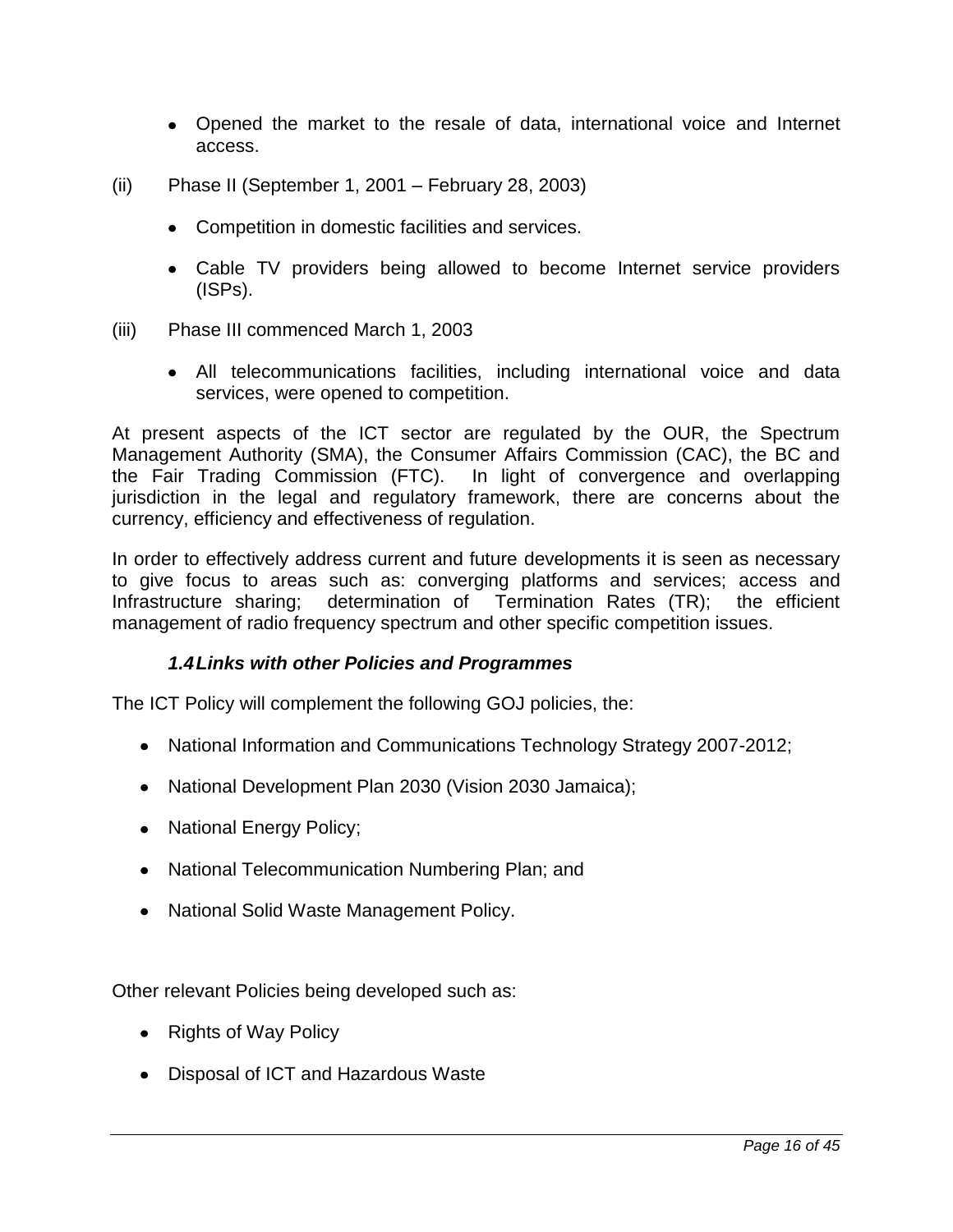- Draft Electronic Media and Content Policy
- Spectrum Policy (to be developed)

#### <span id="page-23-0"></span>*1.5 Vision 2030*

The long-term strategic vision for the ICT sector, as elaborated in the National Development Plan 2030, is the overarching ethos under which ICT policy and plans will be developed and is built on a number of fundamental elements, including the following:

- i) An ICT sector that achieves sustained global competitiveness in industry and market segments where Jamaica has competitive advantages;
- ii) An ICT sector that is driven by private sector investment within a policy and regulatory framework that fosters competition and transparency;
- iii) An ICT sector that is accessible to all Jamaicans and contributes to greater ICT literacy;
- iv) An ICT sector that enhances the productivity and competitiveness of Jamaica's productive sectors;
- v) An ICT sector that is environmentally sustainable with minimal harmful environmental impacts;
- vi) An ICT sector that supports improved governance at all levels; and
- vii) An ICT sector that contributes to the science, research and innovation capabilities of the country.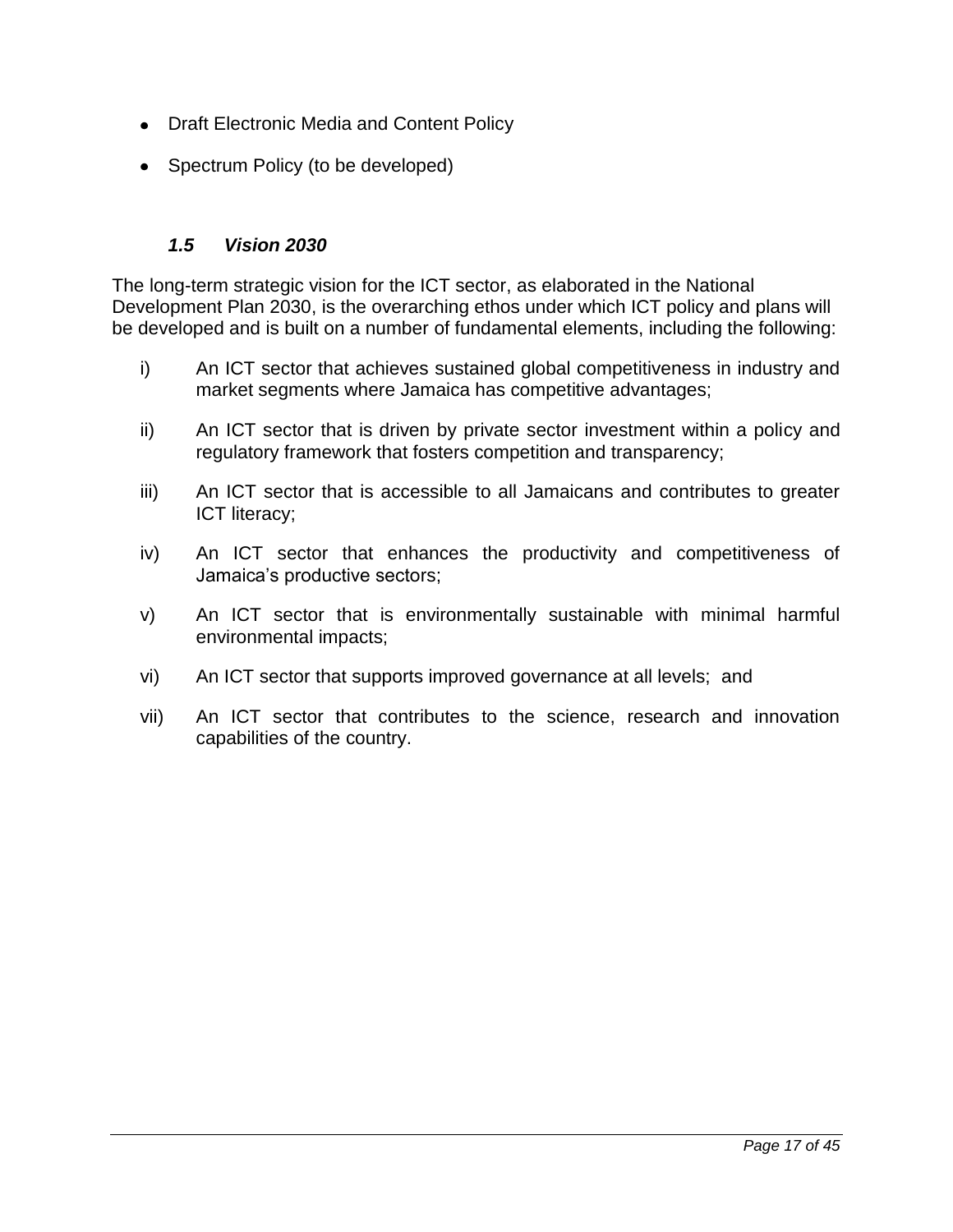#### <span id="page-24-0"></span>**2.0 POLICY FRAMEWORK**

#### <span id="page-24-1"></span>*2.1 Policy Vision*

A knowledge-based and educated society which is globally competitive and productive; giving rise to the strategic placement of Jamaica as the key ICT hub within the region.

#### <span id="page-24-2"></span>*2.2 Policy Mission*

- To achieve greater social and economic development for the people of Jamaica, through increased application of ICT in all sectors facilitated by affordable ICT services and effective management of all national ICT assets.
- To advance Jamaica's vision of regional leadership in ICTs by enabling [connectivity](#page-47-1) over multiple and diverse platforms

#### <span id="page-24-3"></span>*2.3 Policy Goals*

The main policy goals are:

*(i) Improved National Productivity* 

ICTs will be utilized to increase overall efficiency and productivity

*(ii)* I*ncreased local and International Investments*

The establishment of world-class high capacity ICT infrastructure and services across the island will facilitate increased investments in the country.

*(iii) Support for all sectors* 

The Government is committed to the use of ICT as a key enabler to develop all sectors, with a. focus on the creation of a knowledge based society.

#### <span id="page-24-4"></span>*2.4 Main Principles*

The ICT Policy is anchored on four fundamental principles:

(i) ICT as a developmental instrument

 ICT will be utilized as a key enabler for human, social and economic development and to improve the quality of life of all Jamaicans (as Benchmarked by the Human Development Index).

(ii) Universal Service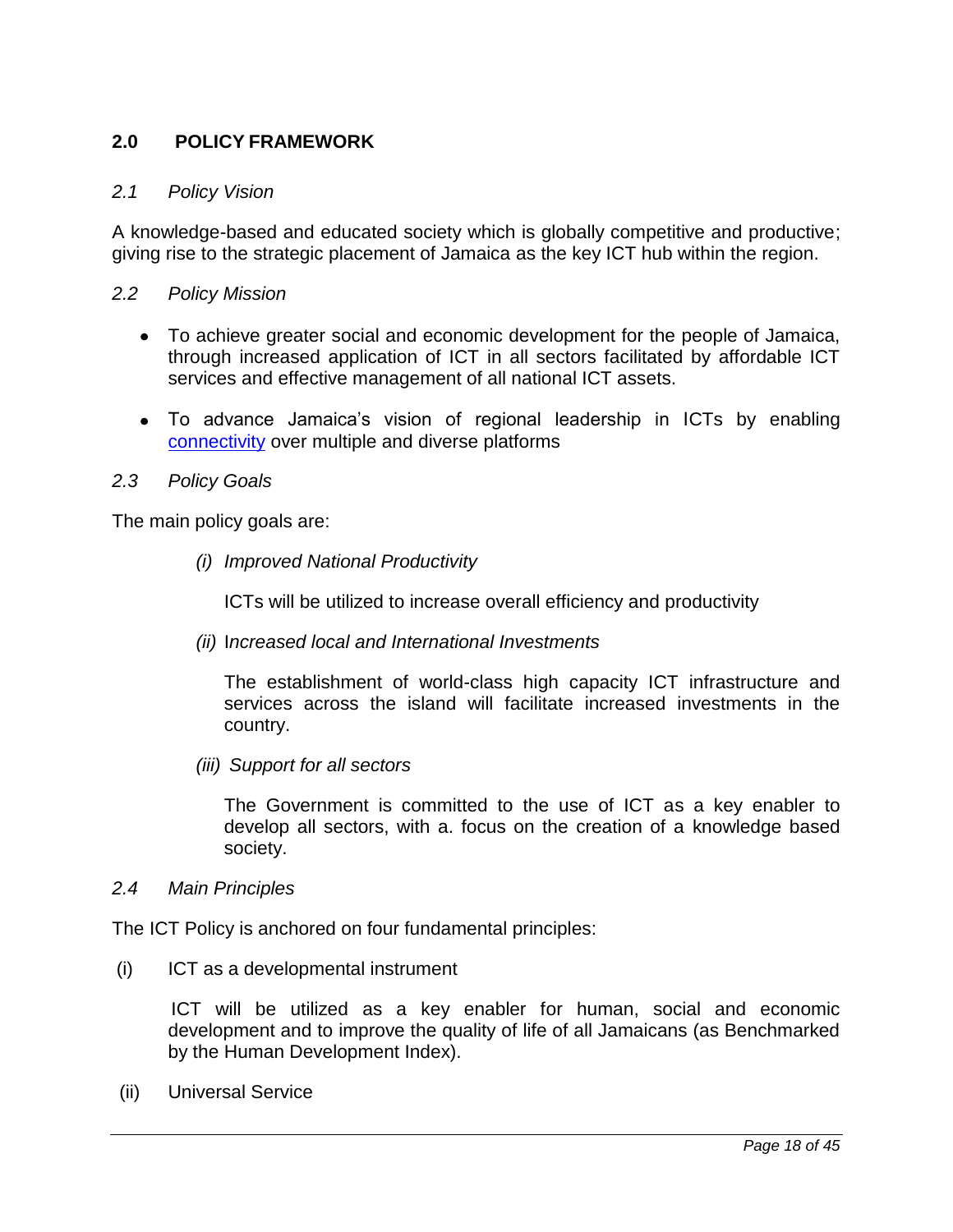ICT is to be widely available and utilized by the general population.

(iii) Technological Neutrality

There will be a neutral approach in technology selection and regulation.

(iv) Competition within the ICT Sector

The focus of this policy is to promote competition and innovation for the benefit of consumers, producers and service providers.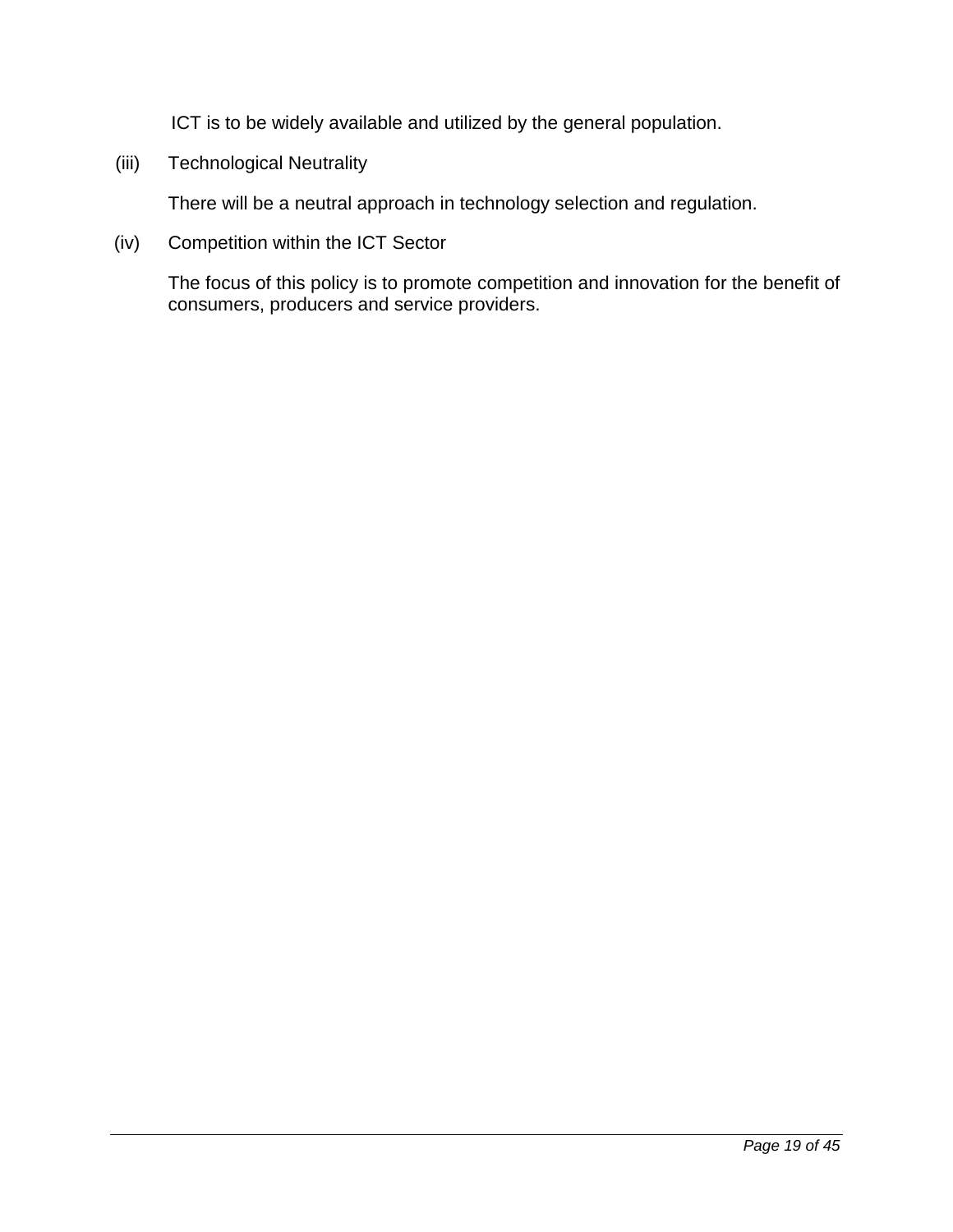# **POLICY ISSUES, OBJECTIVES AND STRATEGIES**

The above considerations inform the issues, objectives and strategies outlined below.

#### <span id="page-26-0"></span>**3.0 LEGAL, REGULATORY, INSTITUTIONAL & ADMINISTRATIVE FRAMEWORK**

#### <span id="page-26-1"></span>*3.1 Policy Element – Legal Framework*

#### <span id="page-26-2"></span>a. Policy Issue

The ICT industry as a whole is undergoing a potentially disruptive phase of development due to the convergence of ICTs and the rapid diffusion of internetrelated applications. The need to address convergence and other developments in the ICT industry requires an appropriate legal and regulatory framework that:

- Addresses existing fragmentation, current and future developments and the market dynamics in a liberalized and converged environment.
- Recognizes the evolving nature of telecommunications, traditional and emerging media in this digital era as well as new business opportunities and services.
- Addresses issues such as data/privacy protection and the criminal misuse of data.

The current legislative framework is inadequate and inappropriate for regulating across multiple platforms and the new issues which are emerging such as relevance and enforcement of existing sanctions for breaches or offences. In many instances, suspension of the right to provide service (disconnection) or termination of a licence is the only remedy for a breach.

#### <span id="page-26-3"></span>b. Policy Objective

To harmonize, rationalize and strengthen the existing legislative framework, taking into account international best practices and unique national circumstances, in order to adequately address current trends and emerging technologies; promote and support competitiveness and the long term development of the ICT sector.

#### <span id="page-26-4"></span>c. Policy Strategies

The Government shall ensure that:

(i) All existing laws relevant to ICT are harmonized and that new legislation will be promulgated to give effect to this policy.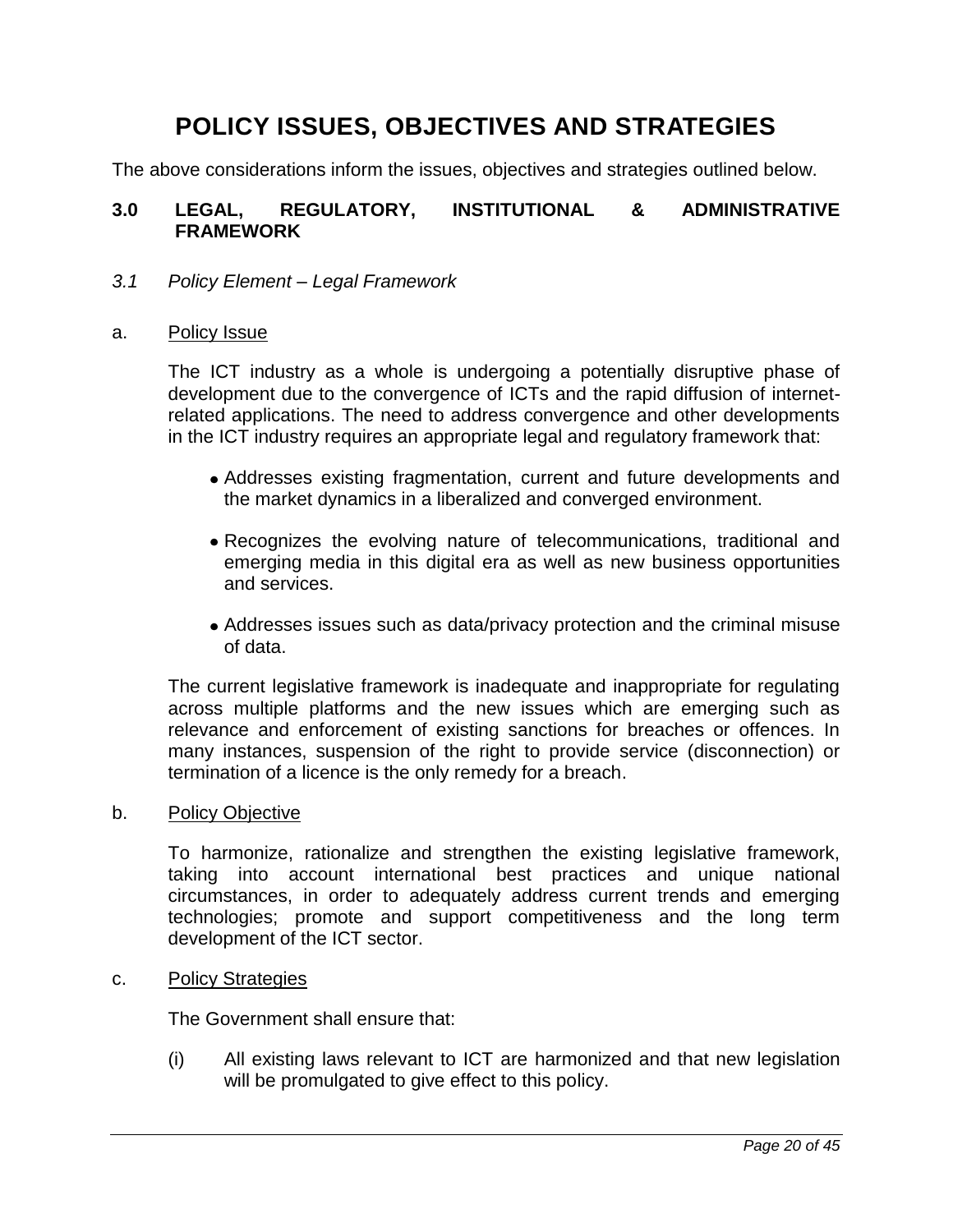- (ii) Government shall enact ICT legislation which will provide for:
	- Appropriate sanctions and penalties to address breaches.
	- Periodic review of the legislative framework to address developments in the sector.
	- Establishing, monitoring, enforcing and reporting on performance standards.

#### <span id="page-27-0"></span>*3.2 Policy Element – Regulatory and Institutional Framework*

#### <span id="page-27-1"></span>a. Policy Issue

There is overlapping jurisdiction in the sector which impedes its efficient regulation and increases the regulatory cost. Convergence is pointing to the need for a single point of entry into the sector to engender certainty and eliminate unnecessary delays thereby enabling a regulatory environment that facilitates investment and competition. Notwithstanding the foregoing it is recognised that content and competition issues require specialized treatment to address specific local and evolutionary challenges.

#### <span id="page-27-2"></span>b. Policy Objective

To establish a converged ICT regulatory framework through:

- Drafting new ICT legislation and establishing cross agency protocols to minimize fragmentation and jurisdictional overlap.
- Rationalizing the various regulatory functions and re-engineering processes.
- Establishing/operationalizing a converged institutional and regulatory framework inclusive of determining the governance structure.

#### <span id="page-27-3"></span>c. Policy Strategies

The Government shall focus on the following initiatives:

- (i) Establishment of a converged standalone ICT Regulator;
- (ii) Establishment of a designated Content Regulator to complement the ICT Regulator;
- (iii) The establishment of an Inter-Regulators Forum between the Content Regulator, the Competition Regulator and the ICT Regulator;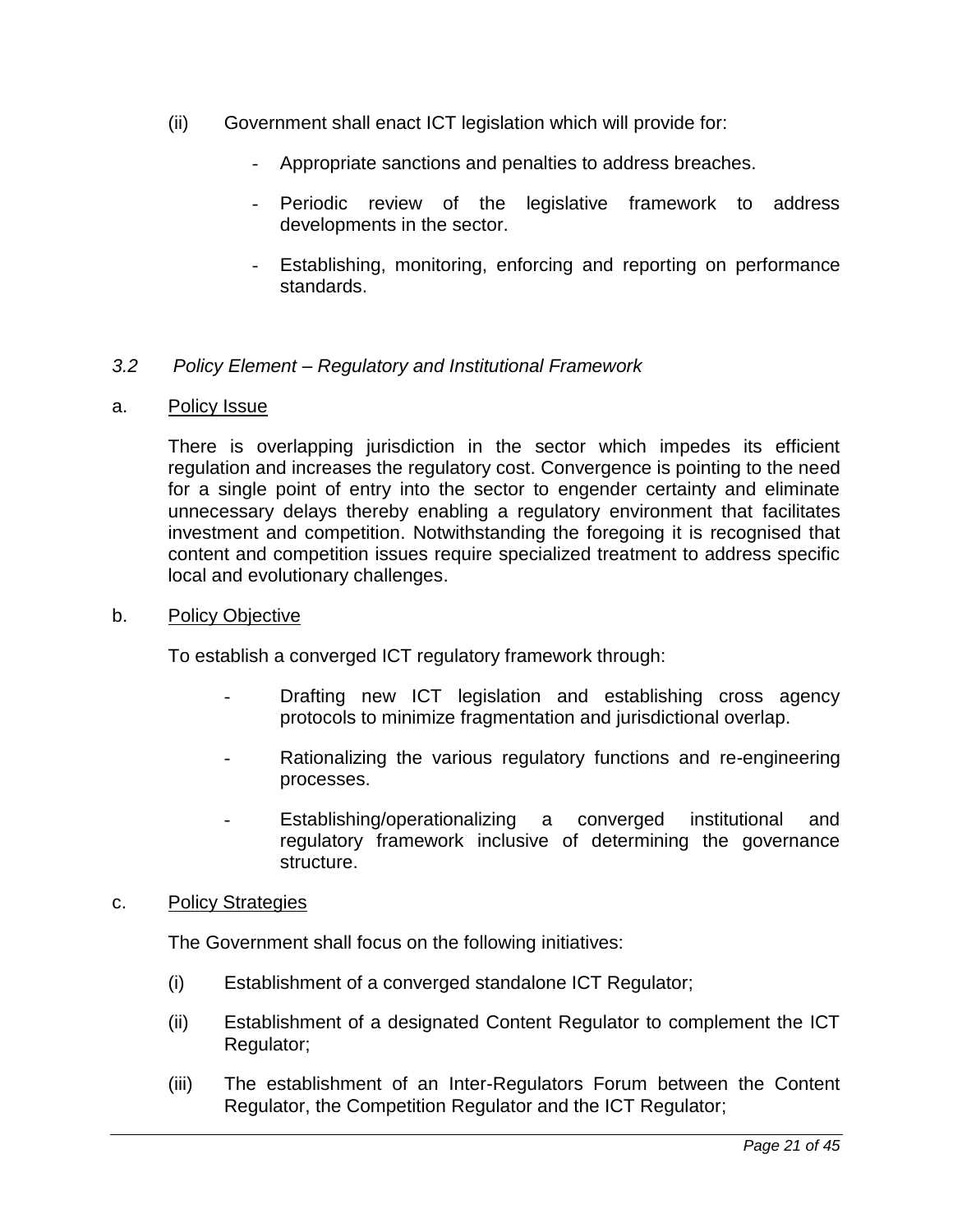- (iv) Establishment of a framework to facilitate the sharing of information among regulators;
- (v) The establishment of a National ICT Advisory body to provide ongoing advice to the Minister with responsibility for ICT related issues;
- (vi) Encouragement of self regulation within the ICT sector;
- (vii) The promulgation of new ICT legislation which will make provision for:
	- An appropriately constituted independent ICT Appellate body capable of responding, in a timely manner, to the range of issues under the jurisdiction of the Regulator(s). The functions of, and funding for the appellate body will be elaborated in the legislation;
	- The grounds for appeal, as well as the process and period for addressing appeal;
	- The establishment of an appropriate governance structure for the ICT Regulator; and
- (viii) A coherent framework to focus e-Government strategies.

#### <span id="page-28-0"></span>*3.3 Policy Element - Administrative Framework*

<span id="page-28-1"></span>a. Policy Issue

Currently, there is a lack of effective performance in relation to the receipt and disposal of regulatory matters. The ICT sector requires an efficient and responsive administrative framework to ensure that decisions of the ICT Regulator are transparent and timely in order to provide certainty of action.

- <span id="page-28-2"></span>b. Policy Objectives
	- (i) To promote a high standard of performance and responsiveness in administration in order to increase efficiency and enhance competitiveness within the ICT sector.
	- (ii) To ensure that the administration of the regulatory mandate is effected through policies and procedures which are transparent and effective.
	- (iii) To simplify the licensing processes to promote growth and encourage investment.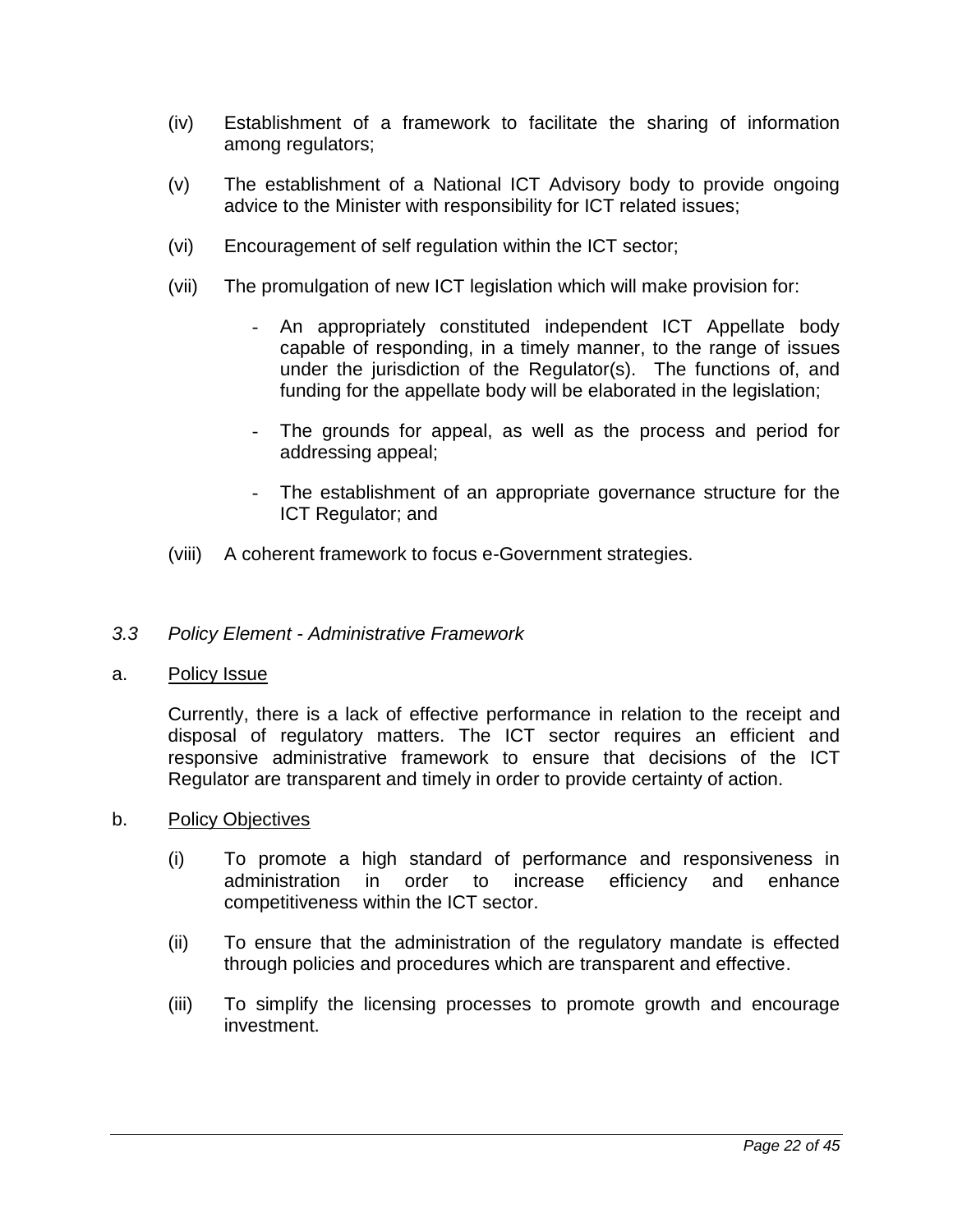#### <span id="page-29-0"></span>c. Policy Strategy

The ICT Regulator will be required to adopt and adhere to rules and procedures which facilitate the highest standard of procedural efficiency, transparency and responsiveness to technological changes.

#### <span id="page-29-1"></span>**4.0 SPECTRUM: A National Resource**

#### <span id="page-29-2"></span>a. Policy Issue

The Radio Frequency Spectrum is critical for any application that requires wireless technologies, including broadcasting, subscriber television, aeronautical and maritime guidance systems and emergency services. The rapid increase in the provision of mobile services and the introduction of new broadband wireless technologies has increased the demand for spectrum dramatically over the last few years. This makes the Radio Frequency Spectrum a valuable national resource which must be managed efficiently on principles of equity and flexibility, taking account of international protocols, innovation and market dynamics. Existing anomalies in the licence fee regime will need to be addressed.

#### <span id="page-29-3"></span>b. Policy Objectives

To have efficient spectrum planning, allocation and assignment in accordance with international best practices, protocols and standards, taking account of the need to:

- (i) Facilitate the deployment of existing and emerging wireless technologies;
- (ii) Derive maximum economic benefit and promote development;
- (iii) Attract investments; and
- (iv) Establish a protocol for the declaration and treatment of [licence](#page-48-0)  [exempt spectrum.](#page-48-0)
- <span id="page-29-4"></span>c. Policy Strategies
	- (i) Provision will be made in the ICT legislation for:
		- Government to determine the framework by which Spectrum is assigned and for the ICT Regulator to administer the process.
		- The suspension and revocation of the right to use the spectrum allocated, in the interest of national security or defence upon a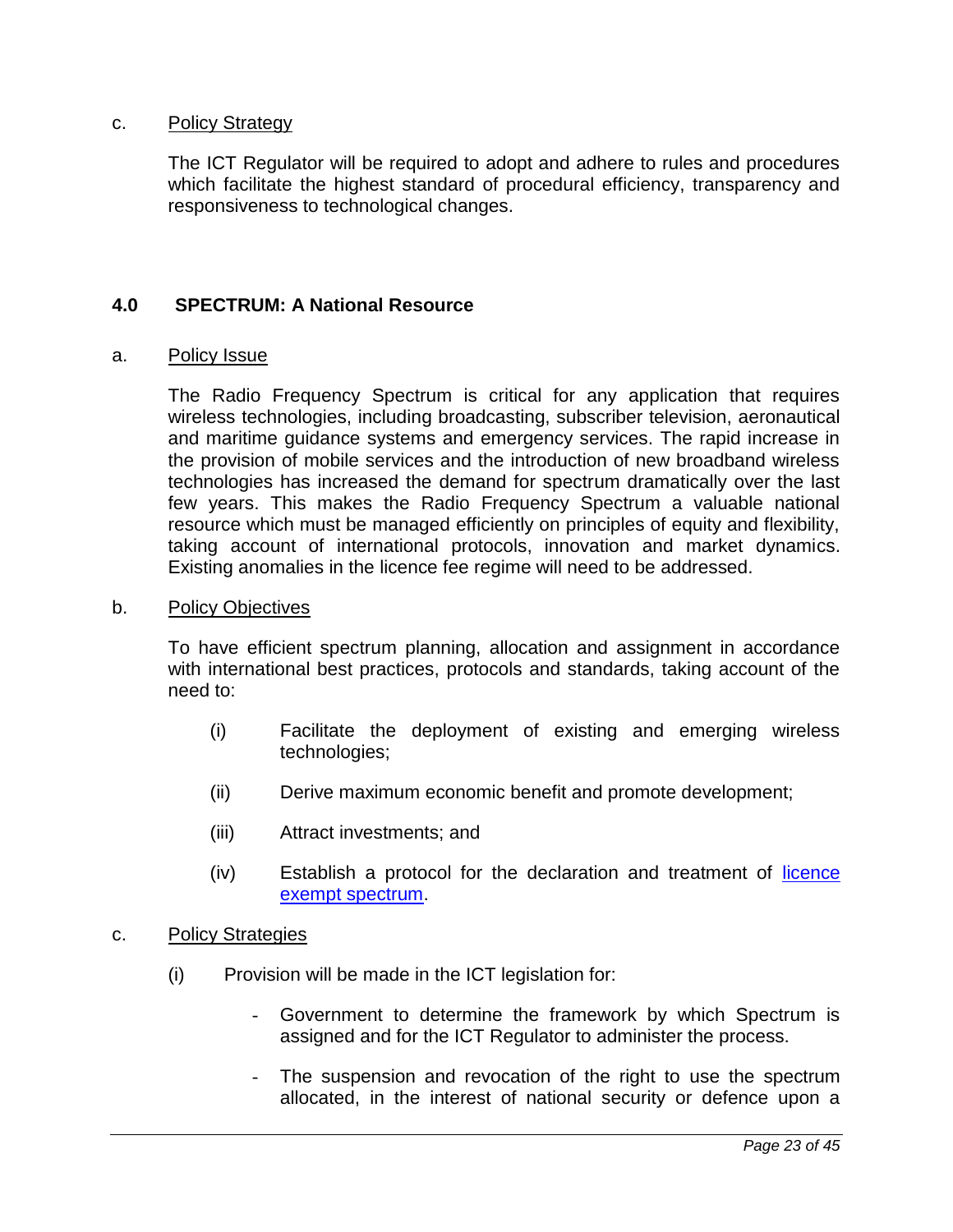directive from the Minister with portfolio responsibility for spectrum issues.

- The ICT Regulator to have enforcement powers to deal with the illegal use of spectrum. The relevant section of the Post and Telegraph Act will be repealed.
- Recovery and "refarming" of previously assigned spectrum that is underutilized and/or used inefficiently, taking account of domestic imperatives, ITU Radio Frequency Plan, licensing terms and conditions and international best practices.
- The 'use or lose' principle to be applied.
- The declaration of licence exempt spectrum bands.
- All users of non exempt spectrum bands to be licensed.
- The ICT Regulator to waive licence fees for certain specified services in accordance with Government policy.
- All licensees to contribute to the cost of regulation unless otherwise exempted in keeping with domestic imperatives and taking account of international best practices.
- The allocation of radio spectrum to accommodate law enforcement, public safety, emergency and other services of national interest.
- Continued use of regulatory mechanisms that empower the Regulator to ensure the most efficient use of the spectrum and to enhance and facilitate competition.
- (ii) Licence fees will be computed taking account of the nature of the use, or change in the use, of assigned bands.
- (iii) Provision will be made for the promulgation of a new Spectrum Management Policy to include regional harmonization and technological evolution.

#### <span id="page-30-0"></span>**5.0 COMPETITION**

Competition attracts investment, facilitates innovation and benefits consumers. Provision must therefore be made to promote and protect competition through appropriate legislation on mergers and acquisitions.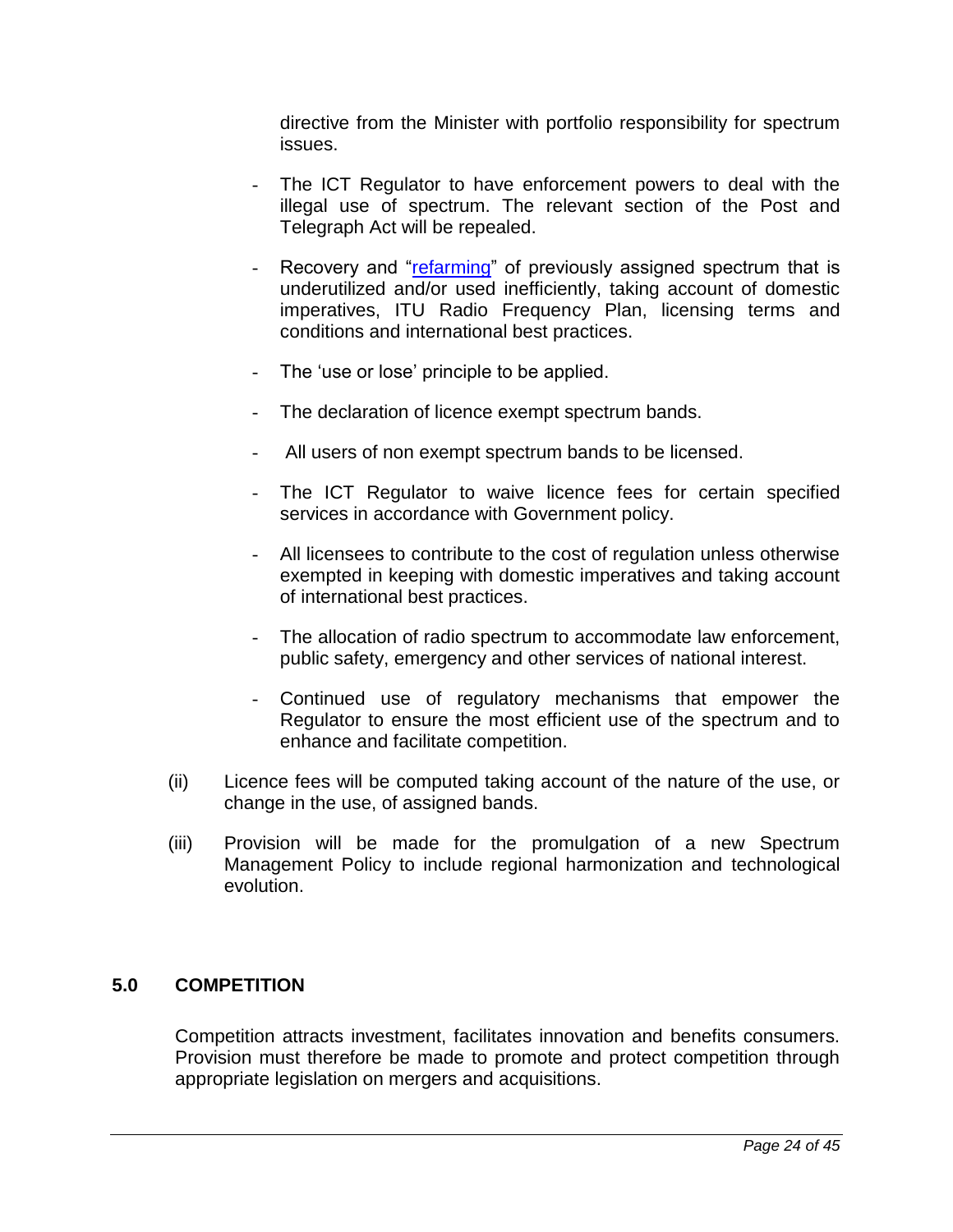Under the current arrangement, sector-specific [ex-ante regulation](#page-47-2) is treated in the Telecommunications Act and coexists with **ex-post** enforcement of general competition law. Moving forward, the ex-post approach is expected to be the dominant means by which competition is regulated. In the short to medium term however, provision has to be made for ex-ante regulation to deal with issues such as terms and conditions of interconnection, and to safeguard against (*inter alia*) the misuse of shared information.

- <span id="page-31-0"></span>*5.1 Policy Element – Competition Regulation*
- <span id="page-31-1"></span>a. Policy Issue
	- (i) The fair competition legislation does not make provision for the regulation of mergers and acquisitions. However, it is necessary to prevent the concentration of market power that can result in the manipulation of prices or stifling competition.
	- (ii) The existing regulatory arrangements do not clearly delineate the responsibilities of the Competition Regulator and ICT sector regulator(s). As a consequence there is uncertainty in the ICT sector as to the authority responsible for resolving critical competition issues.
- <span id="page-31-2"></span>b. Policy Objective

To provide an adequate, efficient, effective and equitable regulatory regime to resolve competition issues in the ICT sector having particular regard to its dynamic nature.

- <span id="page-31-3"></span>c. Policy Strategies
	- (i) Provision will be made in the ICT legislation:
		- For the prescription of Competition Rules and to empower the ICT Regulator to intervene where there is discriminatory conduct on the part of the carriers and service providers
		- To empower the Regulator to approve the terms and conditions pursuant to which a carrier or service provider may discontinue Specified Services to either party or to consumers; and to enforce compliance with such terms and conditions.
		- For the ICT Regulator to have jurisdiction for ex ante matters to include but not be limited to:
			- $\checkmark$  Non-access anti-competitive issues inclusive of matters pertaining to change of ownership and control and ex-ante competitive safeguards;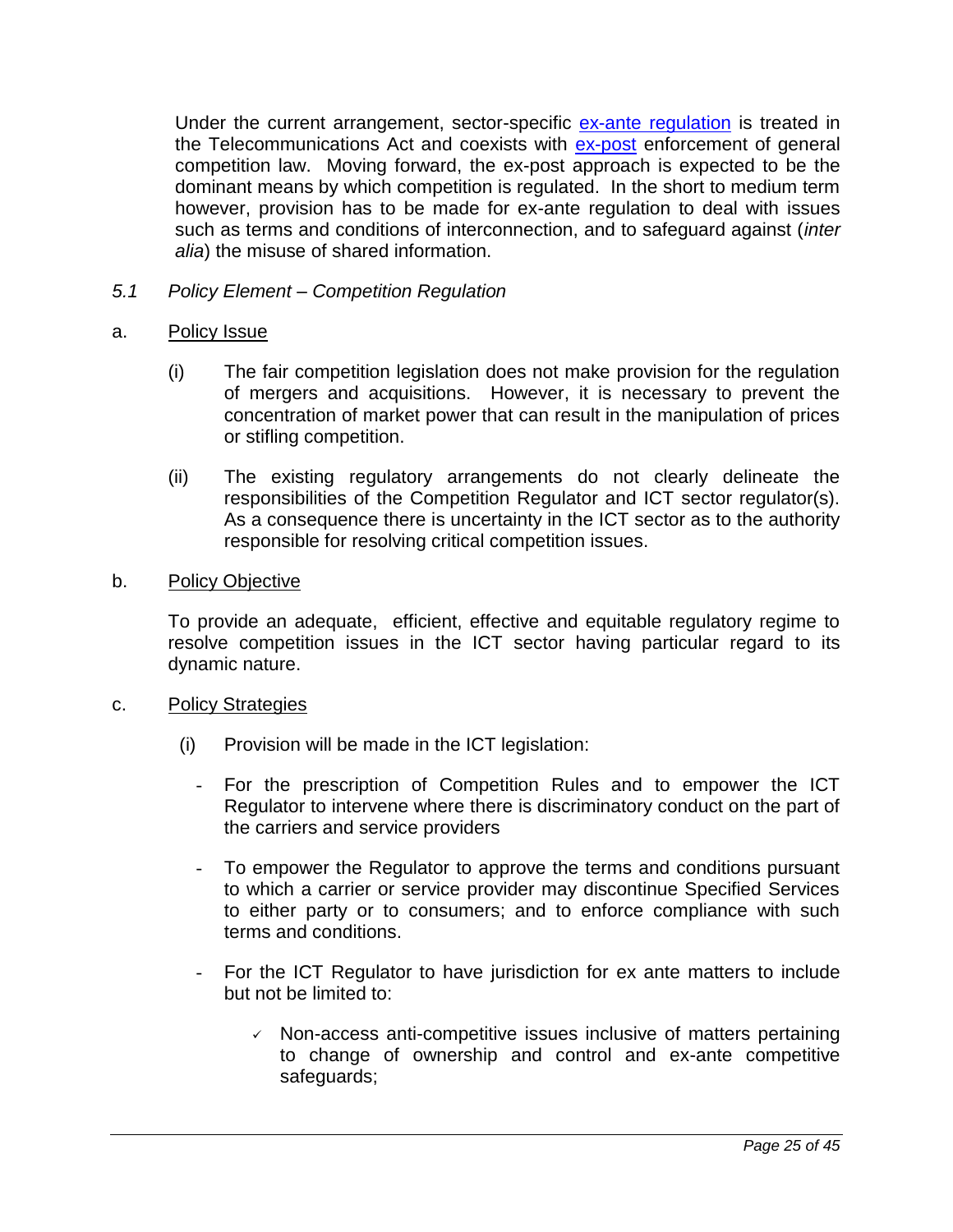- $\checkmark$  Terms and conditions of interconnection and other forms of access; and
- $\checkmark$  Facility Sharing.
- The Competition Regulator will retain jurisdiction for ex post matters which affect competition in the ICT sector. The Competition Regulator will notify and have regard to any recommendations made by the ICT Regulator.
- The legislation will make provision for Rules of Procedure to govern the foregoing.
- The continued existence of, or the degree to which both ex ante and ex post regulation are applied to the ICT Sector, will be the subject of review, having due regard to the principle of regulatory forbearance.
- The Inter Regulators Forum will be the mechanism for resolving any uncertainties in jurisdiction.
- (ii) Legislative provision will clearly state Sector specific definitions.
- (iii) Access obligations will be grounded in the 'equality of access' principle.

#### <span id="page-32-0"></span>*5.2 Policy Element – Number Administration*

#### <span id="page-32-1"></span>a. Policy Issue

Telephone numbers constitute a finite national resource which must be administered in the public interest. To respond to these developments, there is a need to expand the authority of the Regulator to effectively manage this resource to ensure equity and fair allocation of numbers to all carriers, service providers and new services, as appropriate. There is also a need for inclusion of new numbering options and adoption of number portability subject to economic viability and market demand.

<span id="page-32-2"></span>b. Policy Objective

The optimal allocation and management of telephone numbers and codes to all existing and new service providers and to allow for the application of new numbering schemes as deemed suitable.

- <span id="page-32-3"></span>c. Policy Strategies
	- (i) The ICT Regulator will, consistent with international best practices, have responsibility for: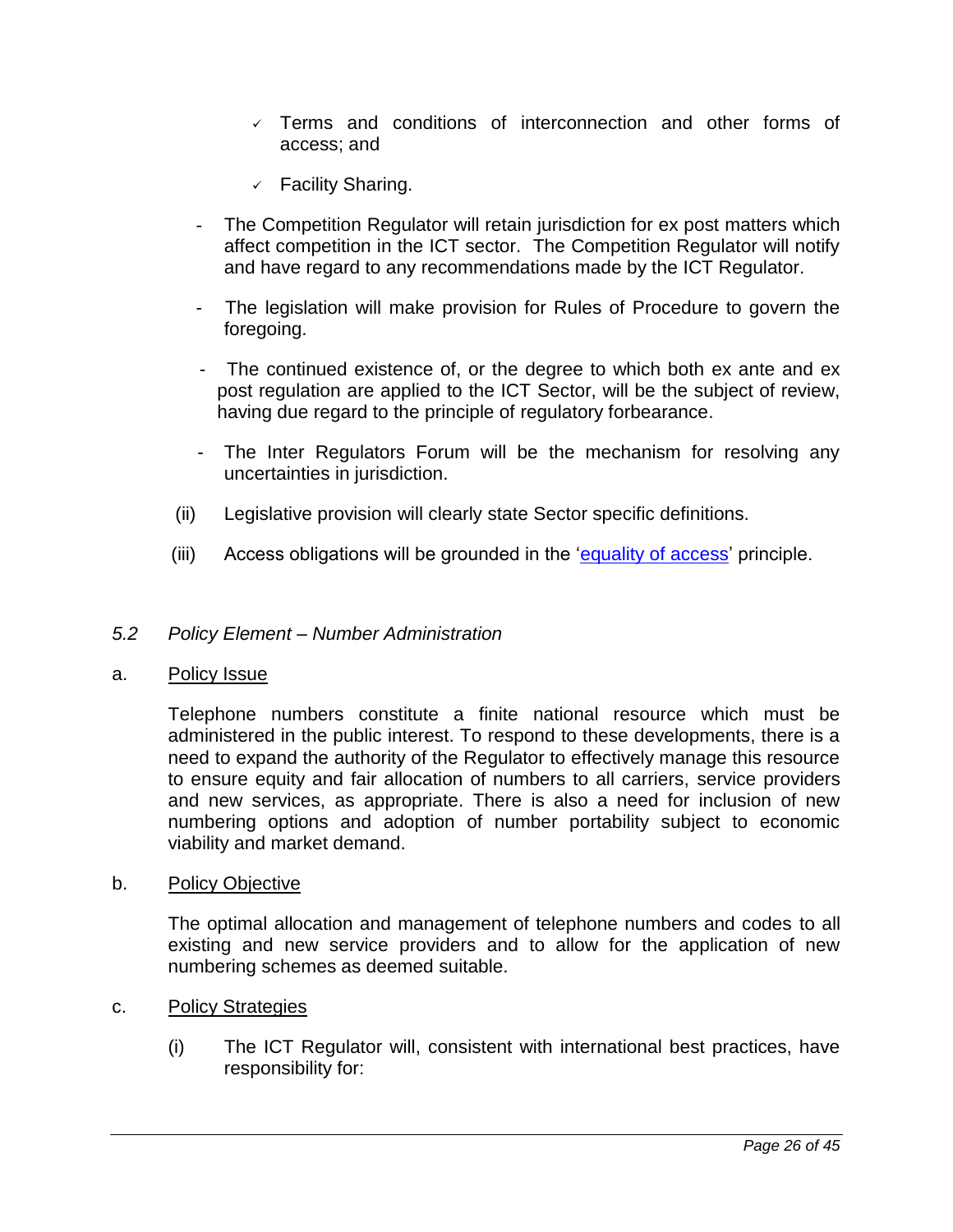- Managing a numbering system to meet current and future demands for telephone numbers and codes;
- The allocation of numbers and codes on an equitable and commercially reasonable basis;
- Cost effective management of the numbering plan;
- Developing and promulgating standards for the utilization of numbering; and
- Ongoing interaction with the appropriate international bodies engaged in telephony management and switching to ensure that local numbering plans are known to the international telecommunications sector.
- (ii) The ICT legislation will make provision for an efficient method of administering the numbering system, inclusive of:
	- The recall and reallocation of number resources to promote efficient management of the numbering system, as required;
	- [Number portability;](#page-33-4) and
	- New numbering options.
- <span id="page-33-4"></span>(iii) Provision will be made for recovery of administrative costs.

#### <span id="page-33-0"></span>*5.3 Policy Element – Jamaica's Country Code Top Level Domain Administration (.jm ccTLD)*

<span id="page-33-1"></span>a. Policy Issue

The *im ccTLD* is an integral component of the ICT infrastructure. It must be developed taking account of the need for adequate security measures and management protocols in order to usher in a new wave of innovative technologies and products to increase economic development and further encourage an open competitive environment.

<span id="page-33-2"></span>b. Policy Objective

The Government will facilitate management of the ccTLD registry to ensure that this economic resource reaps the maximum benefits for all Jamaicans.

<span id="page-33-3"></span>c. Policy Strategies

The Government shall make provision for: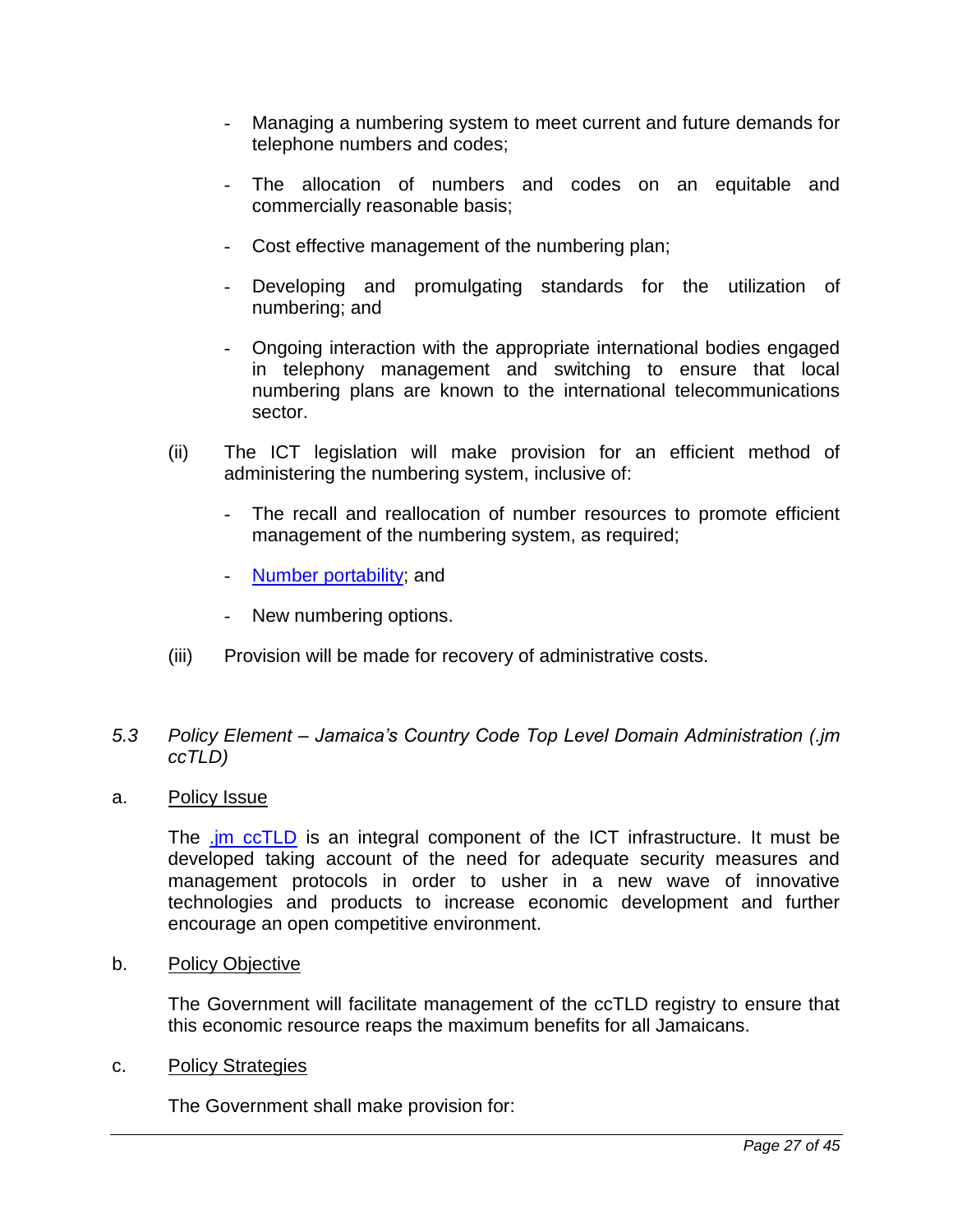- (i) Administrative and technical management of ccTLD;
- (ii) Policies and procedures for the registration of the ccTLD Domain Name;
- (iii) The .jm ccTLD to be administered by an entity with the requisite capacity;
- (iv) Promotion of the .jm ccTLD as a unique branding opportunity for Jamaican entities and individuals;
- (v) Automated and shared registration systems to allow registrars and designated entities to register .jm names and facilitate local and global distribution of registrations; and
- (vi) Development of a Dispute Resolution Policy to resolve [cyber squatting.](#page-47-5)

#### <span id="page-34-0"></span>**6.0 UNIVERSAL SERVICE**

<span id="page-34-1"></span>*6.1 Policy Element – Universal Service*

#### <span id="page-34-2"></span>a. Policy Issue

The existing definition of [universal service](#page-49-1) is restrictive and needs to be expanded beyond physical access to networks. Universal service must encompass enabling elements such as information literacy and financing, bearing in mind that ultimately Jamaicans will be empowered and enriched not simply by technology but by the capacity and opportunity to create and use content and applications.

#### <span id="page-34-3"></span>b. Policy Objective

To achieve a thriving, [digital economy](#page-47-6) and knowledge-based society with opportunities for accelerated growth and which includes every Jamaican.

#### <span id="page-34-4"></span>c. Policy Strategies

The Government shall redefine universal service in the relevant legislation, as inclusive of the following elements:

- (i) Physical Access through connectivity to local/regional and international networks;
- (ii) Resource Access (financial and human) which takes account of the need for financial support to enable small and medium enterprises (SMEs) to acquire ICTs for entrepreneurial and business development, particularly SMEs' involved in innovation and creation of ICT products and services;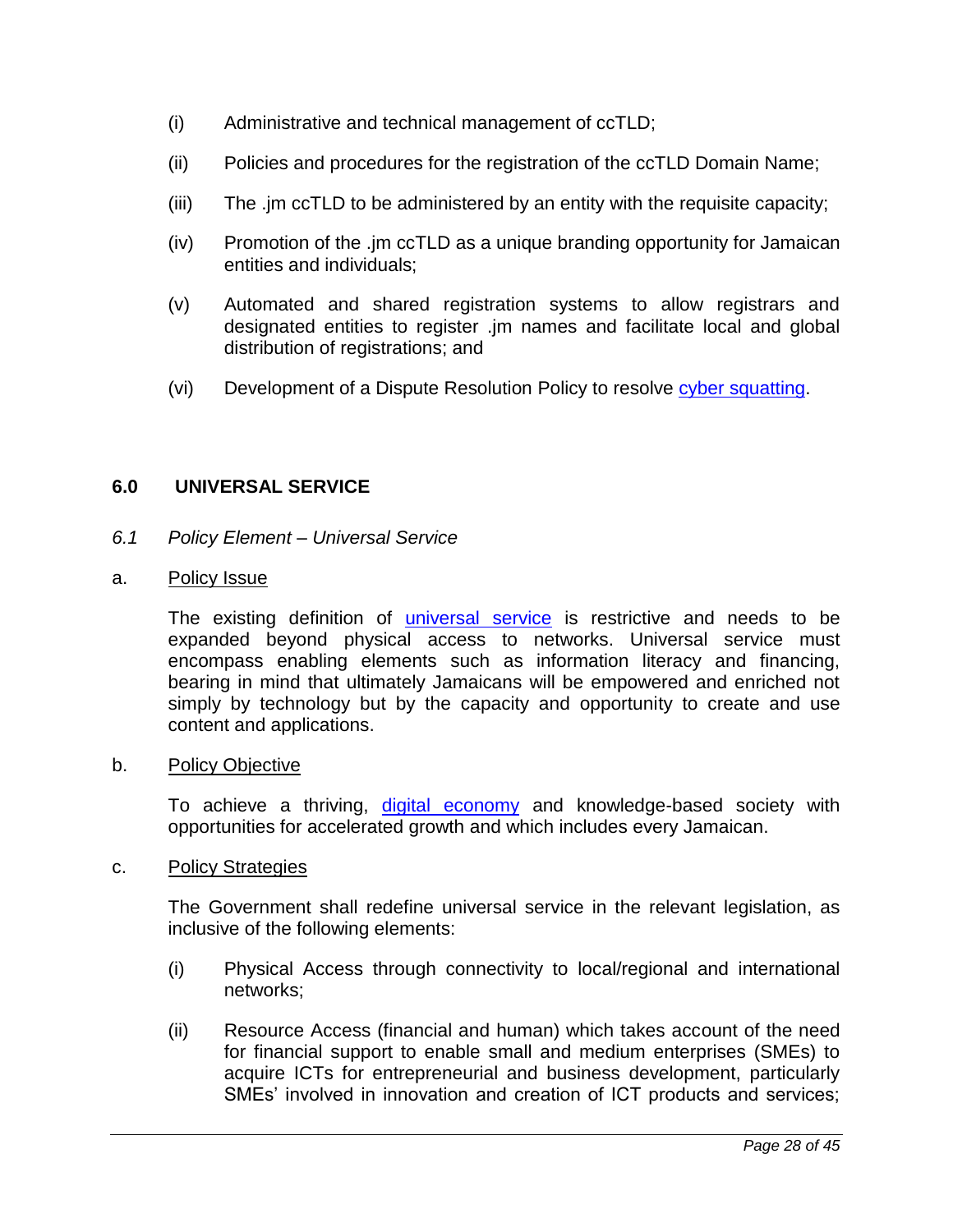and the need to support technical training and education to develop a cadre of knowledge workers capable of supporting local and international investments in the ICT sector and the wider economy; and

(iii) Basic Access which requires that, at minimum, opportunities are made available for all Jamaicans to become computer literate.

#### <span id="page-35-0"></span>*6.2 Policy Element – Universal Service Obligations*

#### <span id="page-35-1"></span>a. Policy Issues

The entire population will not necessarily have access to the ICTs within the time frames set out in Jamaica's ICT Strategic Plan. The Government will intervene as required to promote universal service.

While voice telephony, through wire line and wireless means penetrates extensive areas of the island, the availability and access to high capacity [networks](#page-48-2) for Internet access remains a major challenge. This has adversely impacted ICT based education, access to information, deployment of electronic services [\(e-Services\)](#page-47-7) and entrepreneurial opportunities beyond urban and other densely populated geographical regions. There is, therefore, a need to deploy high capacity networks to unserved and underserved areas as also to enhance efficiency and stimulate economic development.

#### <span id="page-35-2"></span>b. Policy Objective

The policy seeks to promote accelerated deployment of affordable and accessible high capacity networks and facilities islandwide.

#### <span id="page-35-3"></span>c. Policy Strategies

The Government shall:

- (i) Keep under review unserved and underserved areas of the country and pursue strategies to increase access to high capacity services;
- (ii) Support programmes that specifically target vulnerable groups including low-income households, the elderly, youth and the disabled;
- (iii) Utilize the Universal Access Fund to provide support through loans, grants and/or equity investments in ICT projects operated by, non-profit organizations and local micro businesses (excluding ICT Operators) to stimulate the expansion of ICT access;
- (iv) Incentivize deployment of ICT services to unserved and underserved areas and the provision of Access Points and multi-function [telecentres;](#page-49-2)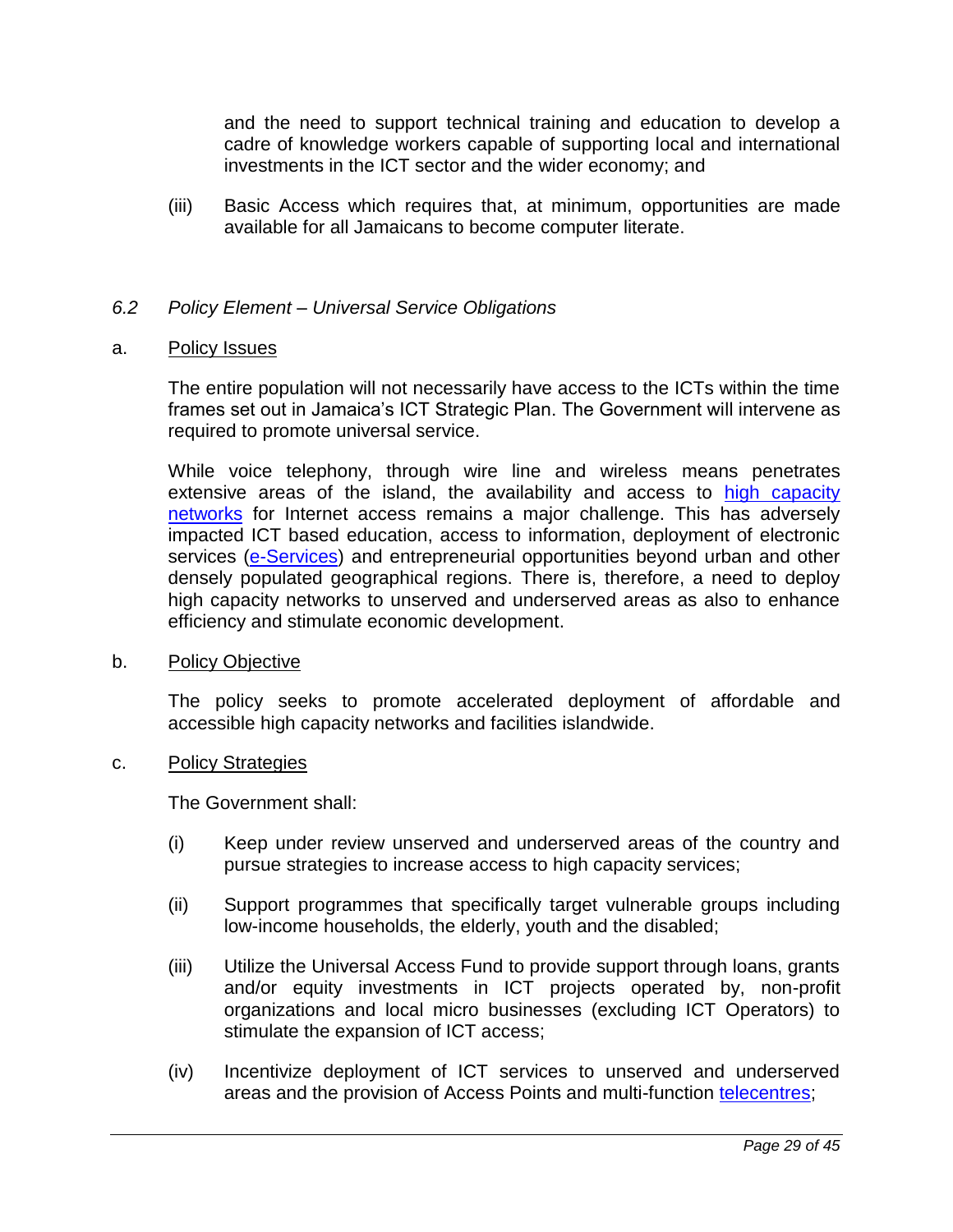- (v) Continue to fund connectivity services and supporting infrastructure to educational institutions, public libraries and post offices;
- (vi) Provide Internet access devices and applications for the training of students in the use of the Internet and other ICT services, to support the Government's vision of creating an information and knowledge based society;
- (vii) Facilitate the achievement of lifelong learning and a knowledge based society by providing ubiquitous access to information which supports improved education, skills acquisition and innovations; and
- (viii) Promote information literacy programmes and the development of local content.

#### <span id="page-36-0"></span>*6.3 Policy Element – Funding of Universal Service Obligations*

#### <span id="page-36-1"></span>a. Policy Issue

The funding base for universal access programmes has been under constant pressure over recent years due to a number of factors that have eroded traditional sources of revenue. Revenues have been declining rapidly over the past few years as a result of a combination of factors, such as increased competition, the circumvention of the international accounting rate system and an increase in the use of cheaper VoIP services.<sup>4</sup> It is therefore important to protect the reliability of and augment the revenues for universal service programmes.

#### <span id="page-36-2"></span>b. Policy Objective

To extend the obligation for payment of the [Universal Service Obligation](#page-49-3) levy to all ICT service providers.

#### <span id="page-36-3"></span>c. Policy Strategies

 $\overline{a}$ 

- (i) Provision will be made in the ICT legislation for:
	- The UAFCL $5$  to collect and monitor the inflows of funds to the Universal Service Fund (the Fund) and manage the protocols governing use of the Fund. The UAFCL will be held responsible for reporting on the use of the Fund which shall have succession until it is dissolved.

<sup>&</sup>lt;sup>4</sup> ITU Trends in Telecommunication Reform 2007, The Road to Next-generation Networks

<sup>5</sup> Universal Access Fund Company Limited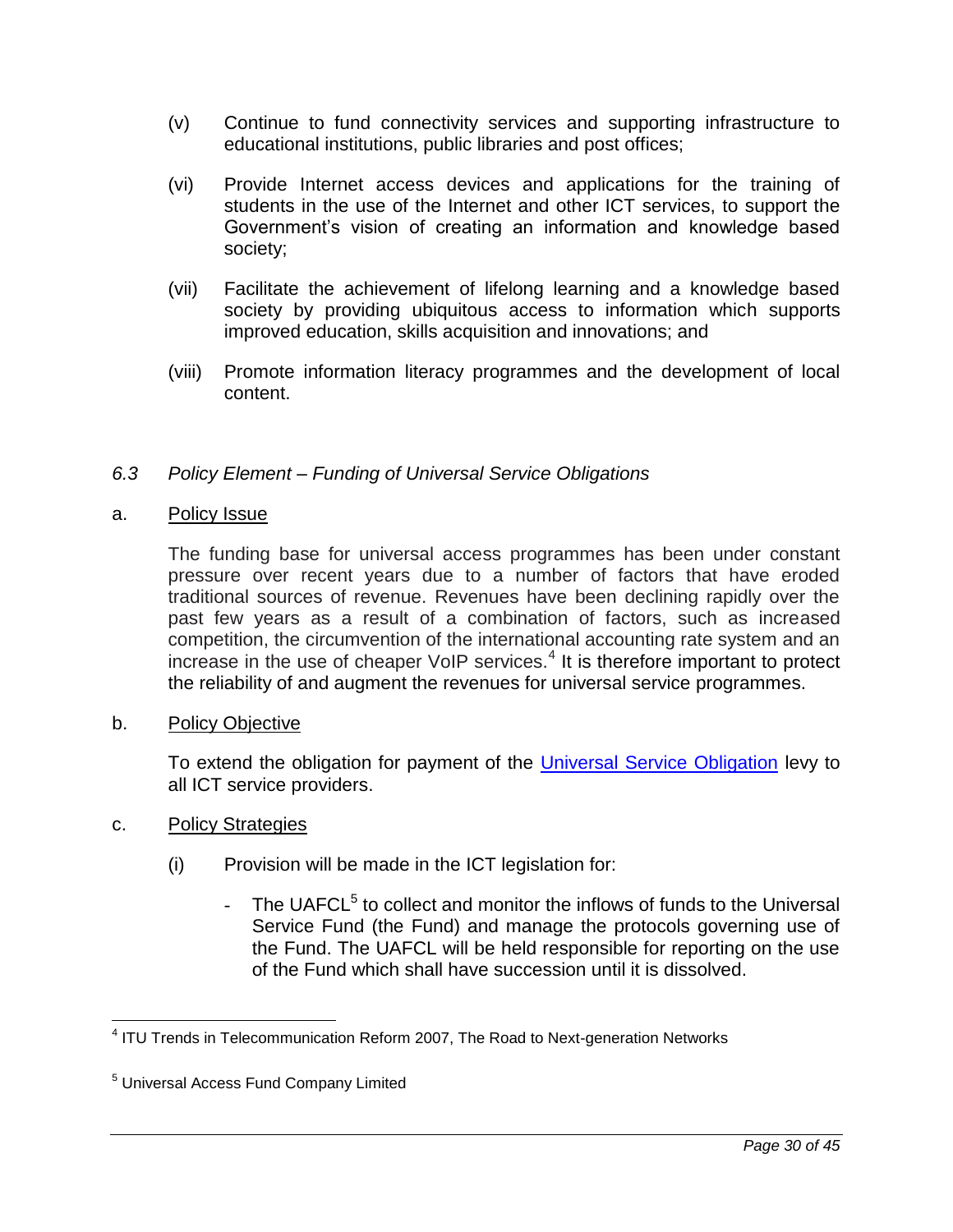- A project approval process to enable the UAFCL to fund approved programmes and projects.
- The Universal Service Obligation levy to be derived from a charge on inbound international voice, data and all other forms of traffic or a percentage of gross revenue from ICT licensees.
- Sanctions for non-compliance with the payment of Universal Service Obligation levy.
- All licensees will be under an obligation to pay the levy to enable the discharge of all Universal Service Obligations.
- (ii) The Fund will (among other initiatives) support connectivity access, the provision of hardware, software and supporting infrastructure to schools, provision of hardware and software to libraries and post offices; support content, information literacy, educational and technical training in ICTs.

#### <span id="page-37-0"></span>**7.0 E-GOVERNMENT**

#### <span id="page-37-1"></span>a. Policy Issue

ICTs must be optimally utilized to facilitate transparency and accountability in government, citizen engagement with government, and to integrate fragmented systems to enhance delivery of public services. Currently, Government use of ICT is still evolving and system deployment remains fragmented.

In keeping with the National ICT Strategy the Government needs to be a model user of ICTs.

#### <span id="page-37-2"></span>b. Policy Objective

To create a transformational state bureaucracy; 'on demand' government through integrated 'end to end' processes across the Government service and with stakeholders; effective communication; stimulation of public involvement; empowerment of citizens; minimization of social exclusion, and realization of the knowledge based society.

#### <span id="page-37-3"></span>c. Policy Strategy

Government shall advance its e-Government agenda for the delivery of public services in an integrated fashion, facilitated by ICTs and consistent with the National Development Plan 2030; [WSIS](#page-49-4) Declaration of Principles, WSIS Plan of Action and the Millennium Development Goals.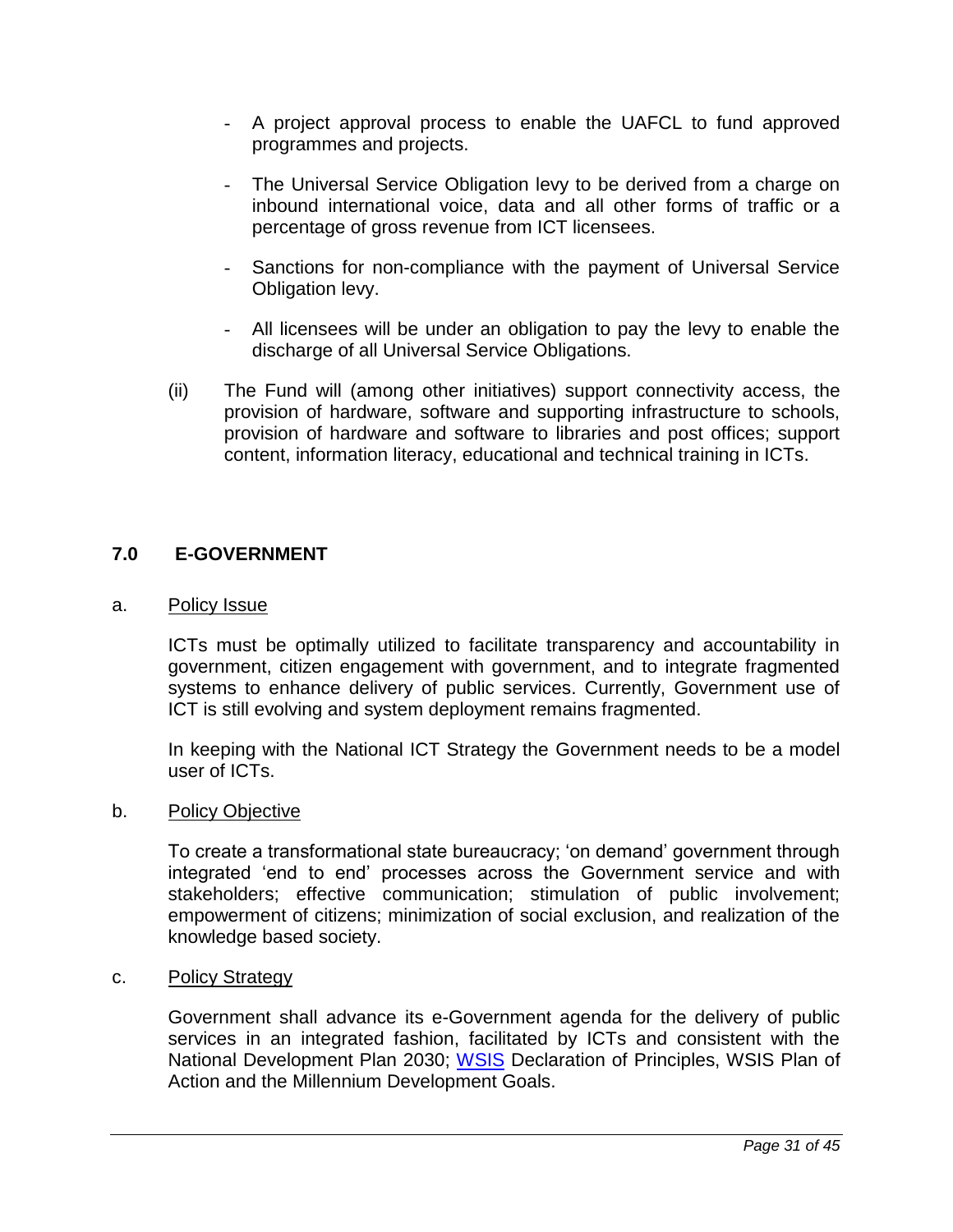#### <span id="page-38-0"></span>**8.0 CONSUMER PROTECTION**

#### <span id="page-38-1"></span>*8.1 Policy Element – Quality of Service*

#### <span id="page-38-2"></span>a. Policy Issue

The deployment of ICT networks to seamlessly deliver a range of services poses challenges with respect to [Quality of Service](#page-49-5) (QoS).

#### <span id="page-38-3"></span>b. Policy Objective

To have an ICT environment in which consumers enjoy efficient and reliable communications services that conform to international QoS standards.

#### <span id="page-38-4"></span>c. Policy Strategies

- (i) Provision will be made in the ICT legislation:
	- For minimum service level standards to cover the fundamental precepts of ICTs in keeping with international best practices, to be met as a condition of operating licences and for appropriate sanctions to be applied where breaches occur.
	- For the ICT Regulator to obtain and publish with regularity, information on industry performance.
	- To empower the ICT Regulator to intervene where carriers and service providers are not sufficiently responsive to customer complaints. The law will also provide for redress.
- (ii) Encourage the industry to establish and operate voluntary industry codes (to be registered with the ICT Regulator) and provide consumers with upto-date QoS information.

#### <span id="page-38-5"></span>*8.2 Policy Element – Privacy and Security*

<span id="page-38-6"></span>a. Policy Issue

Privacy of customer information can be compromised by virtue of unauthorized access. It is, however, recognized that in certain specific circumstances (national security and defence) provision may be made for access to personal information. Possible violations include archiving of personally identifiable customer information for marketing and sales purposes without prior written or electronic consent, and failure to disclose policy regarding usage of information, unauthorized recording of communication and installation of rogue programmes.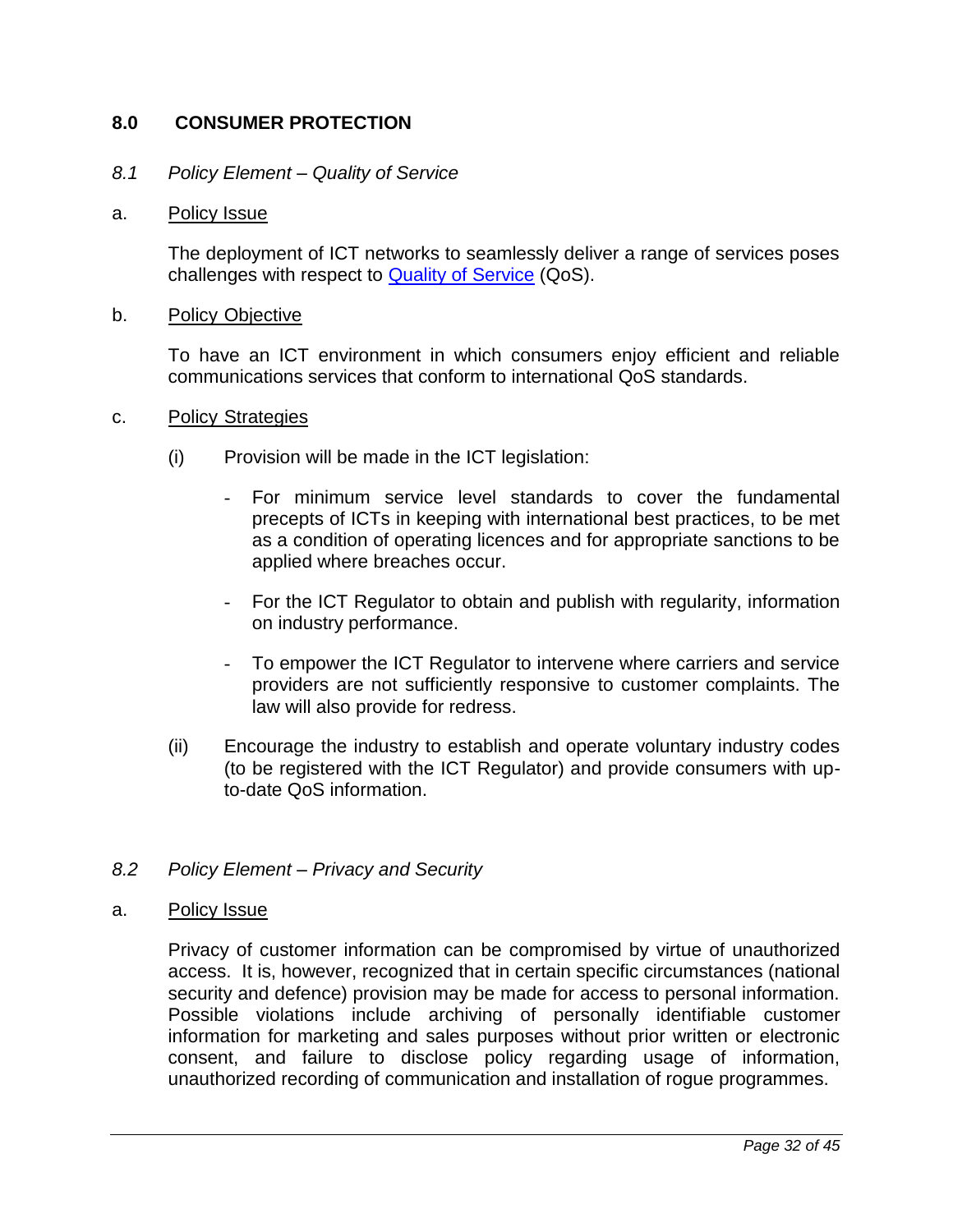#### <span id="page-39-0"></span>b. Policy Objective

To minimize the risks of the unauthorized access and the disclosure of customer information.

#### <span id="page-39-1"></span>c. Policy Strategies

Provision will be made in companion legislation:

- To require custodians of web-based databases to maintain system integrity through physical and [logical security](#page-48-3) on the technology deployed.
- For sanctions related to invasion of privacy, unauthorized access and unauthorized use of customer information.
- To establish protocols to treat with requests for access to personal information.

#### <span id="page-39-2"></span>**9.0 SECURITY**

#### <span id="page-39-3"></span>*9.1 Policy Element – ICT Support for Security and Emergency Management*

<span id="page-39-4"></span>a. Policy Issue

Currently, the level of ICT usage in communications and management strategies for administering public safety, security and disaster relief is not at an optimal level.

#### <span id="page-39-5"></span>b. Policy Objective

To ensure optimal utilization of ICT including telecommunications for enhanced national security; disaster relief communication and management responses.

<span id="page-39-6"></span>c. Policy Strategies

In this context, the Government shall:

- Prioritize enabling telecommunication resources for disaster mitigation and relief operations;
- Ensure that any obstacles to the provision of communications resources which are required for national security, disaster mitigation and relief operations will be addressed.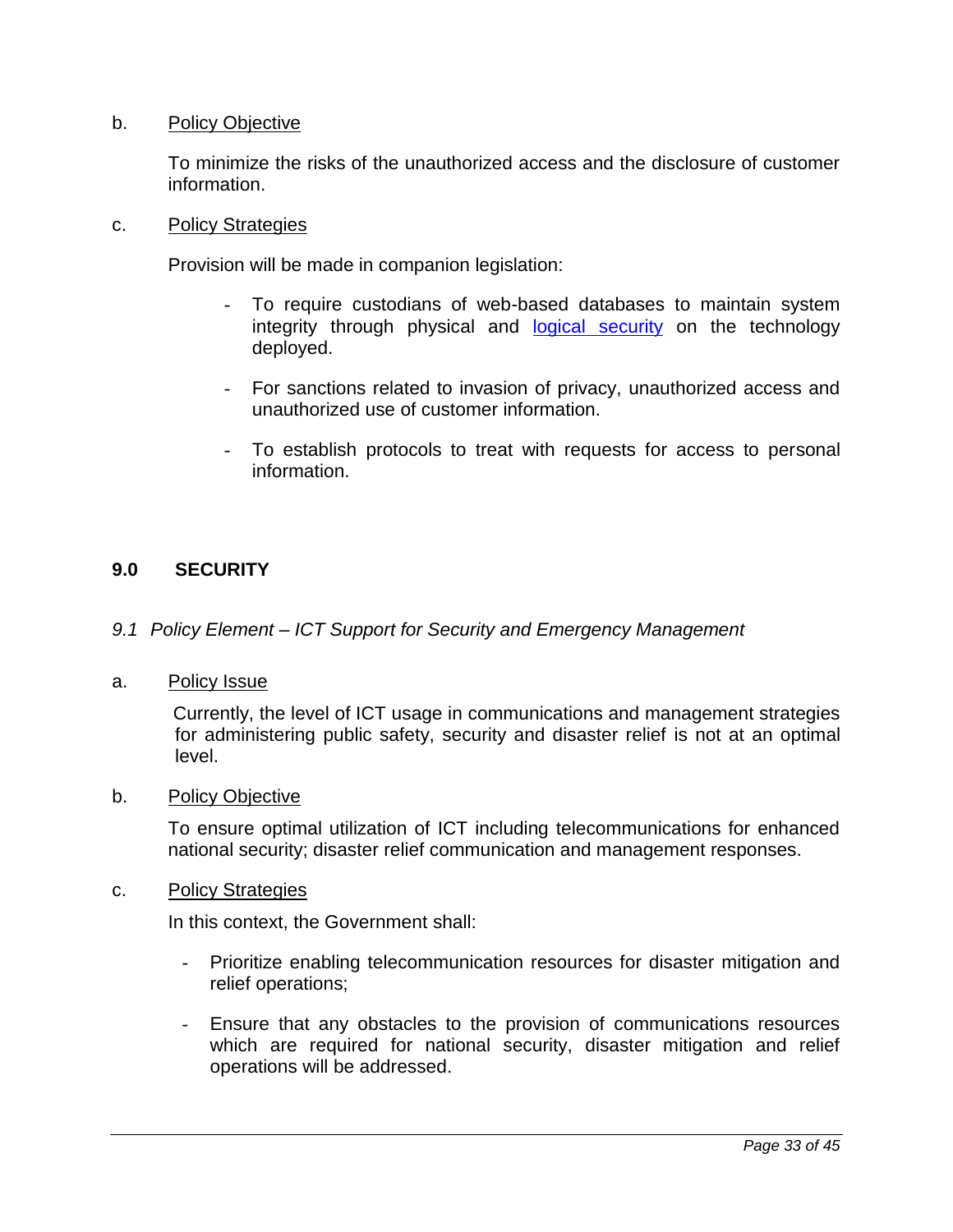- Develop and adopt measures that would ensure safety and security of life through uninterrupted telecommunication services.
- Ensure that the ICT Regulator facilitates national disaster and emergency communications systems which will support the work of Emergency Service Organisations.
- The establishment of a Central Emergency Response Team to address matters regarding cyber threats and appropriate responses thereto.

#### <span id="page-40-0"></span>**10.0 ICT INFRASTRUCTURE**

<span id="page-40-1"></span>*10.1 Policy Element – Accelerate Access and Uptake of High Capacity Networks*

#### <span id="page-40-2"></span>a. Policy Issue

The ICT infrastructure is a strategic resource; the efficient deployment of high capacity networks and international connectivity are important to stimulate entrepreneurship and accelerate the provision of public and private e-services and [m-banking](#page-48-4) and provide access to worldwide markets.

#### <span id="page-40-3"></span>b. Policy Objective

To have islandwide ICT infrastructure which facilitates greater access to high capacity networks with interconnection to international networks.

#### <span id="page-40-4"></span>c. Policy Strategies

- (i) Provision will be made to:
	- Facilitate the establishment of islandwide high capacity networks that will efficiently convey traffic which originates from all access technologies.
	- Encourage an environment conducive to the continued development and enhancement of the ICT infrastructure, including international connectivity.
	- Encourage an [interoperable](#page-48-5) ICT infrastructure with appropriate levels of [redundancy](#page-49-6) and resilience.
	- Facilitate the establishment of a National [Internet exchange point.](#page-48-6)
- (ii) Provision will be made in companion legislation for appropriate treatment of access to public [right-of-way.](#page-49-7)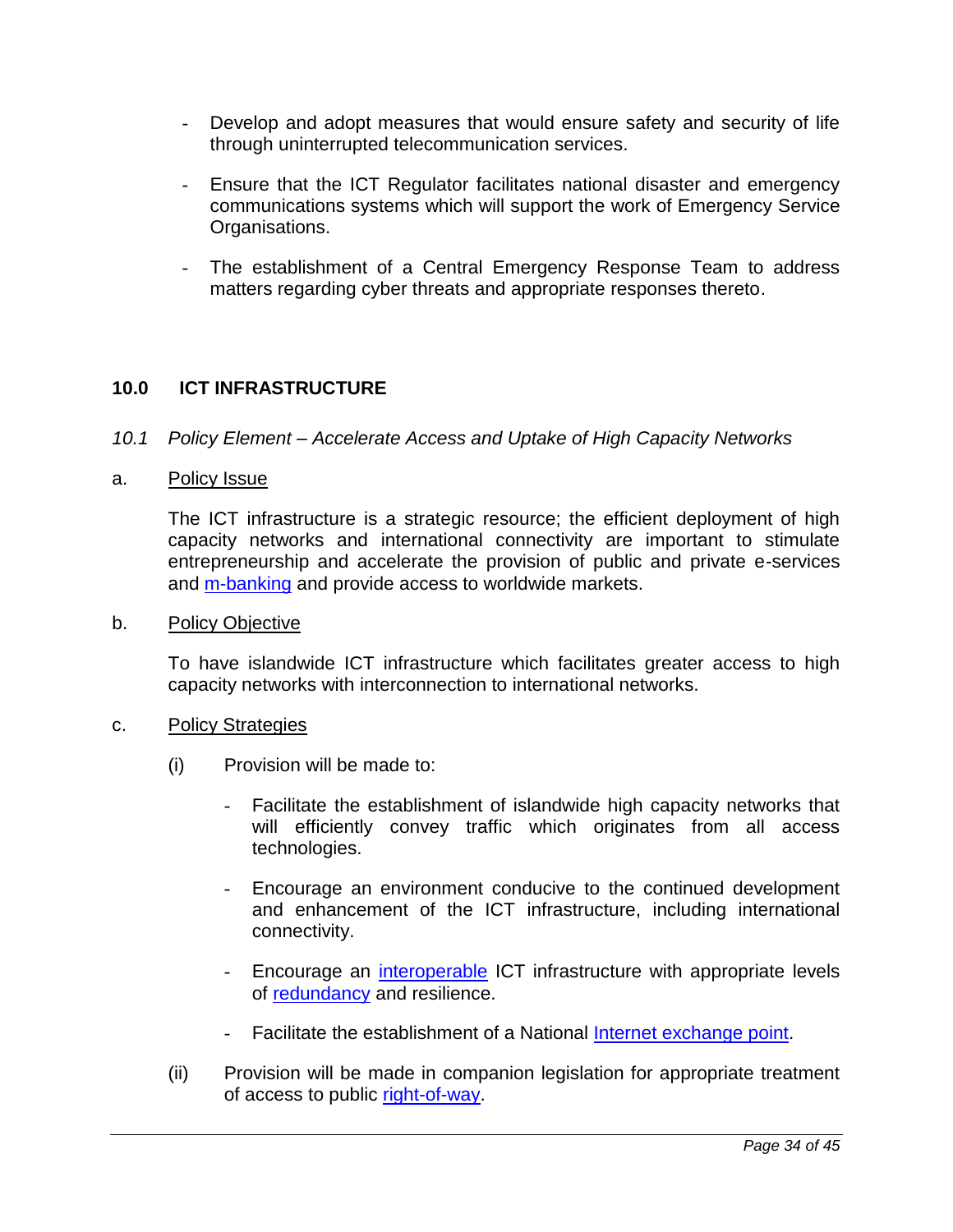#### <span id="page-41-0"></span>*10.2 Policy Element – Physical Infrastructure*

#### <span id="page-41-1"></span>a. Policy Issue

There is need to have in place the appropriate physical infrastructure to encourage investment in the ICT Sector.

#### <span id="page-41-2"></span>b. Policy Objective

To have available the necessary physical infrastructure which will facilitate the establishment of ICT related businesses, to include SMEs, in ventures such as [business process outsourcing \(BPO\),](#page-47-8) software development and hardware manufacturing and repair.

#### <span id="page-41-3"></span>c. Policy Strategy

The Government shall support the ongoing development of office and factory space and [industry incubators,](#page-48-7) through a public-private partnership framework, to be established by the Ministry with portfolio responsibility for industry and investment.

#### <span id="page-41-4"></span>*10.3 Policy Element – Infrastructure Sharing*

#### <span id="page-41-5"></span>a. Policy Issue

There is need for greater sharing of essential infrastructure and facilities among Operators. In addition, there are issues with multiple operators who engage in excavating the public roadways to install equipment and lay cable. Specifically, there is a lack of coordination between operators resulting in increased costs, traffic congestion and undue disturbance to the public. Therefore, there is an urgent need to implement an infrastructure sharing policy to resolve these issues.

#### <span id="page-41-6"></span>a. Policy Objective

To promote infrastructure sharing to facilitate optimal location of ICT infrastructure islandwide.

#### <span id="page-41-7"></span>b. Policy Strategy

Provision will be made in the ICT legislation to govern the optimal utilization of ICT infrastructure (e.g. infrastructure [facility](#page-48-8) sharing and [co-location\)](#page-47-9).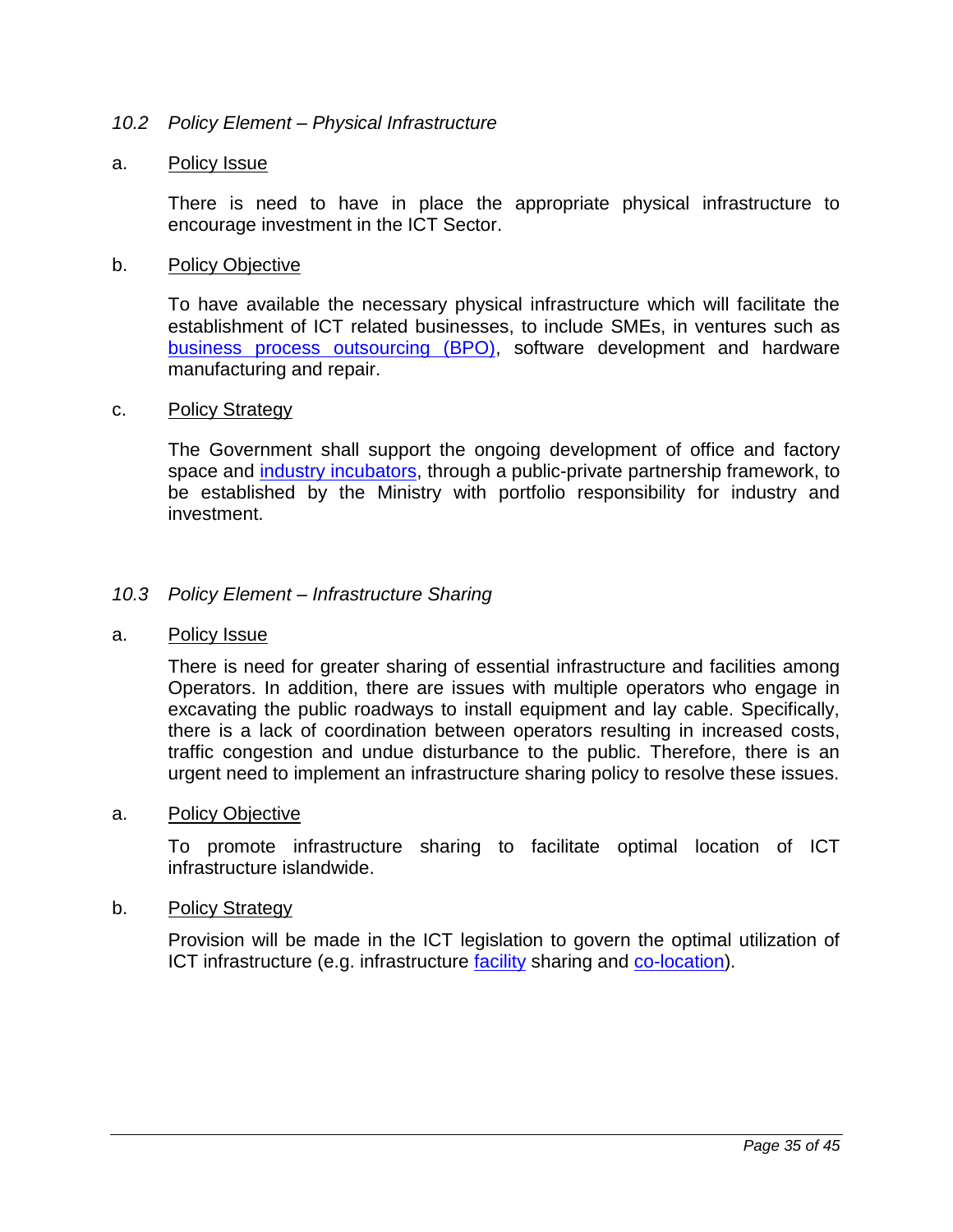#### <span id="page-42-0"></span>**11.0 TECHNOLOGY, RESEARCH AND INNOVATION**

#### <span id="page-42-1"></span>*11.1 Policy Element – Technology Neutrality*

#### <span id="page-42-2"></span>a. Policy Issue

In an environment of rapid evolution and growth in the range of technological options for delivering ICT solutions, technology neutrality fosters innovation and simplifies the approach to regulation by focusing attention on services and not the means of delivery.

#### <span id="page-42-3"></span>b. Policy Objective

A robust, responsive and appropriately regulated environment in which technologies compete and innovation is stimulated.

#### <span id="page-42-4"></span>c. Policy Strategies

The Government shall:

- (i) Foster an environment in which a range of technologies are used to offer various services.
- (ii) Make provision for the ICT Regulator to operate consistent with the principle of technology neutrality.
- (iii) Encourage new investments and support innovation to stimulate the introduction of new technologies and services.

#### <span id="page-42-5"></span>*11.2 Policy Element – Research and Innovation*

<span id="page-42-6"></span>a. Policy Issue

In order for Jamaica to become more competitive there is an urgent need for focused attention on ICT research, innovation and development. There needs to be a framework to channel resources towards supporting research, innovation and development.

<span id="page-42-7"></span>b. Policy Objective

To establish a framework to support ICT research and innovation geared towards national priorities.

#### <span id="page-42-8"></span>c. Policy Strategies

The Government shall: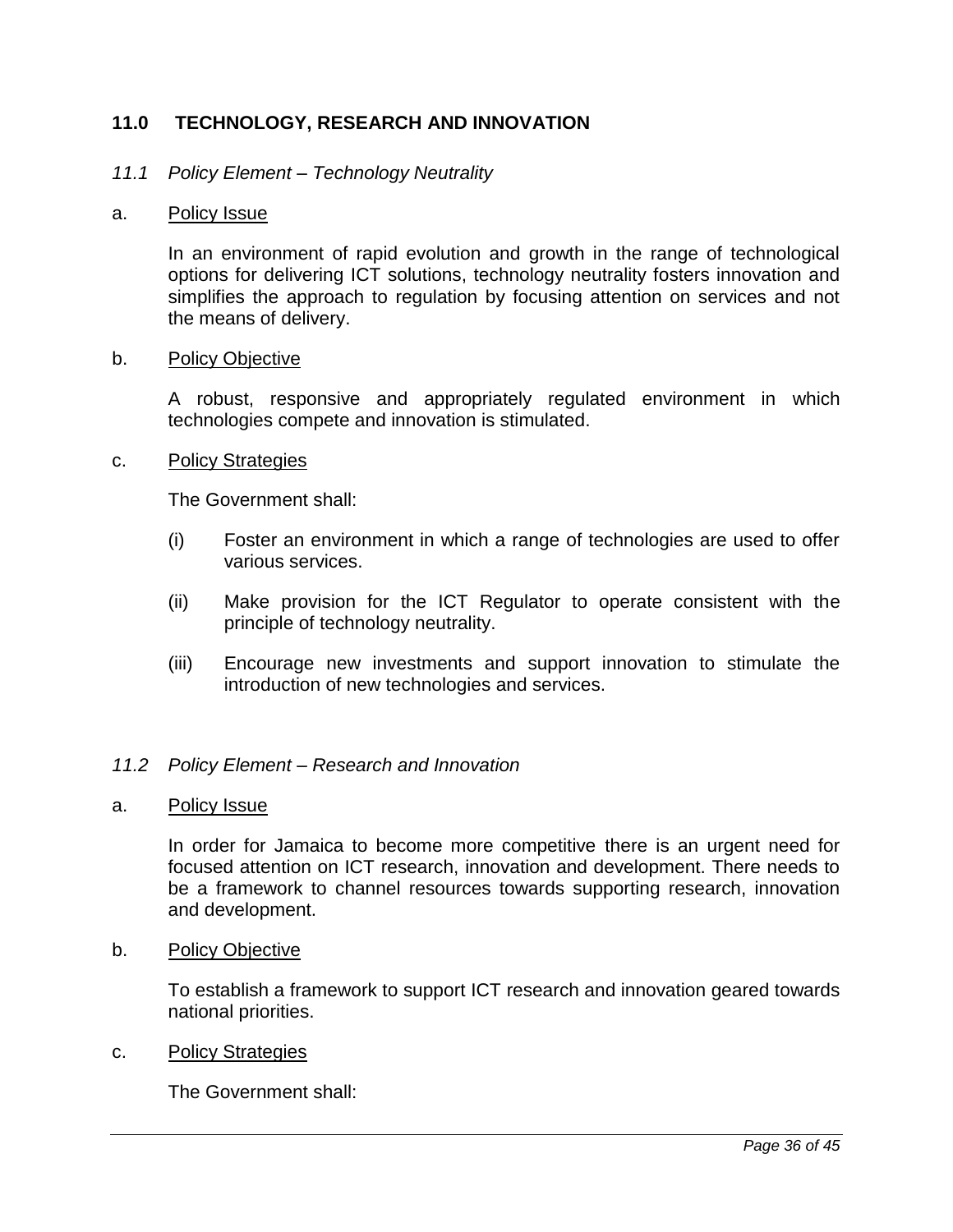- (i) Promote an increase in observing copyright and the registration of patent and trade mark for ICT innovations.
- (ii) Facilitate funding of facilities for ICT research, innovation and development.
- (iii) Support deployment of local ICT innovations.
- (iv) Encourage collaboration among local, regional and international experts and research institutions.
- (v) Systematically develop education and skills capacity to support advanced research and innovation in ICT.
- (vi) Establish centres of excellence and encourage the development of [knowledge networks](#page-48-9) and communities of practice.

#### <span id="page-43-0"></span>**12.0 ICT AND THE ENVIRONMENT**

- <span id="page-43-1"></span>*12.1 Policy Element – Disposal of ICT Waste*
- <span id="page-43-2"></span>a. Policy Issue

ICT hardware/equipment is increasingly being utilized by businesses and citizens in everyday activity and as such there is a build-up of its local inventory. The material components of ICT hardware/equipment vary in nature and may require specific treatment in disposal.

<span id="page-43-3"></span>b. Policy Objective

To facilitate the framework for appropriate disposal of ICT waste.

- <span id="page-43-4"></span>c. Policy Strategies
	- (i) Provision will be made:
		- For the Standards Organization to do type testing and/or verification of manufacturer standards of ICT equipment that will be widely deployed.
		- To support the development of a comprehensive policy for the appropriate disposal of ICT waste and the use of fiscal and regulatory instruments to encourage compliance.
	- (ii) Encourage the recycling/re-use of ICT equipment to extend its life and extract maximum utility.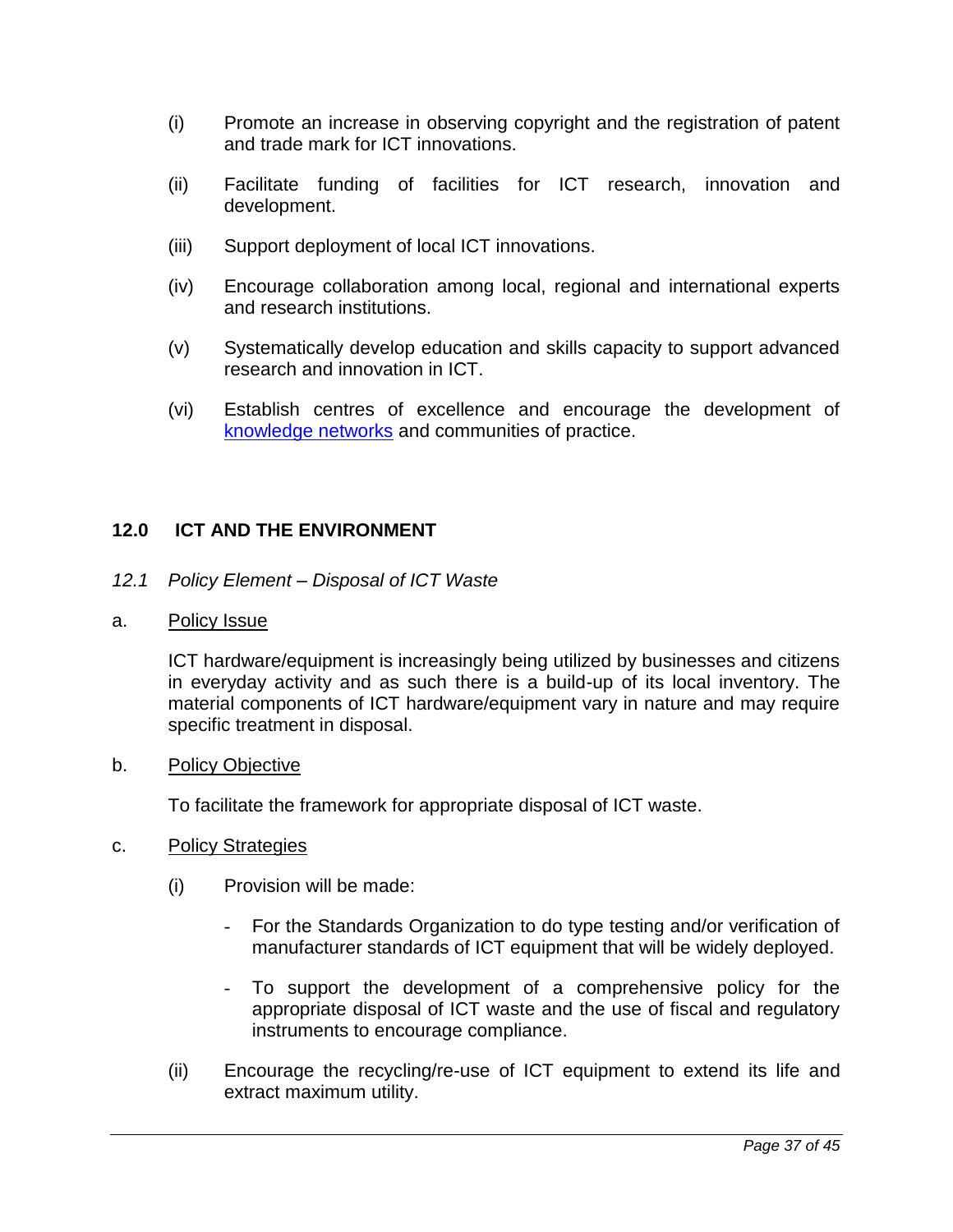(iii) Encourage the development of a service sector to repair/rehabilitate/upgrade ICT equipment.

#### <span id="page-44-0"></span>*12.2 Policy Element – Levels of Emission*

#### <span id="page-44-1"></span>a. Policy Issue

ICT equipment and installations may emit radiation.

<span id="page-44-2"></span>b. Policy Objective

To establish standards for emission levels consistent with international guidelines.

- <span id="page-44-3"></span>c. Policy Strategies
	- (i) Provision will be made in the ICT legislation requiring importers/suppliers of ICT equipment to obtain quality verification and certification by the Standards Organization, where required.
	- (ii) Provision will be made:
		- For suppliers of equipment to have facilities for measuring radiation levels.
		- To require suppliers to provide information to the public regarding radiation output and increased risk of damaged instruments.
		- For the relevant Authority to develop a policy for levels of emission in accordance with recognized international standards or best practices.
		- For the relevant Authority to enforce compliance with the prescribed emission standards.

#### <span id="page-44-4"></span>**13.0 MONITORING AND EVALUATION**

This ICT Policy is a summary statement of the philosophy, objectives, targets, strategies and the methodology to ensure equitable and judicious execution of the business of ICT in the country. The development of an ICT Implementation Plan shall form the basis for Monitoring and Evaluation (M&E) of the implementation of the provisions of this Policy. Specifically, the Information and Telecommunications Department of the Office of the Prime Minister in conjunction with private sector, academia, civil society and other stakeholders shall develop an M&E system based on agreed sector indicators as part of the development of an integrated ICT Policy Implementation Plan.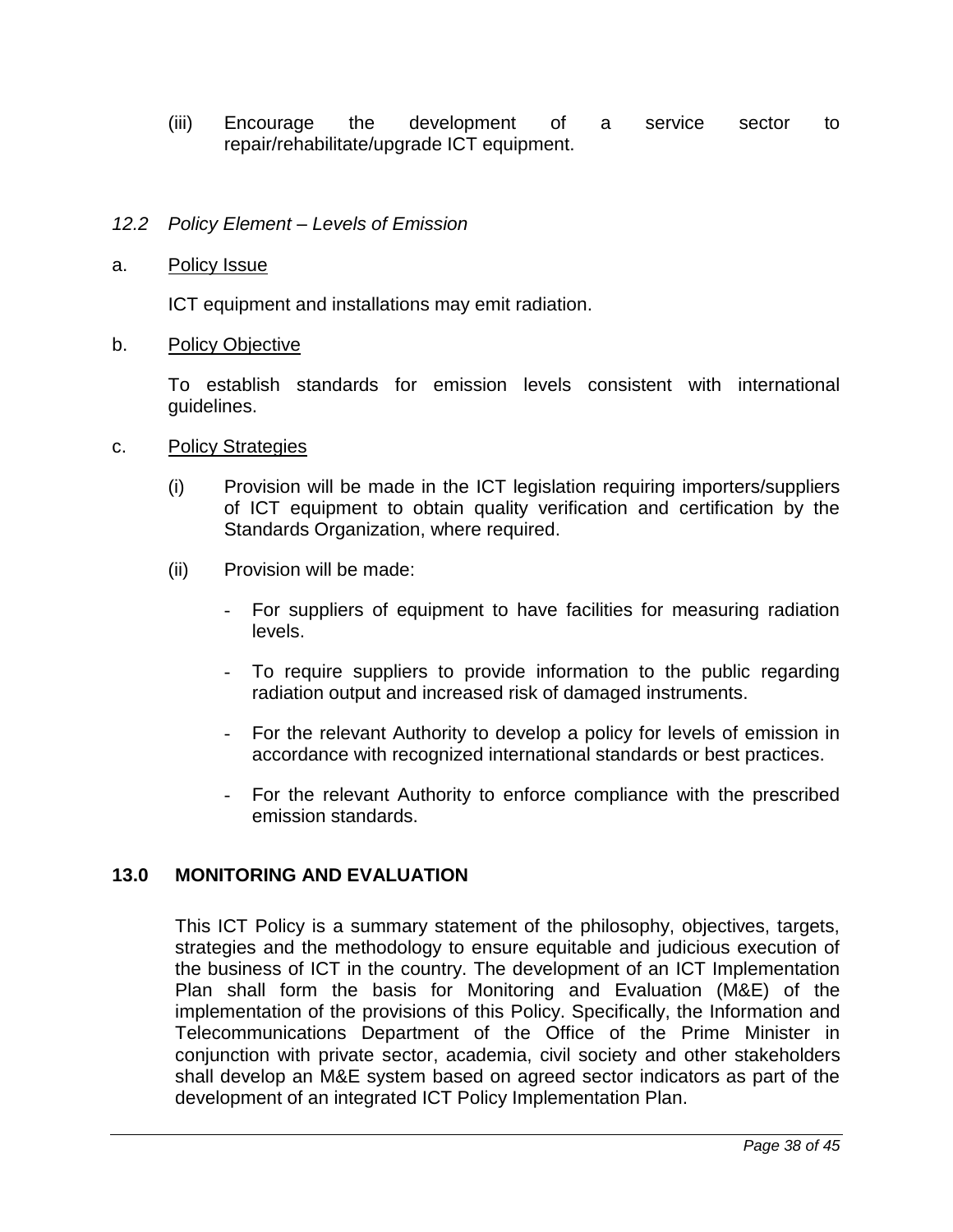In view of the above, Government may from time to time make changes, modifications, additions to this Policy and may review and update it at certain intervals to meet the changing needs of the ICT sector. Revision of the Policy will be conducted every three years and a progress and analysis report with respect to the impact and achievements will be presented to inform such review and modifications.

#### <span id="page-45-0"></span>**14.0 Key Stakeholders and their Roles**

The following are the key stakeholders who will be responsible for implementing this Policy:

| <b>Stakeholders</b>                                                            | Roles/Responsibilities                                                                                                                                                                                                                                                                                                                                                                                                                                                                                                                                                                                                                   |
|--------------------------------------------------------------------------------|------------------------------------------------------------------------------------------------------------------------------------------------------------------------------------------------------------------------------------------------------------------------------------------------------------------------------------------------------------------------------------------------------------------------------------------------------------------------------------------------------------------------------------------------------------------------------------------------------------------------------------------|
| Office of the Prime Minister                                                   | Create knowledge parks and centres of excellence to facilitate<br>1.<br>research & development and innovation with emphasis on<br>indigenous technology<br>Create appropriate policy and regulatory environment conducive<br>2.<br>to investments in ICT<br>3.<br>Review and implementation of the ICT Policy<br>Encourage Government to become an exemplar user of ICT<br>4.<br>applications<br>Oversight of the procurement of ICT equipment in the public<br>5.<br>sector<br>Oversight for implementation of GovNet<br>6.<br>Encourage the development of a service sector to repair,<br>7.<br>rehabilitate and recycle ICT equipment |
| Ministry of Education                                                          | Increase the use of technology as a tool for enhancing teaching<br>1.<br>2.<br>Implementation of e-Learning Project                                                                                                                                                                                                                                                                                                                                                                                                                                                                                                                      |
| Ministry of Industry, Investment<br>and Commerce and JAMPRO                    | Attract ICT-related Foreign Direct Investments<br>1.<br>2.<br><b>Business Process Outsourcing</b><br>Facilitate public private partnership as needed<br>3.<br><b>ICT Factory Spaces</b><br>4.                                                                                                                                                                                                                                                                                                                                                                                                                                            |
| Ministry of Finance and the<br><b>Public Service</b>                           | Approval of budgets for Government ICT initiatives                                                                                                                                                                                                                                                                                                                                                                                                                                                                                                                                                                                       |
| Ministry of National Security                                                  | Administer Cyber Crime Legislation                                                                                                                                                                                                                                                                                                                                                                                                                                                                                                                                                                                                       |
| Ministry of Justice                                                            | Provide legislative support                                                                                                                                                                                                                                                                                                                                                                                                                                                                                                                                                                                                              |
| <b>Universal Access Fund</b><br><b>Company Limited</b>                         | Management of the Universal Access Fund<br>1.<br>2.<br>Provide funding for universal access programmes and projects<br>3.<br>Management of Fund to support ICT research and innovation<br>and micro-business                                                                                                                                                                                                                                                                                                                                                                                                                             |
| <b>Central Information Technology</b><br><b>Office/FISCAL Services Limited</b> | Create knowledge parks and centres of excellence to facilitate<br>1.<br>research and development & innovation with emphasis on<br>indigenous technology<br>2.<br>To proliferate and promote the delivery of e-Government<br>services<br>3.<br>Harmonize ICT infrastructure systems across the public sector<br>Encourage Government to become an exemplar user of ICT<br>4.<br>applications<br>5.<br>Develop standards for the procurement of ICT hardware and<br>software in the public sector                                                                                                                                          |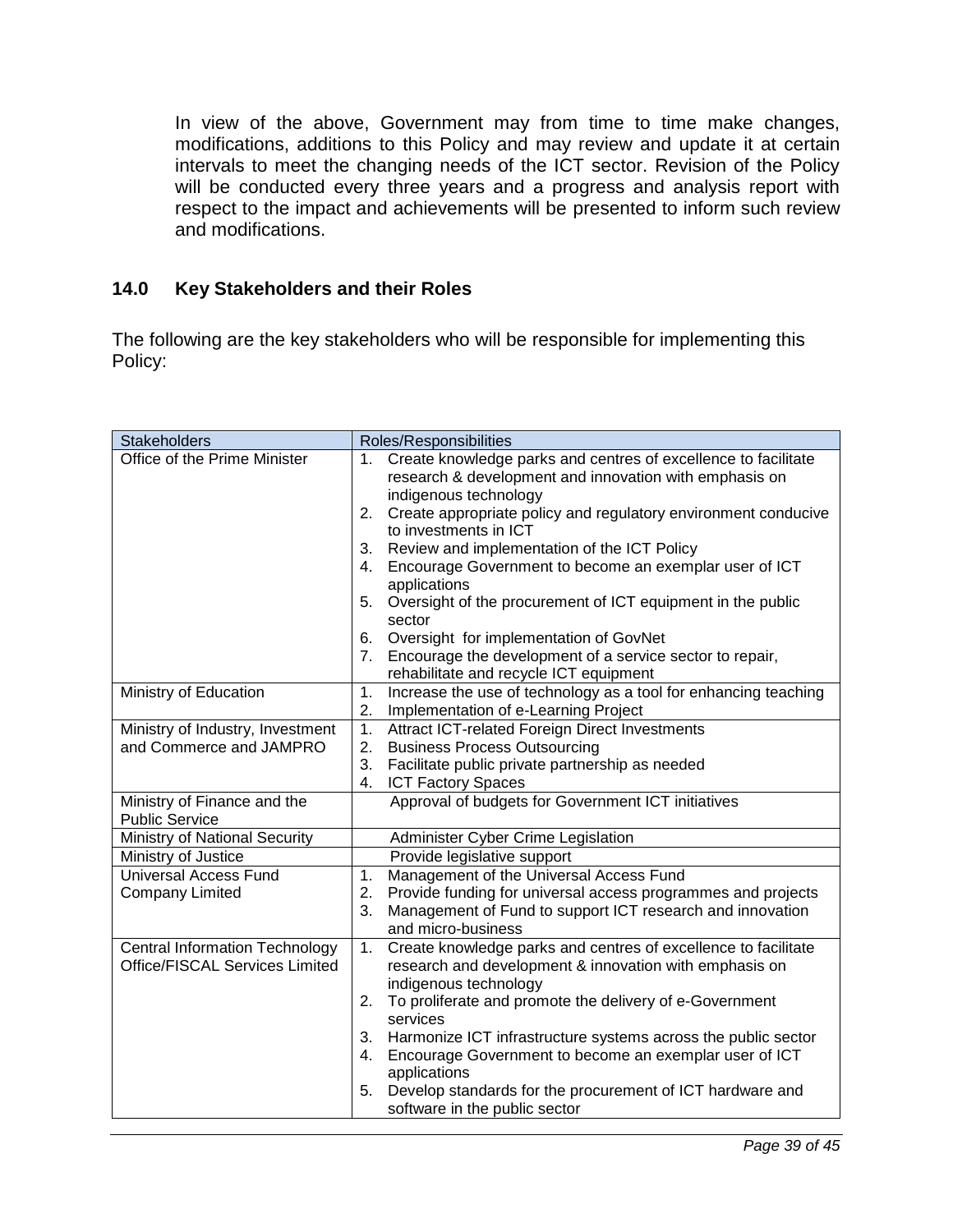| <b>Stakeholders</b>                                                                          | Roles/Responsibilities                                                                                                                                                                                                                                                   |  |  |  |
|----------------------------------------------------------------------------------------------|--------------------------------------------------------------------------------------------------------------------------------------------------------------------------------------------------------------------------------------------------------------------------|--|--|--|
| National Environment and<br>Planning Agency and National<br>Solid Waste Management<br>Agency | Development of National Policy on ICT and Hazardous Waste<br>1.<br>Management                                                                                                                                                                                            |  |  |  |
| <b>Bureau of Standards</b>                                                                   | 1 <sub>1</sub><br>Establish standards for radiation emission levels in keeping with<br>international guidelines and best practices<br>2. Type testing and /or verification of manufacturer standards for<br>2.<br>ICT equipment to be widely deployed across the island. |  |  |  |
| <b>Office of Utilities Regulations</b>                                                       | Strengthen policy, legislative and institutional framework for fair<br>3.<br>market competition<br>Infrastructure sharing<br>4.                                                                                                                                          |  |  |  |
| Spectrum Management<br>Authority                                                             | 1.<br>Management of Radio Spectrum<br><b>Number Administration</b><br>2.                                                                                                                                                                                                 |  |  |  |
| <b>Broadcasting Commission</b>                                                               | 1 <sub>1</sub><br>Licence and monitor Broadcasters<br>Develop policy for the effective regulation of content on all<br>2.<br>platforms<br>Strengthen policy, legislative and institutional framework for fair<br>3.<br>market competition                                |  |  |  |
| <b>Fair Trading Commission</b>                                                               | Strengthen policy, legislative and institutional framework for fair<br>1.<br>market competition<br>Promote competition in the sector<br>2.                                                                                                                               |  |  |  |
| <b>Consumer Affairs Commission</b>                                                           | Protection of consumer rights                                                                                                                                                                                                                                            |  |  |  |
| <b>ICT Industry Appeal Tribunal</b>                                                          | Timely resolution of ICT disputes                                                                                                                                                                                                                                        |  |  |  |
| University of the West Indies                                                                | Management of Jamaica's Country Code Top Level Domain                                                                                                                                                                                                                    |  |  |  |
| <b>All Ministries</b>                                                                        | Implementation of GovNet                                                                                                                                                                                                                                                 |  |  |  |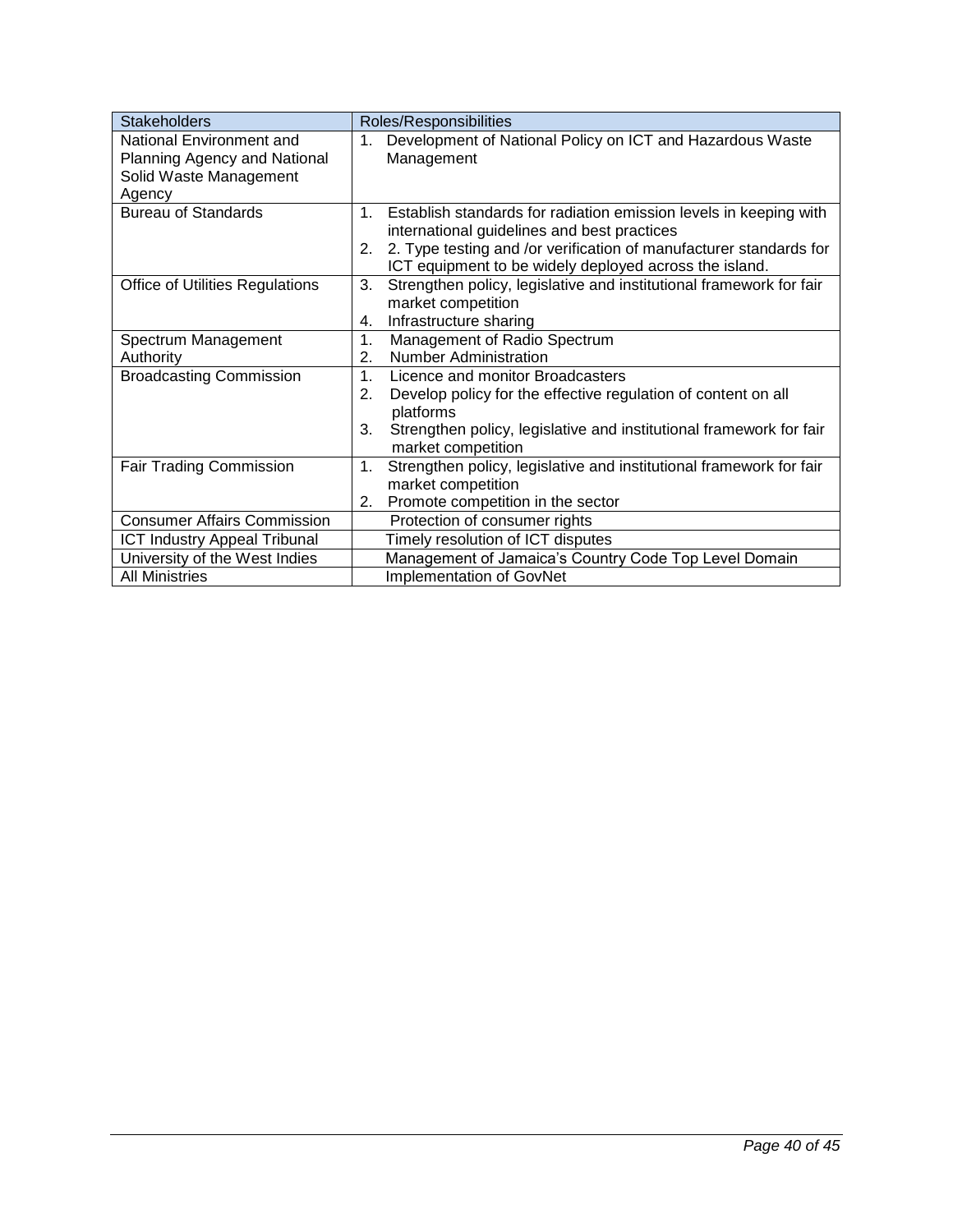### **GLOSSARY OF TERMS**

<span id="page-47-0"></span>In this document, where the context allows, the following terms will have the meanings specified below:

<span id="page-47-9"></span><span id="page-47-8"></span><span id="page-47-7"></span><span id="page-47-6"></span><span id="page-47-5"></span><span id="page-47-4"></span><span id="page-47-3"></span><span id="page-47-2"></span><span id="page-47-1"></span>

| <b>Terms</b>                                 | <b>Definitions</b>                                                                                                                                                                                                                                                                                                                  |  |  |  |  |
|----------------------------------------------|-------------------------------------------------------------------------------------------------------------------------------------------------------------------------------------------------------------------------------------------------------------------------------------------------------------------------------------|--|--|--|--|
| Access                                       | The making available of ICT facilities and/or services under defined conditions,<br>on either an exclusive or non-exclusive basis.                                                                                                                                                                                                  |  |  |  |  |
| <b>Business Process</b><br>Outsourcing       | A form of outsourcing that is characterised as an information technology<br>enabled service which involves the contracting of operations to a third party<br>service provider.                                                                                                                                                      |  |  |  |  |
| Co-location                                  | The process by which ICT operators locate equipment in the same<br>space/facility. Co-location allows operators to easily interconnect equipment<br>and/or networks.                                                                                                                                                                |  |  |  |  |
| Connectivity                                 | The capability to provide, to end users, connections to other communication<br>networks. E.g. the Internet                                                                                                                                                                                                                          |  |  |  |  |
| Convergence                                  | A term used to describe a variety of technological and market trends involving<br>the blurring of previously distinct lines between market segments such as<br>cable television, telephony and Internet access, all of which can now be<br>provided through a variety of different network platforms.                               |  |  |  |  |
| Country Code Top Level<br>Domain<br>(cc TLD) | A top-level domain (TLD) name on the Internet that is reserved for a country or<br>territory, for example, (.jm) for Jamaica.                                                                                                                                                                                                       |  |  |  |  |
| <b>Cyber Squatting</b>                       | This is the registering, trafficking in, or using a domain name with bad faith<br>intent to profit from the goodwill of a trademark belonging to another individual<br>or entity.                                                                                                                                                   |  |  |  |  |
| <b>Digital Divide</b>                        | The gap between people with effective access to digital and information<br>technology and those with very limited or no access at all. It includes the<br>imbalances in physical access to technology as well as the imbalances in<br>resources and skills needed to effectively participate as a digital citizen.                  |  |  |  |  |
| Digital Economy                              | The global network of economic and social activities that are enabled by<br>information and communications technology, such as the Internet, mobile and<br>sensor networks.                                                                                                                                                         |  |  |  |  |
| e-Government                                 | The use of information and communication technology to provide and improve<br>government services, transactions and interactions with citizens, businesses,<br>and other arms of Government.                                                                                                                                        |  |  |  |  |
| e-Services                                   | The provision of services via the Internet. e-Services includes e-commerce<br>transactions.                                                                                                                                                                                                                                         |  |  |  |  |
| <b>Equality of Access</b>                    | Requires that a dominant operator's wholesale customers have access to the<br>same or similar set of wholesale products, at the same prices and using the<br>same or similar transactional processes as the dominant operator's retail arm<br>has and does.                                                                         |  |  |  |  |
| Ex-ante regulation                           | Ex-ante regulation involves setting specific rules and restrictions to prevent<br>anti-competitive or otherwise undesirable market activity by carriers before it<br>occurs. Ex-ante regulation is mainly concerned with market structure, that is,<br>the number of firms and level of market concentration, entry conditions, and |  |  |  |  |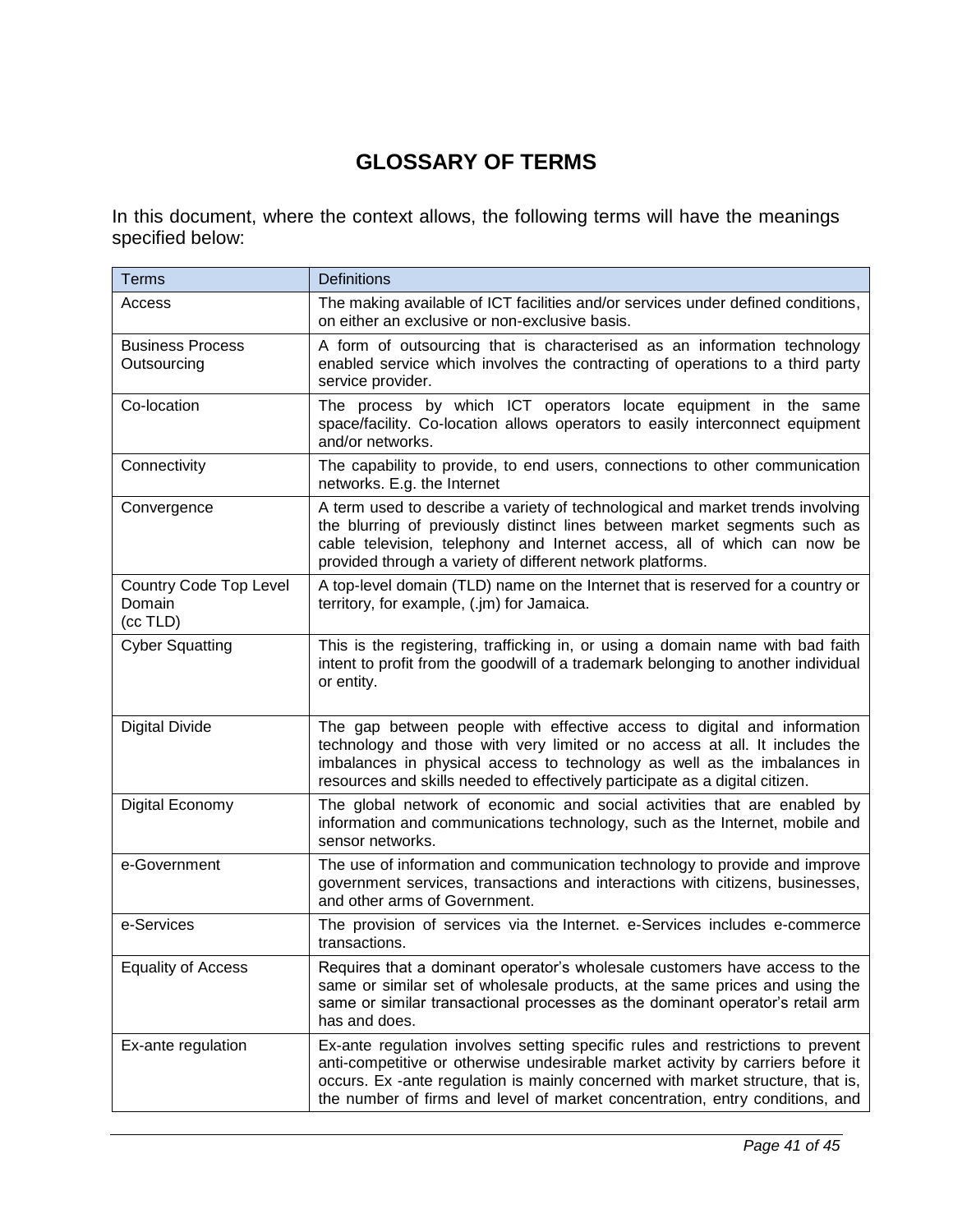<span id="page-48-9"></span><span id="page-48-8"></span><span id="page-48-7"></span><span id="page-48-6"></span><span id="page-48-5"></span><span id="page-48-4"></span><span id="page-48-3"></span><span id="page-48-2"></span><span id="page-48-1"></span><span id="page-48-0"></span>

| <b>Terms</b>                                       | <b>Definitions</b>                                                                                                                                                                                                                                                                                                                                                                     |  |  |  |  |  |
|----------------------------------------------------|----------------------------------------------------------------------------------------------------------------------------------------------------------------------------------------------------------------------------------------------------------------------------------------------------------------------------------------------------------------------------------------|--|--|--|--|--|
|                                                    | the degree of product differentiation.                                                                                                                                                                                                                                                                                                                                                 |  |  |  |  |  |
| <b>Ex-post Regulation</b>                          | Ex-post regulation calls for setting few or no specific rules in advance, but<br>aims to address proven anti-competitive behaviour or market abuse through a<br>range of enforcement options including fines, injunctions, or bans. Ex-post<br>regulation is mainly concerned with market conduct - the behaviour of a firm<br>with respect to both its competitors and its customers. |  |  |  |  |  |
| Facility                                           | Any apparatus, infrastructure, building, including<br>switching<br>equipment<br>locations, mast sites, towers, poles, trunk lines, user access lines, ducts,<br>submarine optical fibre cables and other tangible resources used or capable of<br>being used for ICT or ICT related services and operations.                                                                           |  |  |  |  |  |
| <b>High Capacity Networks</b>                      | A high-speed medium that is able to transmit signals from multiple<br>independent network carriers. This may be done on a single coaxial cable,<br>fibre-optic cable or wireless signals by establishing different bandwidth<br>channels to transmit data, voice and video over long distances simultaneously.                                                                         |  |  |  |  |  |
| Information<br>Communication<br>Technologies (ICT) | Technologies employed in collecting, storing, using or sending<br>out information and include those involving the use of computers or any<br>telecommunication system.                                                                                                                                                                                                                 |  |  |  |  |  |
| <b>ICT Industry</b>                                | Any entity-<br>(a) carrying on a business; or<br>(b) engaged in any commercial activity<br>connected with Information and communication technologies                                                                                                                                                                                                                                   |  |  |  |  |  |
| Industry Incubator                                 | A programme designed to accelerate the successful development of<br>entrepreneurial companies through an array of business support resources<br>and services.                                                                                                                                                                                                                          |  |  |  |  |  |
| Interconnection                                    | The physical and logical connection of separate telecommunications networks<br>to allow users of those networks to communicate with each other.<br>Interconnection ensures interoperability of services and increases end users'<br>choice of network operators and service providers.                                                                                                 |  |  |  |  |  |
| Internet Exchange Point<br>(IXP)                   | A central location where multiple Internet Service Providers can interconnect<br>their networks and exchange IP traffic.                                                                                                                                                                                                                                                               |  |  |  |  |  |
| Interoperability                                   | The ability of two or more facilities or networks to be connected to exchange<br>information, and to use the information that has been exchanged.                                                                                                                                                                                                                                      |  |  |  |  |  |
| <b>Knowledge Networks</b>                          | Is designed to enhance competitiveness by using ICTs to connect Jamaica to<br>the global pool of knowledge, develop human resources, facilitate greater<br>integration and foster continuous learning and improvement among<br>practitioners.                                                                                                                                          |  |  |  |  |  |
| Knowledge-based<br>Society                         | A society that is able to access, share, produce and adapt all available<br>information in order to inform decision making, facilitate innovation and provide<br>for life long learning.                                                                                                                                                                                               |  |  |  |  |  |
| License Exempt<br>Spectrum                         | Radio frequency bands determined to be exempt in keeping with national<br>imperatives and international best practices. Licence exempt spectrum usually<br>includes bands which allow for the operation of short range and low output<br>devices.                                                                                                                                      |  |  |  |  |  |
| <b>Logical Security</b>                            | Logical security consist of software safeguards including user ID and<br>password access to ensure only authorized users are able to perform actions<br>and access information.                                                                                                                                                                                                        |  |  |  |  |  |
| m-Banking                                          | Financial transaction undertaken using a mobile phone against a bank account                                                                                                                                                                                                                                                                                                           |  |  |  |  |  |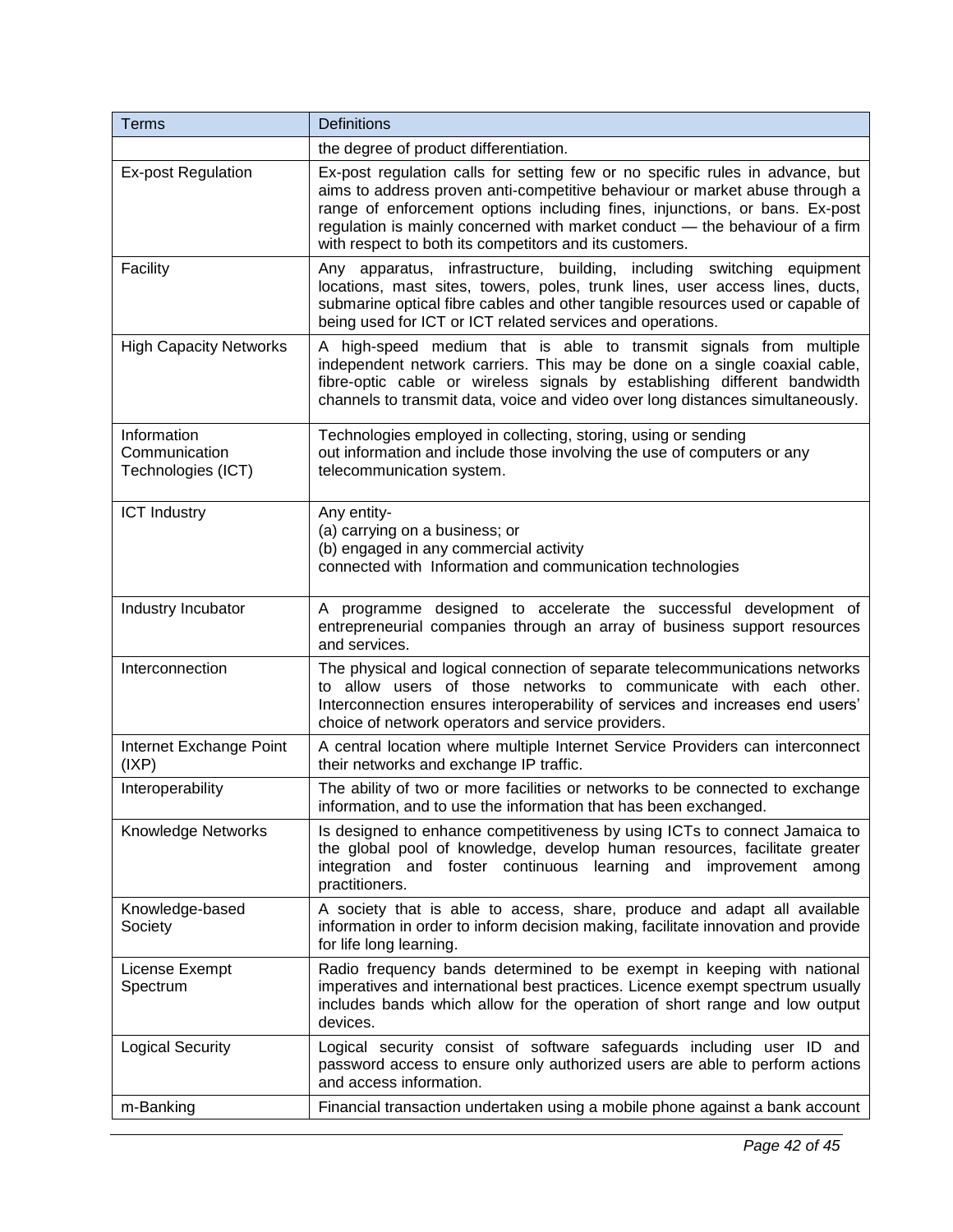<span id="page-49-7"></span><span id="page-49-6"></span><span id="page-49-5"></span><span id="page-49-4"></span><span id="page-49-3"></span><span id="page-49-2"></span><span id="page-49-1"></span><span id="page-49-0"></span>

| <b>Terms</b>                                  | <b>Definitions</b>                                                                                                                                                                                                                                                                                                                                                                                                                                               |  |  |  |  |  |
|-----------------------------------------------|------------------------------------------------------------------------------------------------------------------------------------------------------------------------------------------------------------------------------------------------------------------------------------------------------------------------------------------------------------------------------------------------------------------------------------------------------------------|--|--|--|--|--|
| (Mobile Banking)                              | accessible from that phone.                                                                                                                                                                                                                                                                                                                                                                                                                                      |  |  |  |  |  |
| <b>Number Portability</b>                     | The ability of a consumer to change service location; subscribe to a new form<br>of service or transfer from one service provider to another without requiring a<br>change in number and without impairment of quality, reliability, or convenience<br>when switching.                                                                                                                                                                                           |  |  |  |  |  |
| Neutrality of Technology                      | ICT policy which has defined the objectives to be achieved, and should neither<br>impose, nor discriminate in favour of, the use of a particular type of technology<br>to achieve those objectives                                                                                                                                                                                                                                                               |  |  |  |  |  |
| Quality of Service (QoS)                      | The collective effect of service performance which determines the degree of<br>satisfaction of a user of the service. The level of quality required by the users<br>of a service may be expressed technically or non-technically as per<br>international best practices.                                                                                                                                                                                         |  |  |  |  |  |
| Radio Frequency<br>Spectrum or Spectrum       | The radio-frequency spectrum refers to electromagnetic radio frequencies<br>used in the transmission of sound and data.                                                                                                                                                                                                                                                                                                                                          |  |  |  |  |  |
| Redundancy                                    | To allocate additional resources to critical ICT assets for disaster recovery.                                                                                                                                                                                                                                                                                                                                                                                   |  |  |  |  |  |
| Refarming                                     | A process constituting any basic change in conditions of frequency usage in a<br>given part of radio spectrum. Such basic changes include:<br>Technical conditions for frequency assignments<br>Application (particular radiocommunication system using the band);<br>Allocation to a different radiocommunication service                                                                                                                                       |  |  |  |  |  |
| Right-of-way                                  | A privilege granting public access to an area of land such as a street, road,<br>highway, side walk/ foot path over which ICT infrastructures, railroads, power<br>lines, gas, oil, water and other pipelines and sewers are built.                                                                                                                                                                                                                              |  |  |  |  |  |
| <b>Specified Service</b>                      | A specified service is provided to the public if it -<br>a) is supplied, directly or indirectly, for a fee to a person other than -<br>i) a connected person of any of its employees or officers; or<br>ii) a closed user group;<br>b) is connected to a public network; or<br>c) provides customers with the capability to use the service for originating<br>specified services to or terminating such services from the public switched<br>telephone network. |  |  |  |  |  |
| Telecentre                                    | A public place where citizens can access computers, the Internet and other<br>ICT services.                                                                                                                                                                                                                                                                                                                                                                      |  |  |  |  |  |
| <b>Universal Service</b>                      | Refers to a policy of the Government to make ICTs equally accessible<br>throughout Jamaica through promotion and support of physical, resource and<br>basic access.                                                                                                                                                                                                                                                                                              |  |  |  |  |  |
|                                               | A defined minimum set of services of specified quality which is available to<br>all users independent of their geographical location, and in the light of<br>specific national conditions, at an affordable price                                                                                                                                                                                                                                                |  |  |  |  |  |
| <b>Universal Service</b><br>Obligation        | An obligation which can be imposed upon the designated ICT operators. This<br>obligation includes a demand by the Government to meet any request for the<br>provision of universal access. The purpose of having such an obligation is to<br>ensure national coverage of ICT service(s) in unserved and underserved<br>areas, where provision of ICT service may be less profitable.                                                                             |  |  |  |  |  |
| World Summit on<br><b>Information Society</b> | The UN General Assembly Resolution 56/183 (21 December 2001) endorsed<br>the holding of the World Summit on the Information Society (WSIS) in two                                                                                                                                                                                                                                                                                                                |  |  |  |  |  |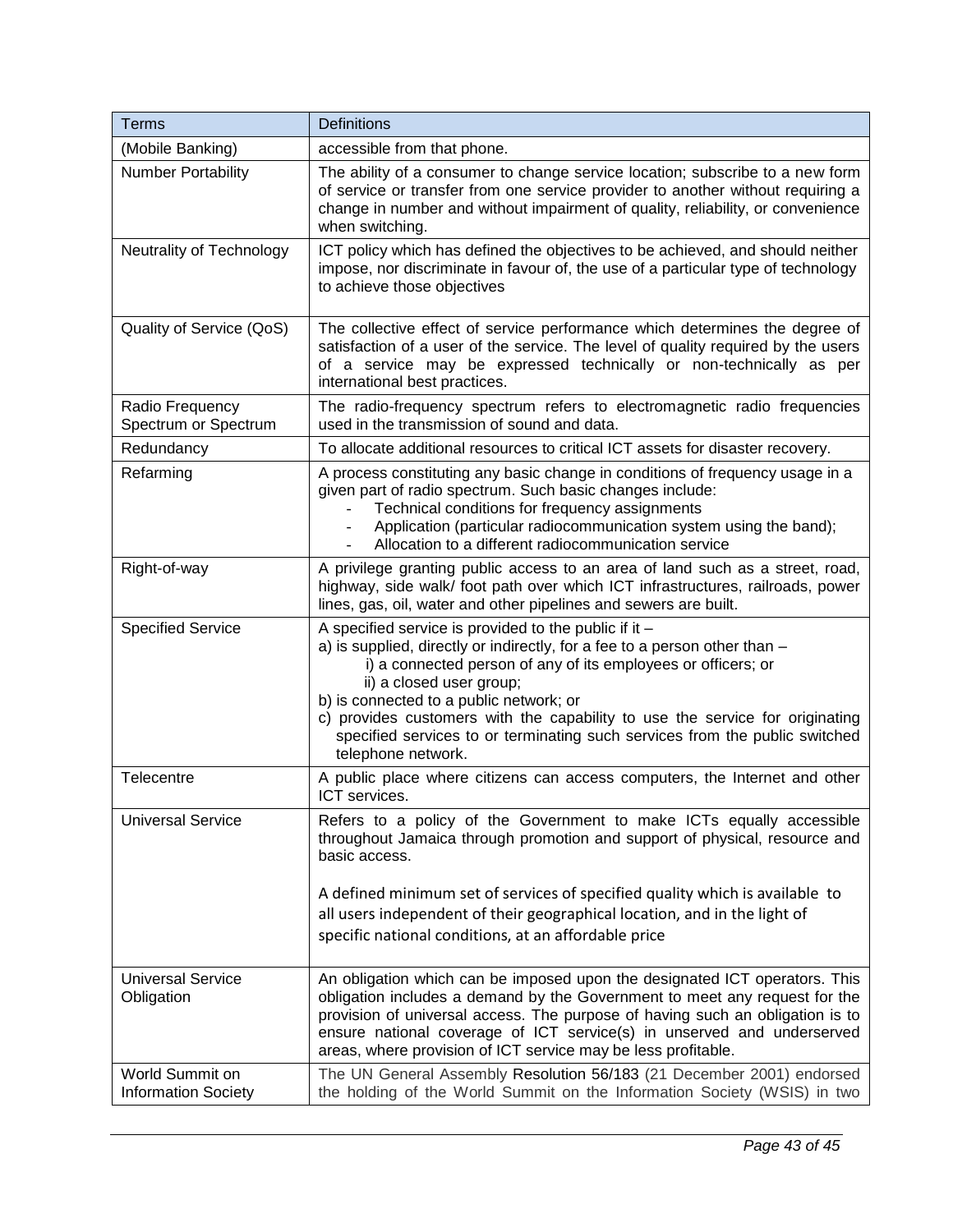| Terms  | <b>Definitions</b>                                                                                                                                                                                                                                                                                                                                                                                                            |
|--------|-------------------------------------------------------------------------------------------------------------------------------------------------------------------------------------------------------------------------------------------------------------------------------------------------------------------------------------------------------------------------------------------------------------------------------|
| (WSIS) | phases. The first phase took place in Geneva in 2003 and the second phase<br>took place in Tunis, in 2005. The purpose of the WSIS is to ensure that ICT<br>benefits are accessible to all while promoting specific advantages in areas<br>such as e-strategies, e-commerce,<br>e-Government, e-health,<br>education, literacy, cultural diversity, gender equality, sustainable development<br>and environmental protection. |